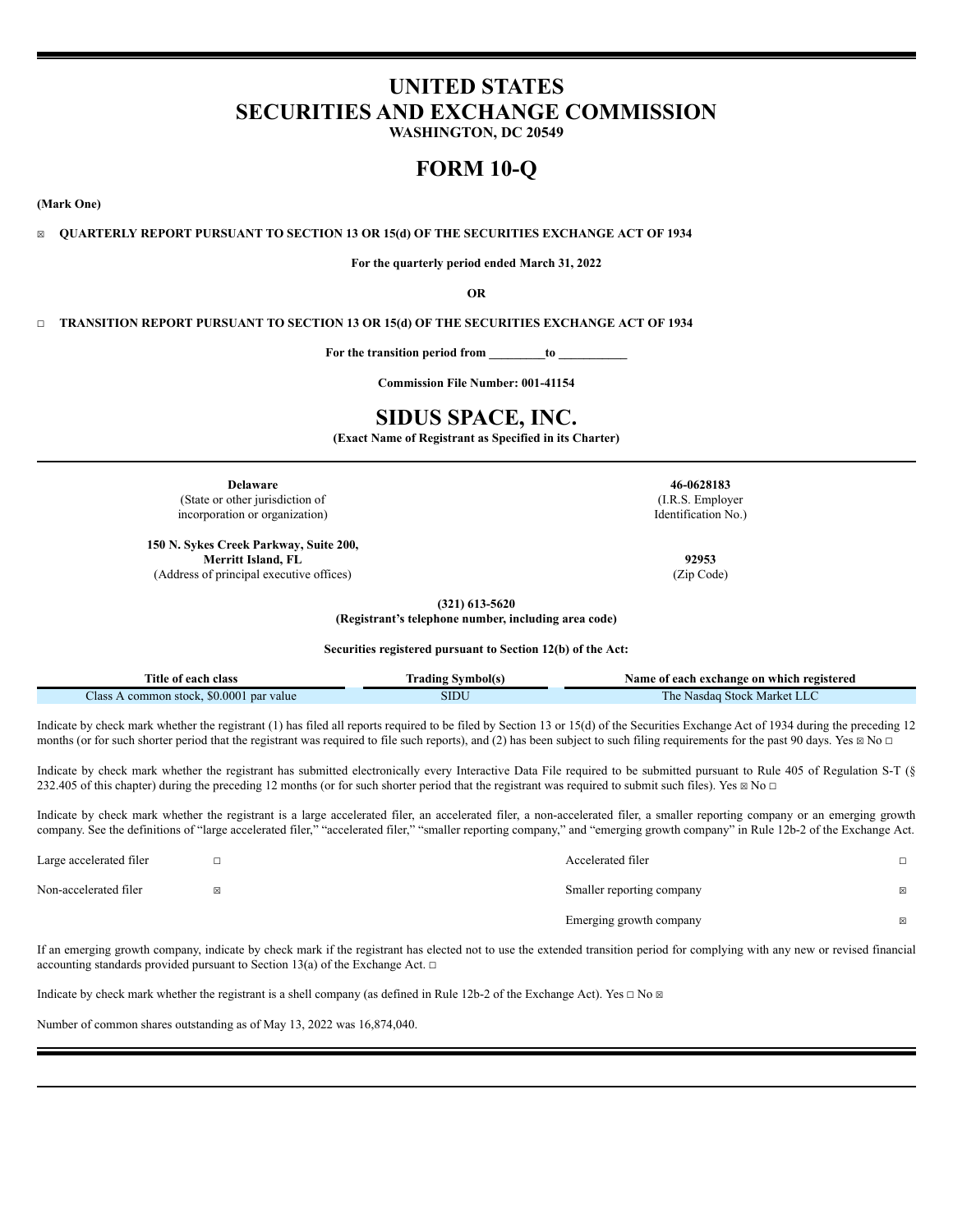**Page No.**

|                   |                                                                                                                           | $\cdots$       |
|-------------------|---------------------------------------------------------------------------------------------------------------------------|----------------|
|                   | PART I. FINANCIAL INFORMATION                                                                                             |                |
| Item 1.           | <b>Financial Statements (Unaudited)</b>                                                                                   | $\overline{4}$ |
|                   | Condensed Consolidated Balance Sheets as of March 31, 2022 and December 31, 2021                                          | $\overline{4}$ |
|                   | Condensed Consolidated Statements of Operations and Comprehensive Loss for the Three Months ended March 31, 2022 and 2021 | 5 <sup>5</sup> |
|                   | Condensed Consolidated Statements of Stockholders' Equity for the Three Months ended March 31, 2022 and 2021              | 6              |
|                   | Condensed Consolidated Statements of Cash Flows for the Three Months ended March 31, 2022 and 2021                        | $\overline{7}$ |
|                   | Notes to the Condensed Consolidated Financial Statements                                                                  | 8              |
| Item 2.           | Management's Discussion and Analysis of Financial Condition and Results of Operations                                     | 17             |
| Item 3.           | Quantitative and Qualitative Disclosures About Market Risk                                                                | 28             |
| Item 4.           | <b>Controls and Procedures</b>                                                                                            | 28             |
|                   | <b>PART II. OTHER INFORMATION</b>                                                                                         | 29             |
| Item 1.           | <b>Legal Proceedings</b>                                                                                                  | 29             |
| Item 1A.          | <b>Risk Factors</b>                                                                                                       | 30             |
| Item 2.           | Unregistered Sales of Equity Securities and Use of Proceeds                                                               | 30             |
| Item 3.           | <b>Defaults Upon Senior Securities</b>                                                                                    | 30             |
| Item 4.           | <b>Mine Safety Disclosure</b>                                                                                             | 30             |
| Item 5.           | <b>Other Information</b>                                                                                                  | 30             |
| Item 6.           | <b>Exhibits</b>                                                                                                           | 30             |
|                   |                                                                                                                           |                |
| <b>Signatures</b> |                                                                                                                           | 31             |
|                   | $\overline{2}$                                                                                                            |                |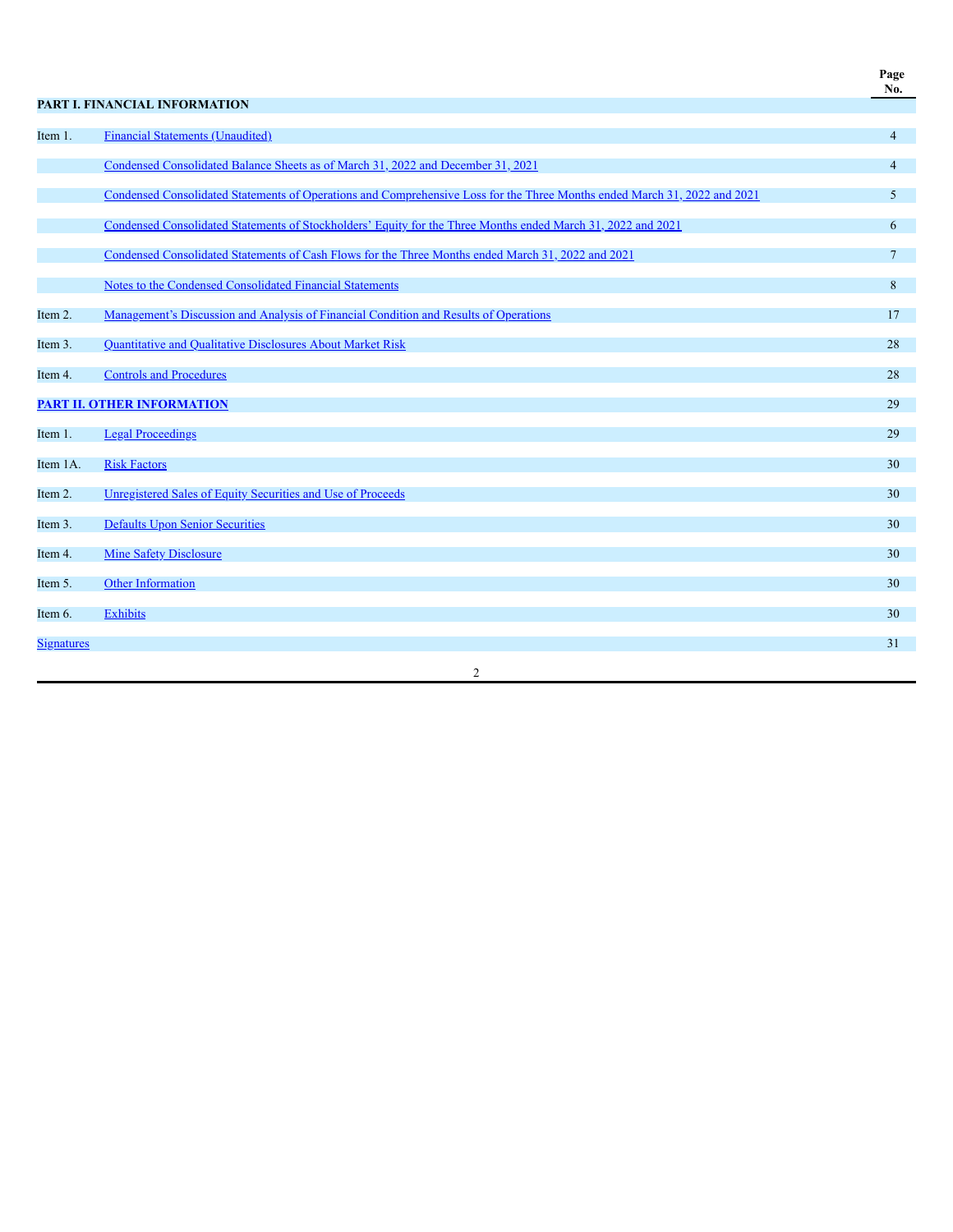### **CAUTIONARY NOTE REGARDING FORWARD-LOOKING STATEMENTS AND INDUSTRY DATA**

This Quarterly Report on Form 10-Q contains forward-looking statements which are made pursuant to the safe harbor provisions of Section 27A of the Securities Act of 1933, as amended (the "Securities Act"), and Section 21E of the Securities Exchange Act of 1934, as amended (the "Exchange Act"). These statements may be identified by such forward-looking terminology as "may," "should," "expects," "intends," "plans," "anticipates," "believes," "estimates," "predicts," "potential," "continue" or the negative of these terms or other comparable terminology. Our forward-looking statements are based on a series of expectations, assumptions, estimates and projections about our company, are not guarantees of future results or performance and involve substantial risks and uncertainty. We may not actually achieve the plans, intentions or expectations disclosed in these forward-looking statements. Actual results or events could differ materially from the plans, intentions and expectations disclosed in these forward-looking statements. Our business and our forward-looking statements involve substantial known and unknown risks and uncertainties, including the risks and uncertainties inherent in our statements regarding:

- our projected financial position and estimated cash burn rate;
- our estimates regarding expenses, future revenues and capital requirements;
- our ability to continue as a going concern;
- our need to raise substantial additional capital to fund our operations;
- our ability to compete in the global space industry;
- our ability to obtain and maintain intellectual property protection for our current products and services;
- our ability to protect our intellectual property rights and the potential for us to incur substantial costs from lawsuits to enforce or protect our intellectual property rights;
- the possibility that a third party may claim we have infringed, misappropriated or otherwise violated their intellectual property rights and that we may incur substantial costs and be required to devote substantial time defending against these claims;
- our reliance on third-party suppliers and manufacturers;
- the success of competing products or services that are or become available;
- our ability to expand our organization to accommodate potential growth and our ability to retain and attract key personnel;
- the potential for us to incur substantial costs resulting from lawsuits against us and the potential for these lawsuits to cause us to limit our commercialization of our products and services;

All of our forward-looking statements are as of the date of this Quarterly Report on Form 10-Q only. In each case, actual results may differ materially from such forwardlooking information. We can give no assurance that such expectations or forward-looking statements will prove to be correct. An occurrence of, or any material adverse change in, one or more of the risk factors or risks and uncertainties referred to in this Quarterly Report on Form 10-Q or included in our other public disclosures or our other periodic reports or other documents or filings filed with or furnished to the U.S. Securities and Exchange Commission (the "SEC") could materially and adversely affect our business, prospects, financial condition and results of operations. Except as required by law, we do not undertake or plan to update or revise any such forward-looking statements to reflect actual results, changes in plans, assumptions, estimates or projections or other circumstances affecting such forward-looking statements occurring after the date of this Quarterly Report on Form 10-Q, even if such results, changes or circumstances make it clear that any forward-looking information will not be realized. Any public statements or disclosures by us following this Quarterly Report on Form 10-Q that modify or impact any of the forward-looking statements contained in this Quarterly Report on Form 10- Q will be deemed to modify or supersede such statements in this Quarterly Report on Form 10-Q.

This Quarterly Report on Form 10-Q may contain estimates and other statistical data made by independent parties and by us relating to market size and growth and other data about our industry. We obtained the industry and market data in this annual report on Form 10-Q from our own research as well as from industry and general publications, surveys and studies conducted by third parties. This data involves a number of assumptions and limitations and contains projections and estimates of the future performance of the industries in which we operate that are subject to a high degree of uncertainty, including those discussed in "Risk Factors." We caution you not to give undue weight to such projections, assumptions, and estimates. Further, industry and general publications, studies and surveys generally state that they have been obtained from sources believed to be reliable, although they do not guarantee the accuracy or completeness of such information. While we believe that these publications, studies, and surveys are reliable, we have not independently verified the data contained in them. In addition, while we believe that the results and estimates from our internal research are reliable, such results and estimates have not been verified by any independent source.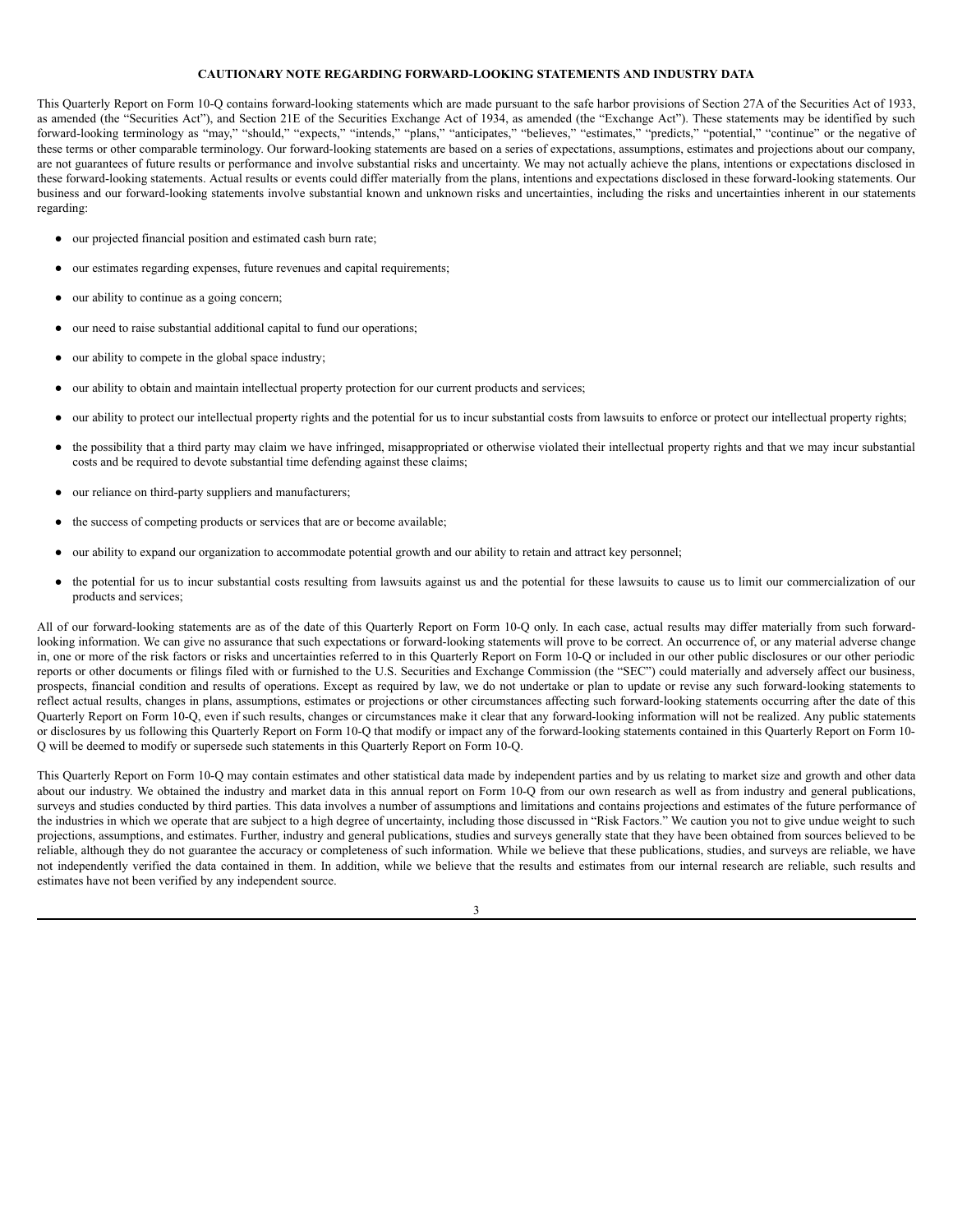#### **SIDUS SPACE, INC. CONDENSED CONSOLIDATED BALANCE SHEETS (UNAUDITED)**

<span id="page-3-1"></span><span id="page-3-0"></span>

|                                                                                                                                                               |             | March 31,<br>2022 | December 31,<br>2021 |                |
|---------------------------------------------------------------------------------------------------------------------------------------------------------------|-------------|-------------------|----------------------|----------------|
| <b>Assets</b>                                                                                                                                                 |             |                   |                      |                |
| Current assets                                                                                                                                                |             |                   |                      |                |
| Cash                                                                                                                                                          | $\mathbf S$ | 10,419,648        | \$                   | 13,710,845     |
| Accounts receivable                                                                                                                                           |             | 825,026           |                      | 130,856        |
| Accounts receivable - related parties                                                                                                                         |             | 808,294           |                      | 443,282        |
| Inventory                                                                                                                                                     |             | 158,774           |                      | 127,502        |
| <b>Contract Assets</b>                                                                                                                                        |             | 60,932            |                      |                |
| Prepaid and other current assets                                                                                                                              |             | 2,015,601         |                      | 1,595,099      |
| Total current assets                                                                                                                                          |             | 14,288,275        |                      | 16,007,584     |
| Property and equipment, net                                                                                                                                   |             | 1,211,123         |                      | 775,070        |
| Operating lease right-of-use assets                                                                                                                           |             | 442,243           |                      | 504,811        |
| Other                                                                                                                                                         |             | 12,486            |                      | 12,486         |
| <b>Total Assets</b>                                                                                                                                           | \$          | 15,954,127        | \$                   | 17,299,951     |
|                                                                                                                                                               |             |                   |                      |                |
| <b>Liabilities and Stockholders' Equity</b>                                                                                                                   |             |                   |                      |                |
| <b>Current Liabilities</b>                                                                                                                                    |             |                   |                      |                |
| Accounts payable and other current liabilities                                                                                                                | \$          | 1,922,237         | \$                   | 1,845,460      |
| Accounts payable and accrued interest - related party                                                                                                         |             | 604,159           |                      | 588,797        |
| Contract liabilities                                                                                                                                          |             | 60,932            |                      |                |
| Contract Liabilities - related party                                                                                                                          |             |                   |                      | 63,411         |
| Notes payable - related party                                                                                                                                 |             | 1,000,000         |                      | 1,000,000      |
| Operating lease liability                                                                                                                                     |             | 266,526           |                      | 261,674        |
| Finance lease liability                                                                                                                                       |             | 51,070            |                      | 50,927         |
| <b>Total Current Liabilities</b>                                                                                                                              |             | 3,904,924         |                      | 3,810,269      |
| Notes payable - non-current                                                                                                                                   |             | 1,132,220         |                      | 1,120,051      |
| Notes payable - related party - non-current                                                                                                                   |             | 1,100,000         |                      | 1,350,000      |
| Operating lease liability - non-current                                                                                                                       |             | 193,830           |                      | 262,468        |
| Finance lease liability - non-current                                                                                                                         |             | 84,436            |                      | 97,092         |
| <b>Total Liabilities</b>                                                                                                                                      |             | 6,415,410         |                      | 6,639,880      |
| Commitments and contingencies                                                                                                                                 |             |                   |                      |                |
|                                                                                                                                                               |             |                   |                      |                |
| Stockholders' Equity                                                                                                                                          |             |                   |                      |                |
| Preferred Stock: 1,000,000 shares authorized; \$0.0001 par value; no shares issued and outstanding<br>Common stock: 35,000,000 authorized; \$0.0001 par value |             |                   |                      |                |
| Class A common stock: $25,000,000$ shares authorized; $6,874,040$ and $6,574,040$ shares issued and                                                           |             |                   |                      |                |
|                                                                                                                                                               |             | 687               |                      | 657            |
| outstanding, respectively<br>Class B common stock: 10,000,000 shares authorized; 10,000,000 shares issued and outstanding                                     |             | 1,000             |                      | 1,000          |
| Additional paid-in capital                                                                                                                                    |             | 27,283,262        |                      | 26,074,292     |
| Accumulated deficit                                                                                                                                           |             |                   |                      |                |
|                                                                                                                                                               |             | (17,746,232)      |                      | (15, 415, 878) |
| Total Stockholders' Equity                                                                                                                                    |             | 9,538,717         |                      | 10,660,071     |
| <b>Total Liabilities and Stockholders' Equity</b>                                                                                                             | S.          | 15,954,127        | \$                   | 17,299,951     |

*The accompanying notes are an integral part of these Unaudited Condensed Consolidated financial statements*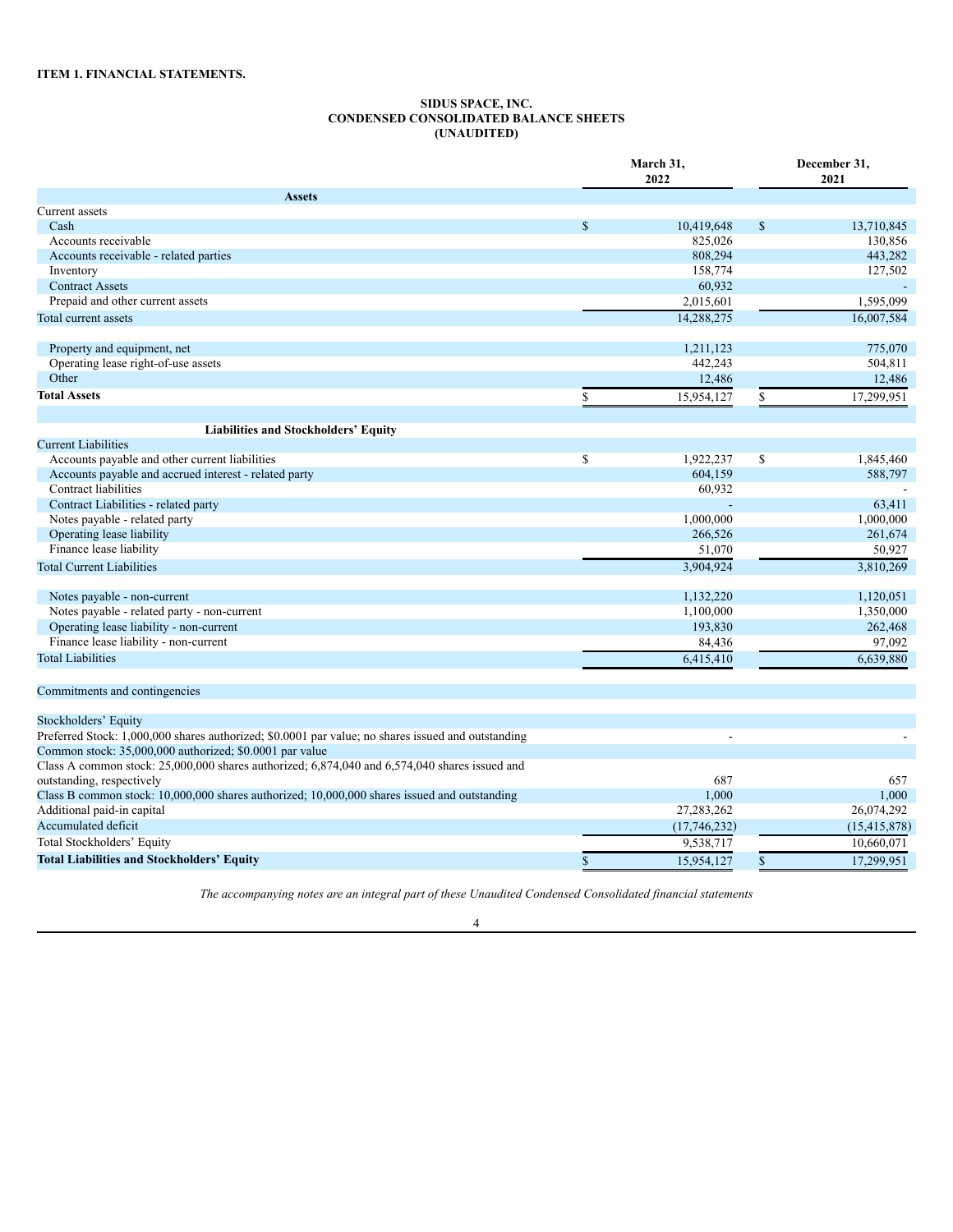# **SIDUS SPACE, INC. CONDENSED CONSOLIDATED STATEMENTS OF OPERATIONS (UNAUDITED)**

<span id="page-4-0"></span>

|                                                                        | <b>Three Months Ended</b><br>March 31, |    |            |  |
|------------------------------------------------------------------------|----------------------------------------|----|------------|--|
|                                                                        | 2022                                   |    | 2021       |  |
| Revenue                                                                | \$<br>1,360,388                        | \$ | 111,847    |  |
| Revenue - related parties                                              | 438,947                                |    | 41,289     |  |
| Total - revenue                                                        | 1,799,335                              |    | 153, 136   |  |
| Cost of revenue                                                        | 820,998                                |    | 287,676    |  |
| Gross profit (loss)                                                    | 978,337                                |    | (134, 540) |  |
| <b>Operating expenses</b>                                              |                                        |    |            |  |
| Payroll expenses                                                       | 751,198                                |    | 220,372    |  |
| Sales and marketing expenses                                           | 90,461                                 |    | 47,729     |  |
| Lease expense                                                          | 84,999                                 |    | 37,655     |  |
| Depreciation expense                                                   | 21,091                                 |    | 7,584      |  |
| Professional fees                                                      | 1,322,292                              |    | 10,591     |  |
| General and administrative expense                                     | 972,742                                |    | 61,243     |  |
| <b>Total operating expenses</b>                                        | 3,242,783                              |    | 385,174    |  |
| Net loss from operations                                               | (2,264,446)                            |    | (519, 714) |  |
| Other income (expense)                                                 |                                        |    |            |  |
| Other expense                                                          |                                        |    | (430)      |  |
| Interest expense                                                       | (65,908)                               |    | (3,645)    |  |
| Gain on forgiveness of PPP loan                                        |                                        |    | 324,460    |  |
| Total other income (expense)                                           | (65,908)                               |    | 320,385    |  |
| Loss before income taxes                                               | (2,330,354)                            |    | (199, 329) |  |
| Provision for income taxes                                             |                                        |    |            |  |
| <b>Net loss</b>                                                        | (2,330,354)                            | S  | (199,329)  |  |
| Basic and diluted loss per Common Share                                | (0.14)                                 | S  | (0.02)     |  |
|                                                                        |                                        |    |            |  |
| Basic and diluted weighted average number of common shares outstanding | 16,600,707                             |    | 10,000,000 |  |

*The accompanying notes are an integral part of these unaudited Condensed Consolidated financial statements.*

5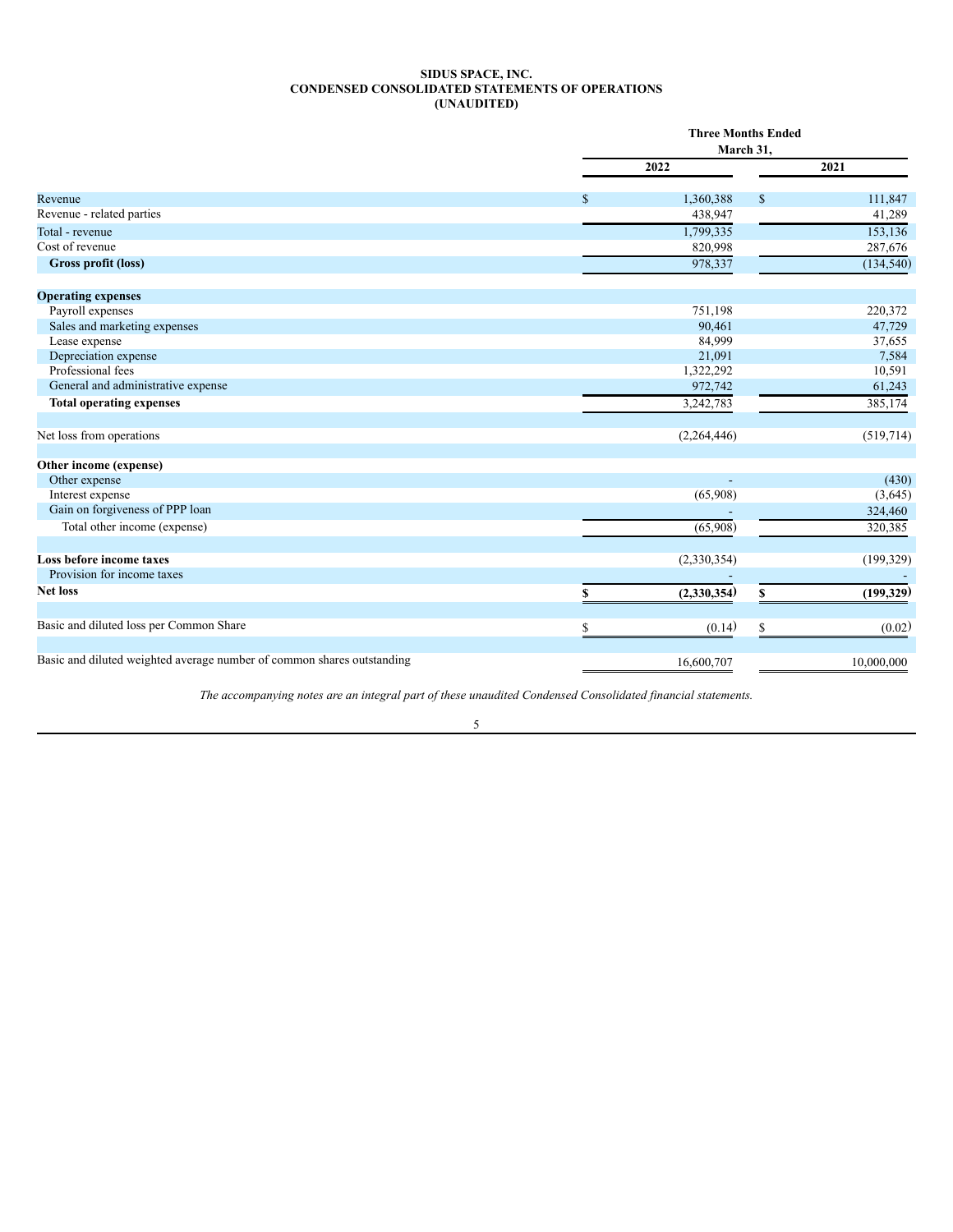# **SIDUS SPACE, INC. CONDENSED CONSOLIDATED STATEMENTS OF STOCKHOLDER'S EQUITY (UNAUDITED)**

<span id="page-5-0"></span>**For the Three Months Ended March 31, 2022**

|                                    |               | <b>Class A</b><br>Common Stock |        | <b>Class B</b><br>C <b>ommon Stock</b> |  |                          | <b>Additional</b><br>Paid-In | Accumulated              |              |  |
|------------------------------------|---------------|--------------------------------|--------|----------------------------------------|--|--------------------------|------------------------------|--------------------------|--------------|--|
|                                    | <b>Shares</b> |                                | Amount | <b>Shares</b>                          |  | Amount                   | Capital                      | Deficit                  | Total        |  |
| <b>Balance - December 31, 2021</b> | 6,574,040     |                                | 657    | 10,000,000                             |  | 000.1                    | \$26,074,292                 | \$(15,415,878)           | \$10,660,071 |  |
| Common stock issued for services   | 300,000       |                                | 30     |                                        |  | $\overline{\phantom{0}}$ | .208,970                     | $\overline{\phantom{a}}$ | .209,000     |  |
| Net loss                           |               |                                |        |                                        |  |                          |                              | (2,330,354)              | (2,330,354)  |  |
| <b>Balance - March 31, 2022</b>    | 6,874,040     |                                | 687    | 10,000,000                             |  | 000, 1                   | \$27,283,262                 | (17,746,232)             | \$9,538,717  |  |

# **For the Three Months Ended March 31, 2021**

|                                    |               | <b>Class A</b><br><b>Common Stock</b> |                          | <b>Class B</b><br>C <b>ommon Stock</b> |  |        | <b>Additional</b><br>Paid-In | Accumulated    |              |  |
|------------------------------------|---------------|---------------------------------------|--------------------------|----------------------------------------|--|--------|------------------------------|----------------|--------------|--|
|                                    | <b>Shares</b> |                                       | Amount                   | <b>Shares</b>                          |  | Amount | Capital                      | Deficit        | Total        |  |
| <b>Balance - December 31, 2020</b> | $\sim$        |                                       | $\overline{\phantom{a}}$ | 10.000,000                             |  | 000.   | \$5,083,280                  | \$(11,669,740) | \$10,660,071 |  |
| Net loss                           |               |                                       | -                        | <b>COL</b>                             |  |        | $\overline{\phantom{a}}$     | (199, 329)     | (199,329)    |  |
| <b>Balance - March 31, 2021</b>    | --            |                                       |                          | 10,000,000                             |  | 000    | \$5,083,280                  | \$(11,869,069) | \$10,460,742 |  |

*The accompanying notes are an integral part of these unaudited condensed consolidated financial statements.*

6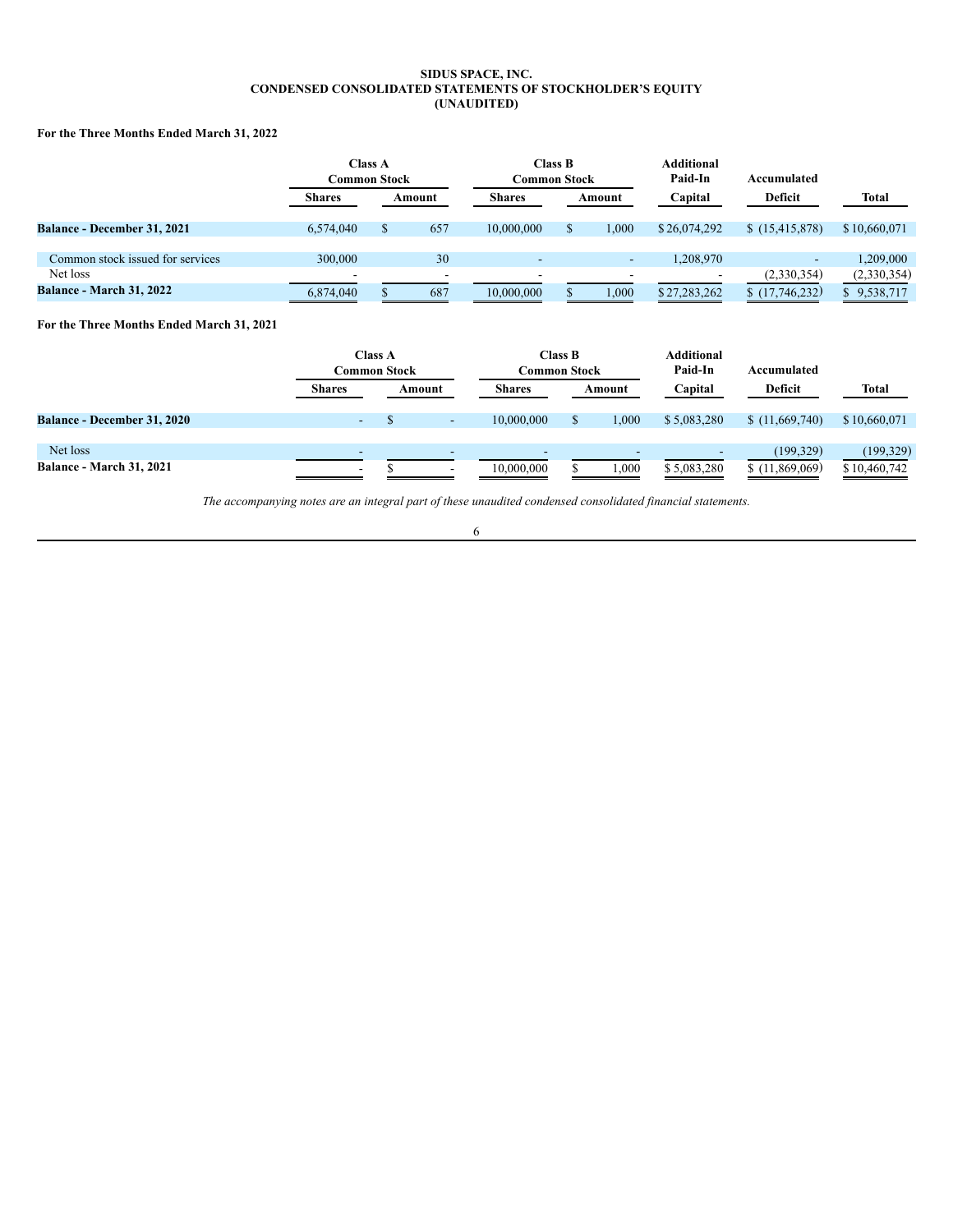## **SIDUS SPACE, INC. CONDENSED CONSOLIDATED STATEMENTS OF CASH FLOWS (UNAUDITED)**

<span id="page-6-0"></span>

|                                                                             |               | <b>Three Months Ended</b> |              |            |  |
|-----------------------------------------------------------------------------|---------------|---------------------------|--------------|------------|--|
|                                                                             |               |                           |              |            |  |
|                                                                             |               | 2022                      |              | 2021       |  |
| <b>Cash Flows From Operating Activities:</b>                                |               |                           |              |            |  |
| Net loss                                                                    | \$            | (2,330,354)               | \$           | (199, 329) |  |
| Adjustments to reconcile net loss to net cash used in operating activities: |               |                           |              |            |  |
| Stock-based compensation                                                    |               | 1,209,000                 |              |            |  |
| Depreciation and amortization                                               |               | 105,211                   |              | 97,635     |  |
| Amortization of ROU Asset                                                   |               | (1,218)                   |              | (617)      |  |
| Gain on forgiveness of PPP loan                                             |               |                           |              | (324, 460) |  |
| Changes in operating assets and liabilities:                                |               |                           |              |            |  |
| Accounts receivable                                                         |               | (694, 170)                |              | (51,205)   |  |
| Accounts receivable - related party                                         |               | (365, 012)                |              | 175,769    |  |
| Inventory                                                                   |               | (31,272)                  |              | 92,260     |  |
| <b>Contract Assets</b>                                                      |               | (60, 932)                 |              |            |  |
| Prepaid expenses and other assets                                           |               | (420, 502)                |              | (1, 361)   |  |
| Accounts payable and accrued liabilities                                    |               | 123,573                   |              | (37, 468)  |  |
| Accounts payable and accrued liabilities - related party                    |               | 15,362                    |              |            |  |
| Contract liabilities                                                        |               | 60,932                    |              |            |  |
| Deferred revenue                                                            |               | (63, 411)                 |              |            |  |
| Net Cash used in Operating Activities                                       |               | (2,452,793)               |              | (248, 776) |  |
| <b>Cash Flows From Investing Activities:</b>                                |               |                           |              |            |  |
| Purchase of property and equipment                                          |               | (541, 264)                |              |            |  |
| Net Cash used in Investing Activities                                       |               | (541, 264)                |              |            |  |
| <b>Cash Flows From Financing Activities:</b>                                |               |                           |              |            |  |
| Proceeds from notes payable                                                 |               |                           |              | 307.610    |  |
| Repayment of notes payable                                                  |               | (34, 627)                 |              | (16, 266)  |  |
| Payment of lease liabilities                                                |               | (12, 513)                 |              | (29,691)   |  |
| Repayment of notes payable - related party                                  |               | (250,000)                 |              |            |  |
| Net Cash provided by (used in) Financing Activities                         |               | (297, 140)                |              | 261,653    |  |
| Net change in cash                                                          |               | (3,291,197)               |              | 12,877     |  |
| Cash, beginning of period                                                   |               | 13,710,845                |              | 20,162     |  |
| Cash, end of period                                                         |               |                           |              |            |  |
|                                                                             | <sup>\$</sup> | 10,419,648                | $\mathbb{S}$ | 33,039     |  |
| Supplemental cash flow information                                          |               |                           |              |            |  |
| Cash paid for interest                                                      | \$            | 1,949                     | \$           | 2,582      |  |
| Cash paid for taxes                                                         | $\mathbb{S}$  |                           | $\mathbf S$  |            |  |

*The accompanying notes are an integral part of these unaudited Condensed Consolidated financial statements.*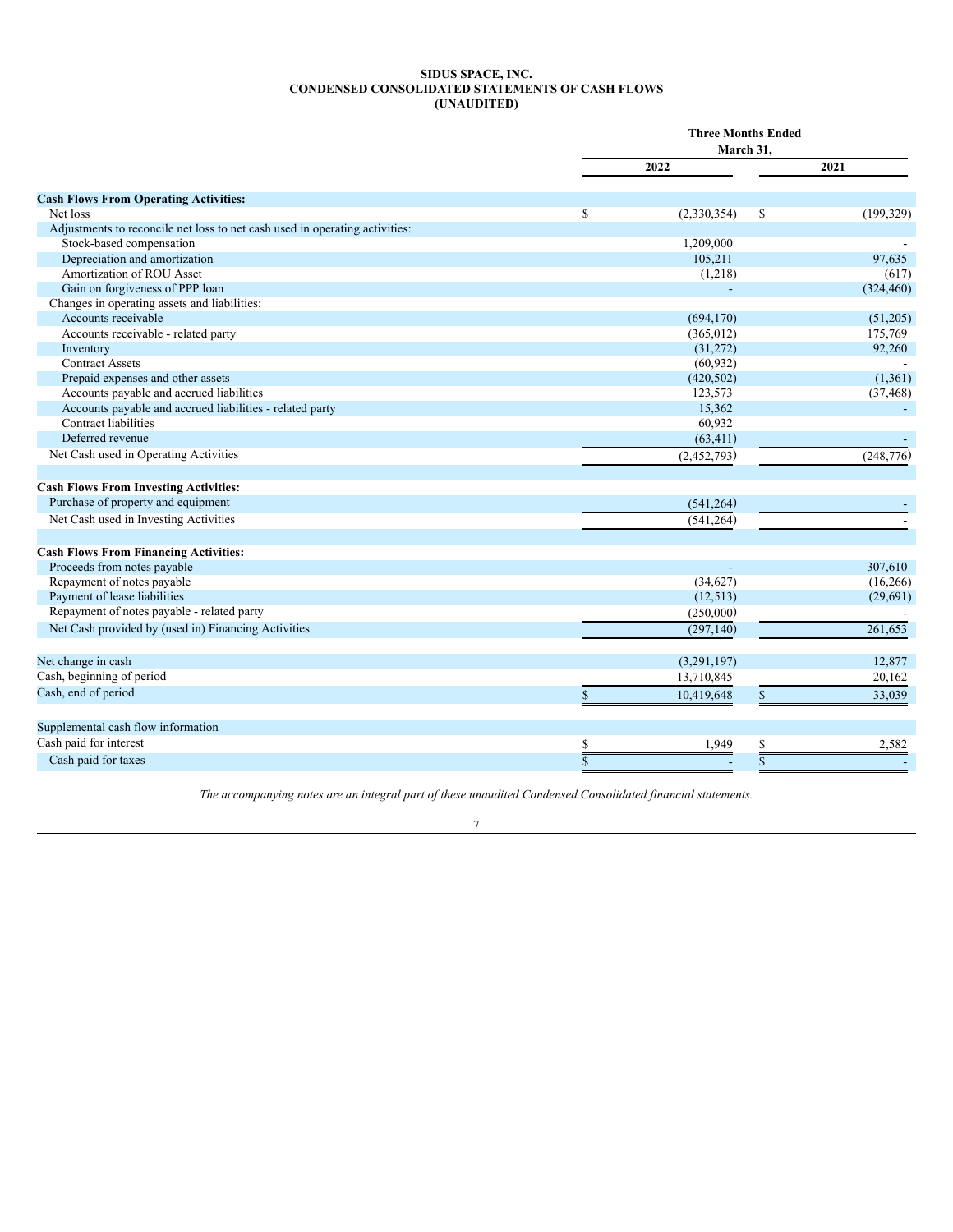## **SIDUS SPACE, INC. NOTES TO THE UNAUDITED CONDENSED CONSOLIDATED FINANCIAL STATEMENTS FOR THE THREE MONTHS ENDED MARCH 31, 2022 AND 2021**

#### <span id="page-7-0"></span>**Note 1. Organization and Description of Business**

#### *Organization*

Sidus Space Inc. ("Sidus", "we", "us" or the "Company"), was formed as Craig Technologies Aerospace Solutions, LLC, in the state of Florida, on July 17, 2012. On April 16, 2021, the Company filed a Certificate of Conversion to register and incorporate with the state of Delaware and on August 13, 2021 changed the company name to Sidus Space, Inc.

# *Description of Business*

The Company is a Space-as-a-Service company focused on commercial satellite design, manufacture, launch, and data collection with a vision to enable space flight heritage status for new technologies and deliver data and predictive analytics to both domestic and global customers. We have nine (9) years of commercial, military and government manufacturing experience combined with space qualification experience, existing customers and pipeline, and International Space Station (ISS) heritage hardware. We support Commercial Space, Aerospace, Defense, Underwater Marine and other commercial and government customers. Our services include Multidisciplinary Design Engineering, Precision CNC Machining and Fabrication, Swiss Screw Machining, American Welding Society (AWS) Certified Welding and Fabrication, Electrical and Electronic Assemblies, Wire Cable harness Fabrication, 3D Composite and Metal Printing, Satellite Manufacturing, Satellite Payload Integration and Operations Support, Satellite Deployment and Microgravity testing and Research.

We are building an all-inclusive space-as-a-service platform for the global space economy. Carol Craig, the founder and CEO of Sidus, has also built her namesake firm Craig Technologies into a multi-million-dollar revenues aerospace and defense contracting company recognized throughout the U.S. government and commercial space industries, backed with proven experience in catalyzing the design, development, and commercialization of new and innovative space technologies and services through aerospace and defense partnerships and collaborations. We are developing and plan to launch 100 kg (220-pound) satellites with available space to rapidly integrate customer sensors and technologies. By developing a plug-and-play operating system for space, we believe we can deliver customer sensors to orbit in months, rather than years. In addition, we intend on delivering high-impact data for insights on aviation, maritime, weather, space services, earth intelligence and observation, financial technology (Fintech) and the Internet of Things. While our business has historically been centered on the design and manufacture of space hardware, our expansion into manufacture of spacecraft as well as on-orbit constellation management services and space data applications has led us to innovating in the area of space data applications. Each of these areas and initiatives addresses a critical component of our cradle-to-grave solution and value proposition for the space economy as a Space-as-a-Service company.

## **Note 2. Summary of Signification Accounting Policies**

#### *Basis of Presentation*

The Company prepares its financial statements in accordance with rules and regulations of the Securities and Exchange Commission ("SEC") and GAAP in the United States of America. The accompanying interim financial statements have been prepared in accordance with GAAP for interim financial information in accordance with Article 8 of Regulation S-X. Accordingly, they do not include all of the information and footnotes required by GAAP for complete financial statements. In the Company's opinion, all adjustments (consisting of normal recurring accruals) considered necessary for a fair presentation have been included. Operating results for the three months ended March 31, 2022, are not necessarily indicative of the results for the full year. While management of the Company believes that the disclosures presented herein are adequate and not misleading, these interim financial statements should be read in conjunction with the audited financial statements and the footnotes thereto for the year ended December 31, 2021, contained in the Company's Form 10-K filed on April 5, 2022.

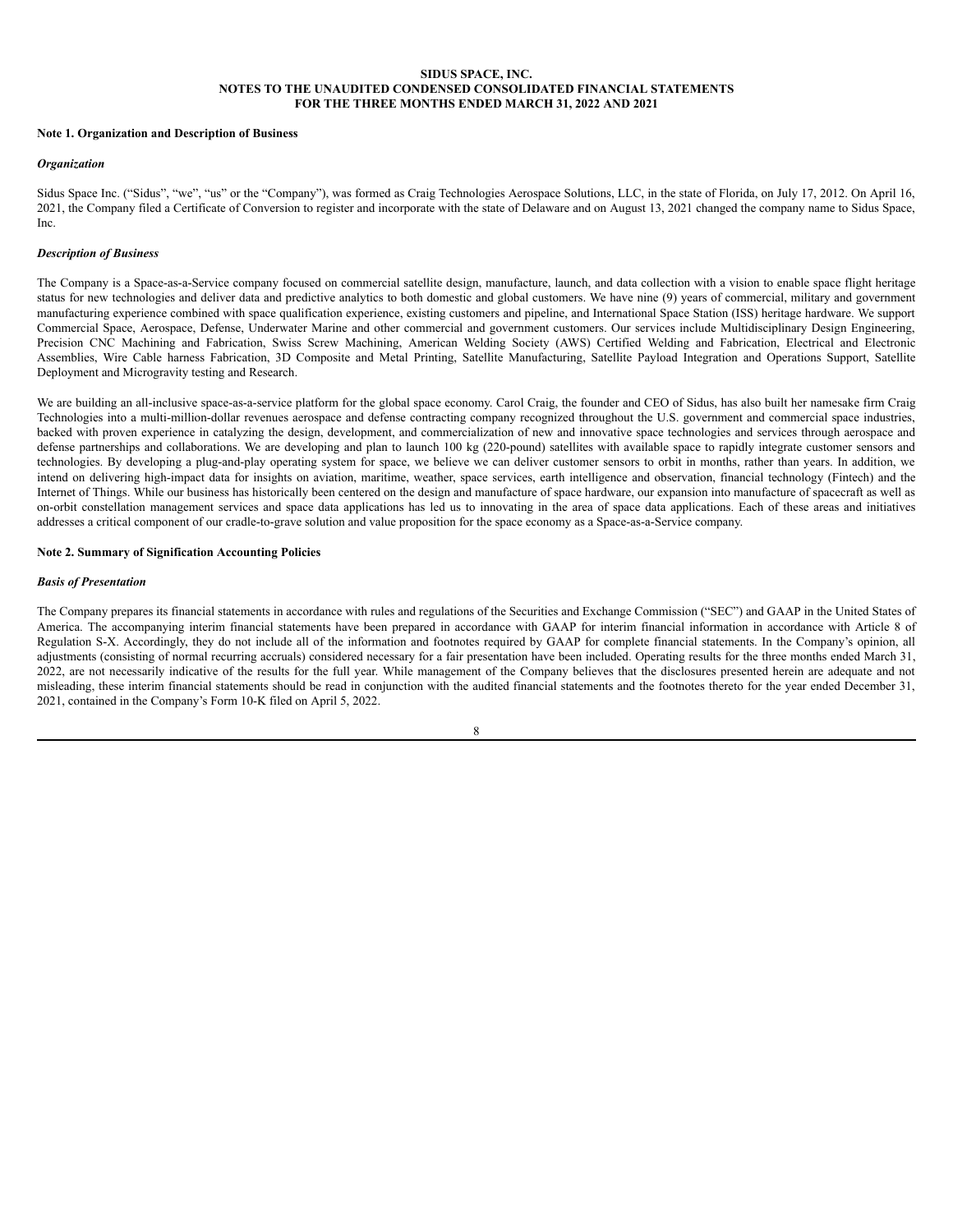## *Principles of Consolidation*

The consolidated financial statements include the accounts of our Company and the variable interest entity ("VIE"), Aurea Alas Limited ("Aurea"), of which we are the primary beneficiary. All intercompany transactions and balances have been eliminated on consolidation.

For entities determined to be VIEs, an evaluation is required to determine whether the Company is the primary beneficiary. The Company evaluates its economic interests in the entity specifically determining if the Company has both the power to direct the activities of the VIE that most significantly impact the VIE's economic performance ("the power") and the obligation to absorb losses or the right to receive benefits that could potentially be significant to the VIE ("the benefits"). When making the determination on whether the benefits received from an entity are significant, the Company considers the total economics of the entity, and analyzes whether the Company's share of the economics is significant. The Company utilizes qualitative factors, and, where applicable, quantitative factors, while performing the analysis.

## *Use of Estimates*

The preparation of financial statements in conformity with GAAP requires management to make estimates and assumptions that affect the reported amounts of assets and liabilities and disclosure of contingent assets and liabilities at the date of the financial statements and the reported amounts of expenses during the reporting period. Some of these judgments can be subjective and complex, and, consequently, actual results may differ from these estimates.

## *Revenue Recognition*

We adopted ASC 606 – Revenue from Contracts with Customers using the modified retrospective transition approach. The core principle of ASC 606 is that revenue should be recognized in a manner that depicts the transfer of promised goods or services to customers in an amount that reflects the consideration to which the entity expects to be entitled for exchange of those goods or services. Our updated accounting policies and related disclosures are set forth below, including the disclosure for disaggregated revenue. The impact of adopting ASC 606 was not material to the Consolidated Financial Statements.

Our revenue is recognized under Topic 606 in a manner that reasonably reflects the delivery of our services and products to customers in return for expected consideration and includes the following elements:

- executed contracts with our customers that we believe are legally enforceable;
- identification of performance obligations in the respective contract;
- determination of the transaction price for each performance obligation in the respective contract;
- Allocation of the transaction price to each performance obligation; and
- recognition of revenue only when we satisfy each performance obligation.

These five elements, as applied to each our revenue category, is summarized below:

Revenues from fixed price contracts that are still in progress at month end are recognized on the percentage-of-completion method, measured by the percentage of total costs incurred to date to the estimated total costs for each contract. This method is used because management considers total costs to be the best available measure of progress on these contracts. Revenue from fixed price contracts and time-and-materials contracts that are completed in the month the work was started are recognized when the work is shipped. To achieve this core principle, we apply the following five steps: identify the contract with the client, identify the performance obligations in the contract, determine the transaction price, allocate the transaction price to performance obligations in the contract and recognize revenues when or as we satisfy a performance obligation.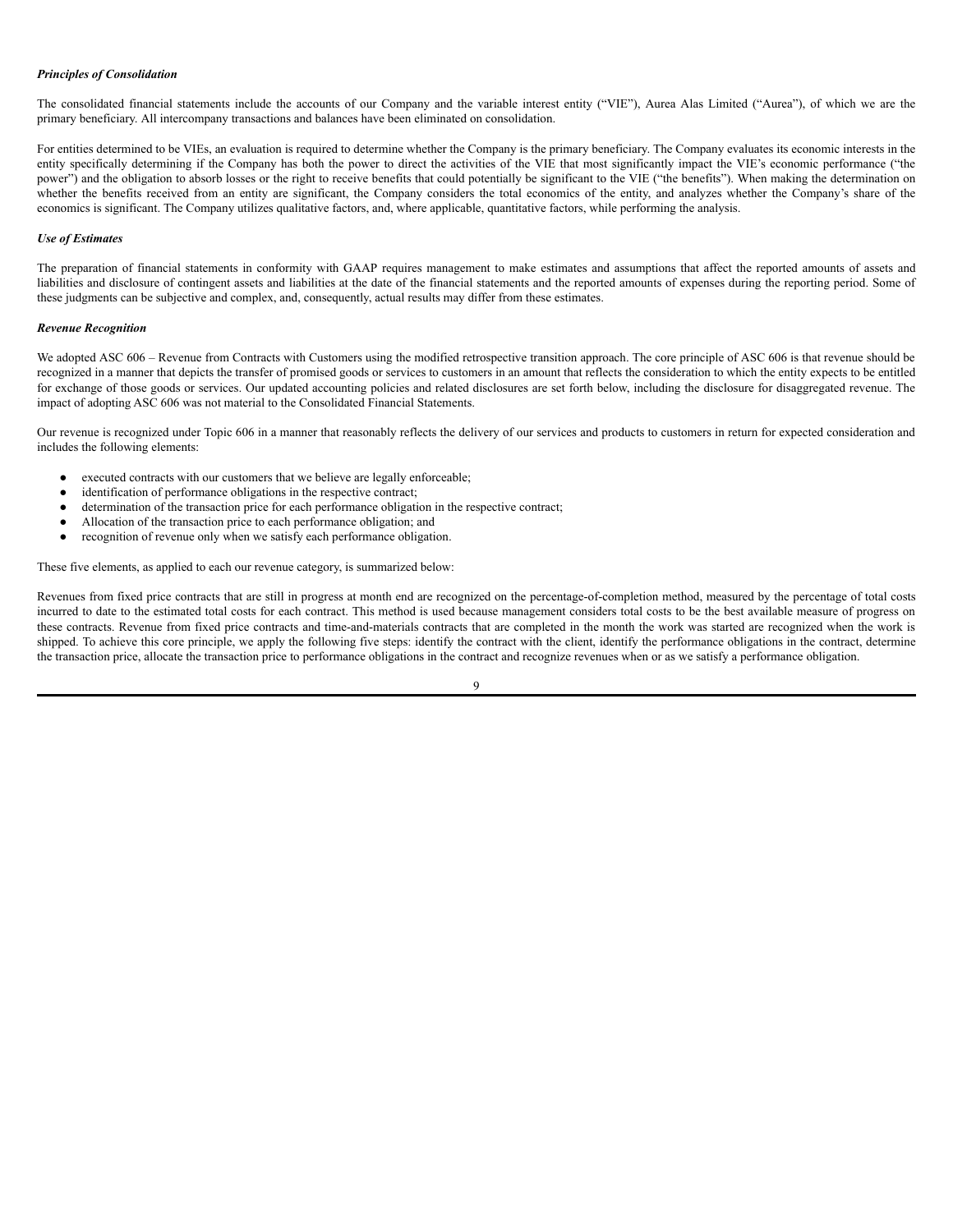Revenues from fixed price service contracts that contain provisions for milestone payments are recognized at the time of the milestone being met and payment received. This method is used because management considers that the payments are non-refundable unless the entity fails to perform as promised. If the customer terminates the contract we are entitled only to retain any progress payments received from the customer and we have no further rights to compensation from the customer. Even though the payments made by the customer are non-refundable, the cumulative amount of those payments is not expected, at all times throughout the contract, to at least correspond to the amount that would be necessary to compensate us for performance completed to date. Accordingly, we account for the progress under the contract as a performance obligation satisfied at a point in time. To achieve this core principle, we apply the following five steps: identify the contract with the client, identify the performance obligations in the contract, determine the transaction price, allocate the transaction price to performance obligations in the contract and recognize revenues when or as we satisfy a performance obligation.

## *Contract Assets & Contract Liabilities*

The amounts included within contract assets and contract liabilities are related to the company's long-term construction contracts. Retainage for which the company has an unconditional right to payment that is only subject to the passage of time is classified as contracts receivable. Retainage subject to conditions other than the passage of time are included in contract assets and contract liabilities on a net basis at the individual contract level. Contract assets represent revenue recognized in excess of amounts paid or payable (contracts receivable) to the company on uncompleted contracts. Contract liabilities represent the company's obligation to perform on uncompleted contracts with customers for which the company has received payment or for which contracts receivable are outstanding.

## *Property and Equipment*

Property and equipment, consisting mostly of plant and machinery, motor vehicles, computer equipment and capitalized research and development equipment, is recorded at cost reduced by accumulated depreciation and impairment, if any. Depreciation expense is recognized over the assets' estimated useful lives of three - ten years using the straight-line method. Major additions and improvements are capitalized as additions to the property and equipment accounts, while replacements, maintenance and repairs that do not improve or extend the life of the respective assets, are expensed as incurred. Estimated useful lives are periodically reviewed and, when appropriate, changes are made prospectively. When certain events or changes in operating conditions occur, asset lives may be adjusted and an impairment assessment may be performed on the recoverability of the carrying amounts.

## *Fair Value Measurements*

The Company uses a three-tier fair value hierarchy to classify and disclose all assets and liabilities measured at fair value on a recurring basis, as well as assets and liabilities measured at fair value on a non-recurring basis, in periods subsequent to their initial measurement. The hierarchy requires the Company to use observable inputs when available, and to minimize the use of unobservable inputs, when determining fair value. The three tiers are defined as follows:

- Level 1—Observable inputs that reflect quoted market prices (unadjusted) for identical assets or liabilities in active markets;
- Level 2—Observable inputs other than quoted prices in active markets that are observable either directly or indirectly in the marketplace for identical or similar assets and liabilities; and
- Level 3—Unobservable inputs that are supported by little or no market data, which require the Company to develop its own assumptions.

The Company's financial instruments, including cash, accounts receivable, prepaid expense and other current assets, accounts payable and accrued liabilities, and loans payable, are carried at historical cost. At March 31, 2022 and December 31, 2021, the carrying amounts of these instruments approximated their fair values because of the short-term nature of these instruments.

## **Note 3. Variable Interest Entity**

The consolidated financial statements include Aurea Alas Limited, which is a variable interest entity of which we are the primary beneficiary, and on August 26, 2020, the Company entered into a licensing agreement with Aurea. Aurea is a limited company organized in the Isle of Man, which entered into a license agreement with a third-party vendor, whereby they licensed the rights to use certain available radio frequency spectrum for satellite communications. The Company is responsible for 100% of the operations of Aurea and derives 100% of the net profits or losses derived from the business operations. The assets, liabilities and the operations of Aurea from the date of inception (July 20, 2020), are included in the Company's consolidated financial statements.

Through a declaration of trust, 100% of the voting rights of Aurea's shareholders have been transferred to the Company so that the Company has effective control over Aurea and has the power to direct the activities of Aurea that most significantly impact its economic performance. There are no restrictions on the consolidated VIE's assets and on the settlement of its liabilities and all carrying amounts of VIE's assets and liabilities are consolidated with the Company's financial statements.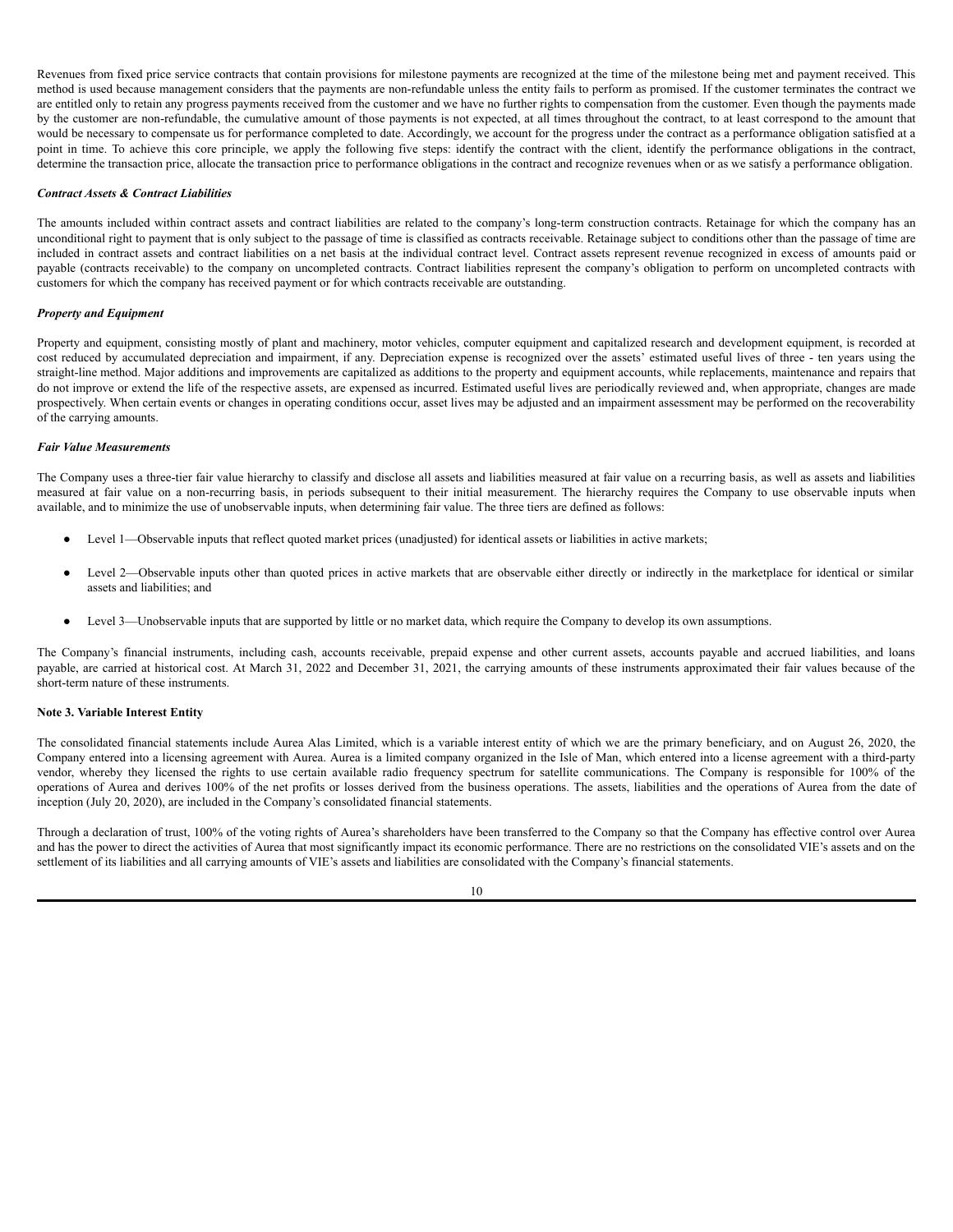If facts and circumstances change such that the conclusion to consolidate the VIE has changed, the Company shall disclose the primary factors that caused the change and the effect on the Company's financial statements in the periods when the change occurs.

As of March 31, 2022 and December 31, 2021, Aurea's assets and liabilities are as follows;

|                                                | March 31,<br>2022 |        |  | December 31,<br>2021 |  |  |
|------------------------------------------------|-------------------|--------|--|----------------------|--|--|
| Assets                                         |                   |        |  |                      |  |  |
| Cash                                           |                   | 41,029 |  | 67,754               |  |  |
| Prepaid and other current assets               |                   | 9,593  |  | 10,585               |  |  |
|                                                |                   | 50,622 |  | 78,339               |  |  |
|                                                |                   |        |  |                      |  |  |
| Liability                                      |                   |        |  |                      |  |  |
| Accounts payable and other current liabilities |                   | 22.481 |  | 63.091               |  |  |

For the three months ended March 31, 2022 and 2021, Aurea's net loss was \$32,107 and \$63, respectively.

# **Note 4. Prepaid expense and Other current assets**

As of March 31, 2022 and December 31, 2021, prepaid expense and other current assets are as follows;

|                       | March 31,<br>2022 |  | December 31,<br>2021 |  |
|-----------------------|-------------------|--|----------------------|--|
| Prepaid insurance     | 1,105,466         |  | 1,520,016            |  |
| Other prepaid expense | 904,135           |  | 68,178               |  |
| VAT receivable        | 6,000             |  | 6,905                |  |
|                       | 2,015,601         |  | .595,099             |  |

During the three months ended March 31, 2022 and 2021, the Company recorded interest expense of \$5,875 and \$0 related to financing of our prepaid insurance policies.

### **Note 5. Inventory**

# As of March 31, 2022 and December 31, 2021, inventory is as follows:

|                 |  | March 31,<br>2022 | December 31,<br>2021 |         |
|-----------------|--|-------------------|----------------------|---------|
| Work in Process |  | 158,774           |                      | 127,502 |
|                 |  | 158,774           |                      | 127,502 |
|                 |  |                   |                      |         |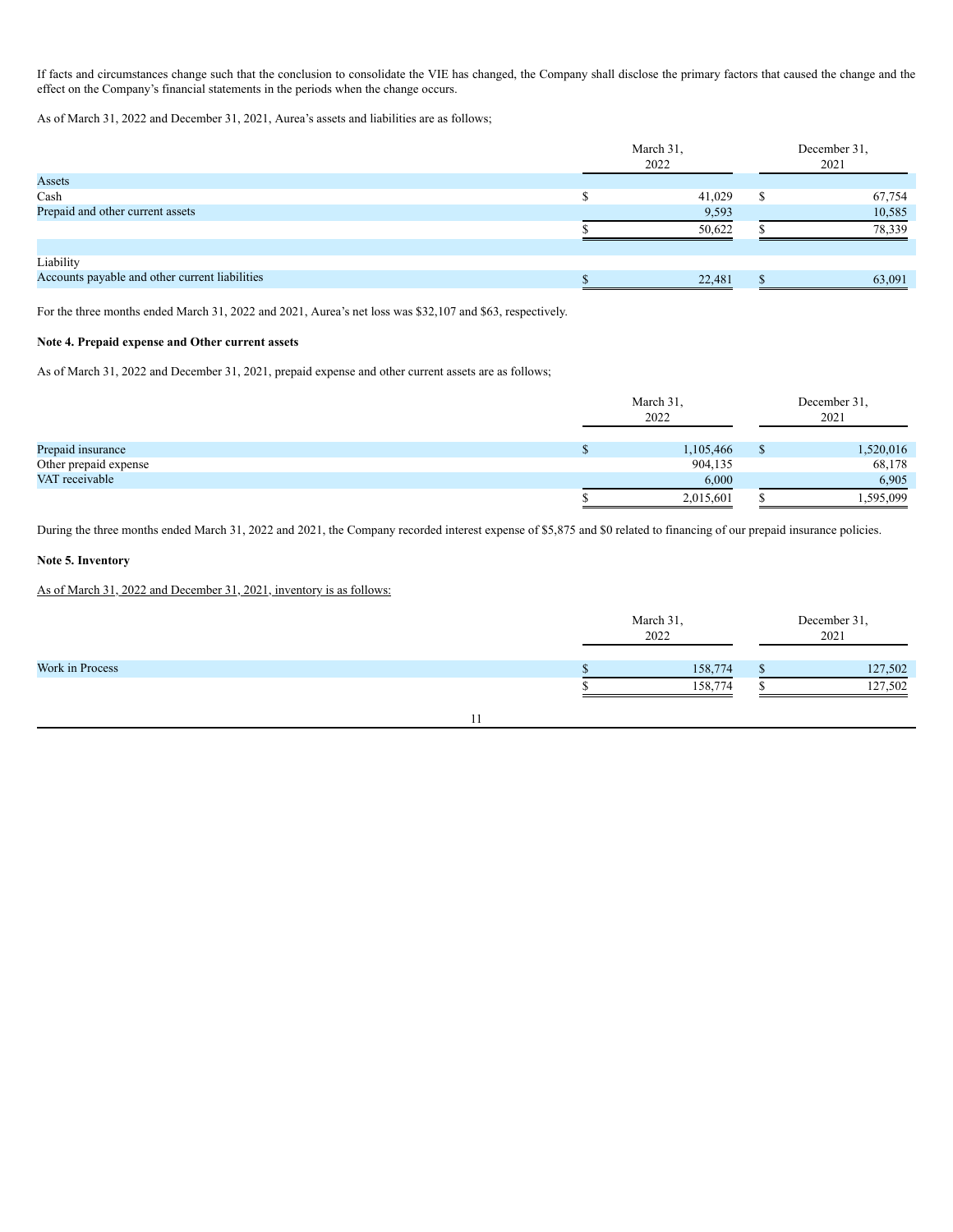# **Note 6. Property and Equipment**

At March 31, 2022 and December 31, 2021, property and equipment consisted of the following:

|                                                         | March 31. |               | December 31. |             |
|---------------------------------------------------------|-----------|---------------|--------------|-------------|
|                                                         |           | 2022          |              | 2021        |
| Office equipment                                        |           | 17.061        |              | 17,061      |
| Computer equipment                                      |           | 14,907        |              | 14,907      |
| Vehicle                                                 |           | 28,143        |              | 28,143      |
| Software                                                |           | 93,012        |              | 93,012      |
| Machinery                                               |           | 3,280,911     |              | 3,280,911   |
| Leasehold improvements                                  |           | 322,501       |              | 198,645     |
| Capitalized R&D cost                                    |           | 529,469       |              |             |
| Construction in progress                                |           | 38,552        |              | 150,611     |
|                                                         |           | 4,324,556     |              | 3,783,290   |
| Accumulated depreciation                                |           | (3, 113, 433) |              | (3,008,220) |
| Property and equipment, net of accumulated depreciation |           | 1,211,123     |              | 775,070     |

Depreciation expense of property and equipment for the three months ended March 31, 2022 and 2021 is \$105,211 and \$97,635, respectively, of which \$84,120 and \$90,051, respectively, are included in cost of revenue.

During the three months ended March 31, 2022 and 2021, the Company purchased assets of \$541,264 and \$0.

## **Note 7. Accounts payable and other current liabilities**

At March 31, 2022 and December 31, 2021, Accounts payable and other current liabilities consisted of the following:

|                     | March 31.<br>2022 |               | December 31,<br>2021 |  |
|---------------------|-------------------|---------------|----------------------|--|
| Accounts payable    | 446,413           | <sup>\$</sup> | 225,271              |  |
| Payroll liabilities | 359,445           |               | 220,914              |  |
| Credit cards        | 76,558            |               | 44,510               |  |
| Other payable       | 107,597           |               | 23,016               |  |
| Insurance payable   | 932,224           |               | 1,331,749            |  |
|                     | 1,922,237         |               | 1,845,460            |  |

# **Note 8. Contract assets and liabilities**

At March 31, 2022 and December 31, 2021, contract assets and contract liabilities consisted of the following:

| Contract assets                                                                                          | March 31.<br>2022 |        | December 31.<br>2021 |  |
|----------------------------------------------------------------------------------------------------------|-------------------|--------|----------------------|--|
| Revenue recognized in excess of amounts paid or payable (contracts receivable) to the company on         |                   |        |                      |  |
| uncompleted contracts (contract asset), excluding retainage                                              |                   |        |                      |  |
| Retainage included in contract assets due to being conditional on something other than solely passage of |                   |        |                      |  |
| time                                                                                                     |                   | 60,932 |                      |  |
| Total contract assets                                                                                    |                   | 60.932 |                      |  |
|                                                                                                          |                   |        |                      |  |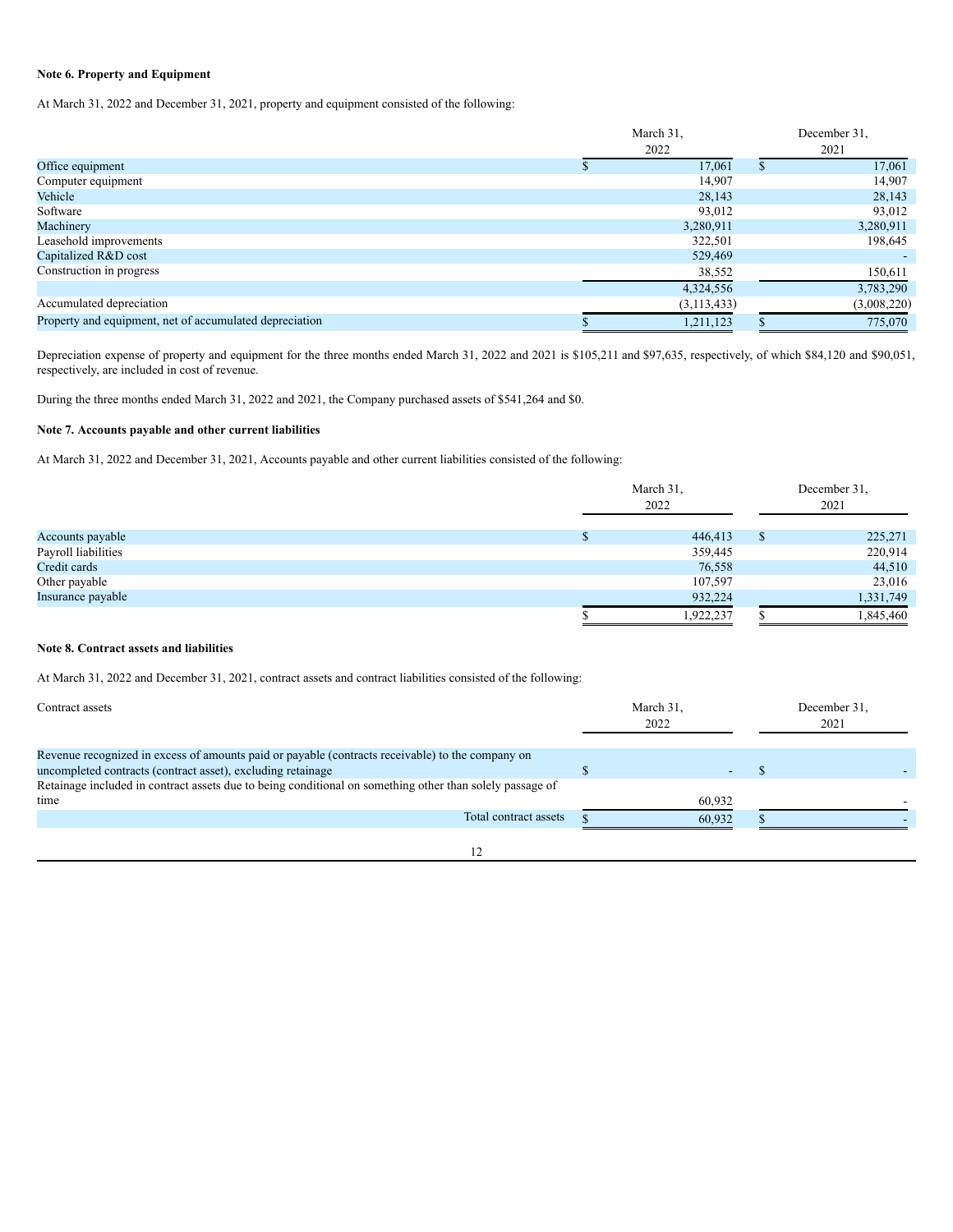| Contract liabilities                                                                                                                                         | March 31.<br>2022 |        | December 31.<br>2021 |  |  |
|--------------------------------------------------------------------------------------------------------------------------------------------------------------|-------------------|--------|----------------------|--|--|
| Payments received or receivable (contracts receivable) in excess of revenue recognized on uncompleted<br>contracts (contract liability), excluding retainage |                   |        |                      |  |  |
| Retainage included in contract liabilities due to being conditional on something other than solely passage                                                   |                   |        |                      |  |  |
| of time                                                                                                                                                      |                   | 60.932 |                      |  |  |
| Total contact liabilities                                                                                                                                    |                   | 60.932 |                      |  |  |

## **Note 9. Leases**

## Operating lease

We have a noncancelable operating lease entered into in November 2016 for our office facility that expired in July 2021. and has renewal options to May 2023. The monthly "Base Rent" is \$10,392 and the Base Rent is increased by 2.5% each year. During the year ended December 31, 2021, the Company exercised its option and extended the lease to May 31, 2023. As of March 31, 2022, the remaining right of use asset and lease liability was \$147,766 and \$153,951, respectively.

In May 2021, we entered into a new lease agreement for our office and warehouse space that expires in May 2024. The Company shall have the option to terminate the lease after 12 months and 24 months from the commencement date. The monthly "Base Rent" is \$11,855.42 and the Base Rent may be increased by 2.5% each year. During the year ended December 31, 2021, the Company, on assumption of the lease, recognized a right of use asset and lease liability of \$399,372. As of March 31, 2022, the remaining right of use asset and lease liability was \$294,477 and \$306,405, respectively.

We recognized total lease expense of approximately \$84,999 and \$32,468 for the three months ended March 31, 2022 and 2021, respectively, primarily related to operating lease costs paid to lessors from operating cash flows. As of March 31, 2022 and December 31, 2021, the Company recorded security deposit of \$10,000.

Future minimum lease payments under operating leases that have initial noncancelable lease terms in excess of one year at March 31, 2022 were as follows:

|                                         | <b>Total</b> |
|-----------------------------------------|--------------|
| Year Ended December 31,                 |              |
| 2022                                    | 210,550      |
| 2023                                    | 205,987      |
| 2024                                    | 63,835       |
| Thereafter                              |              |
|                                         | 480,372      |
| Less: Imputed interest                  | (20,016)     |
| Operating lease liabilities             | 460,356      |
|                                         |              |
| Operating lease liability - current     | 266,526      |
| Operating lease liability - non-current | 193,830      |

The following summarizes other supplemental information about the Company's operating lease as of March 31, 2022:

| Weighted average discount rate                | 4.64% |
|-----------------------------------------------|-------|
| Weighted average remaining lease term (years) |       |
|                                               |       |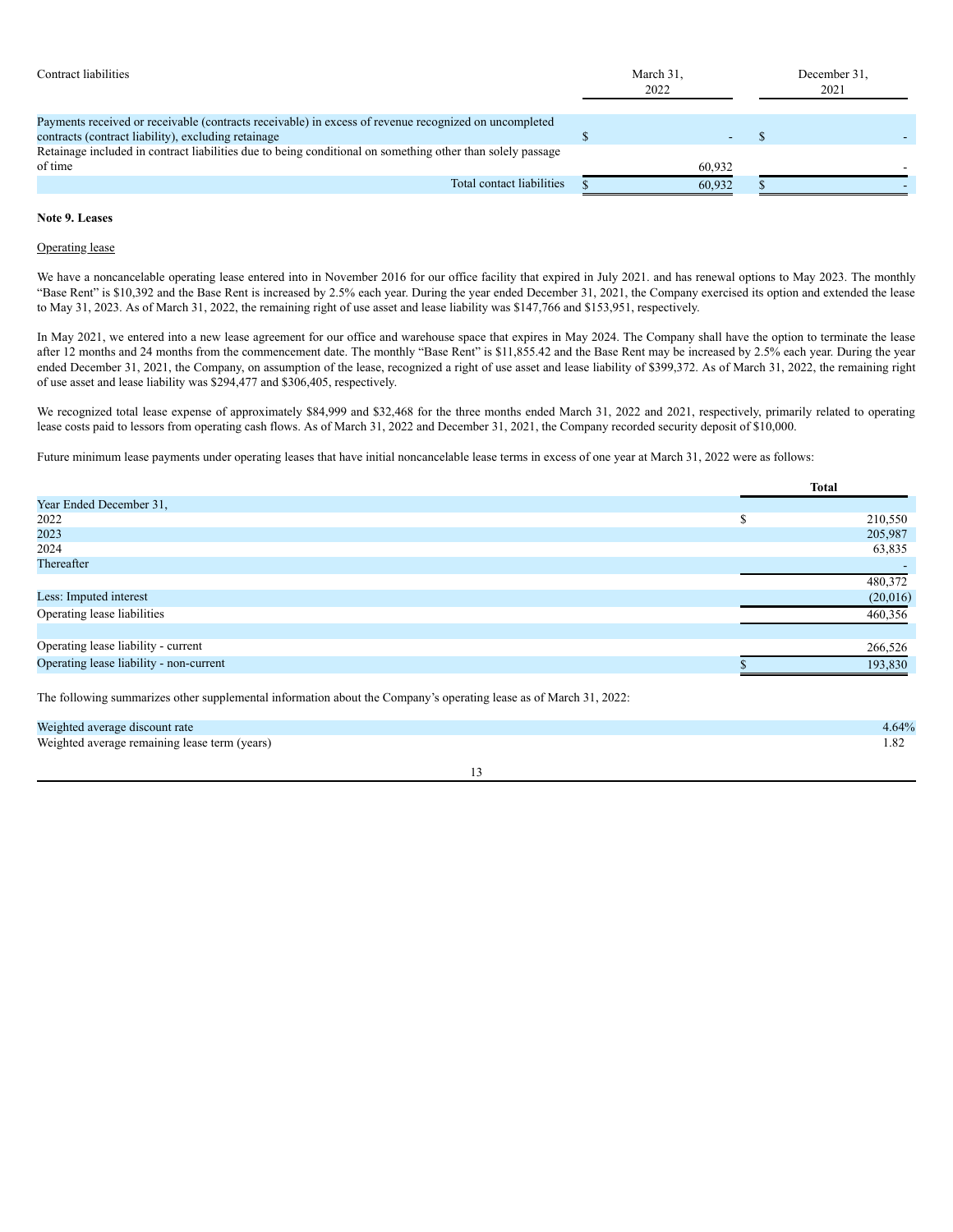# Finance lease

The Company leases machinery and office equipment under non-cancellable finance lease arrangements. The term of those capital leases is at the range from 59 months to 83 months and annual interest rate is at the range from 4% to 5%.

At March 31, 2022, future minimum lease payments under the finance lease obligations, are as follows:

Future minimum lease payments under financing leases

|                                       | Total     |
|---------------------------------------|-----------|
| 2022                                  | 42,479    |
| 2023                                  | 50,682    |
| 2024                                  | 15,732    |
| 2025                                  | 15,732    |
| 2026                                  | 15,732    |
| Thereafter                            | 6,554     |
|                                       | 146,911   |
| Less: Imputed interest                | (11, 405) |
| Finance lease liabilities             | 135,506   |
|                                       |           |
| Finance lease liability               | 51,070    |
| Finance lease liability - non-current | 84.436    |

As of March 31, 2022 and December 31, 2021, finance lease assets are included in property and equipment as follows:

|                                                       | March 31 |            |  | December 31. |
|-------------------------------------------------------|----------|------------|--|--------------|
|                                                       | 2022     |            |  | 2021         |
| Machinery                                             |          | 585,563    |  | 585,563      |
| Accumulated depreciation                              |          | (484, 582) |  | (455, 899)   |
| Finance lease assets, net of accumulated depreciation |          | 100.981    |  | 129.664      |

During the three months ended March 31, 2022 and 2021, the Company recorded depreciation of finance lease assets of \$28,683 and \$29,278 and interest expense of finance lease of \$1,647 and \$2,471, respectively.

#### **Note 10. Notes Payable**

#### Decathlon Note

On December 1, 2021, we entered into a Loan Assignment and Assumption Agreement, or Loan Assignment, with Decathlon Alpha IV, L.P., or Decathlon and Craig Technical Consulting, Inc ("CTC") pursuant to which we assumed \$1,106,164 in loans (the "Decathlon Note") to CTC by Decathlon. In connection with our assumption of the Decathlon Note, CTC reduced the principal of the Note Payable – related party by \$1.4 million. The Company recorded a reclassification of \$1,106,164 from Note Payable – related party to Note payable – non- current (Decathlon note) and recorded forgiveness of note payable – related party of \$293,836 during the year ended December 31, 2021.

Management believes that the assumption of the Decathlon Note from CTC is in our best interests because in connection therewith, Decathlon released us from a crosscollateralization agreement it was a party to with CTC for a loan of a greater amount. Also in connection with the Loan Assignment on December 3, 2021, we entered into a Revenue Loan and Security Agreement, or RLSA, with Decathlon and our CEO, Carol Craig, pursuant to which we pay interest based on a minimum rate of 1 times the amount advanced and make monthly payments based on a percentage of our revenue calculated as an amount equal to the product of (i) all revenue for the immediately preceding month multiplied by (ii) the Applicable Revenue Percentage, defined as 4% of revenue for payments due during any month. The Decathlon Note is secured by our assets and is guaranteed by CTC and matures the earliest of: (i) December 9, 2023, (ii) immediately prior to a change of control, or (iii) upon an acceleration of the obligations due to a default under the RLSA. As a result, the Company recorded the forgiveness of note payable-related party of \$293,836 and the reclass of \$1,106,164 from Note Payable – related party to Note Payable.

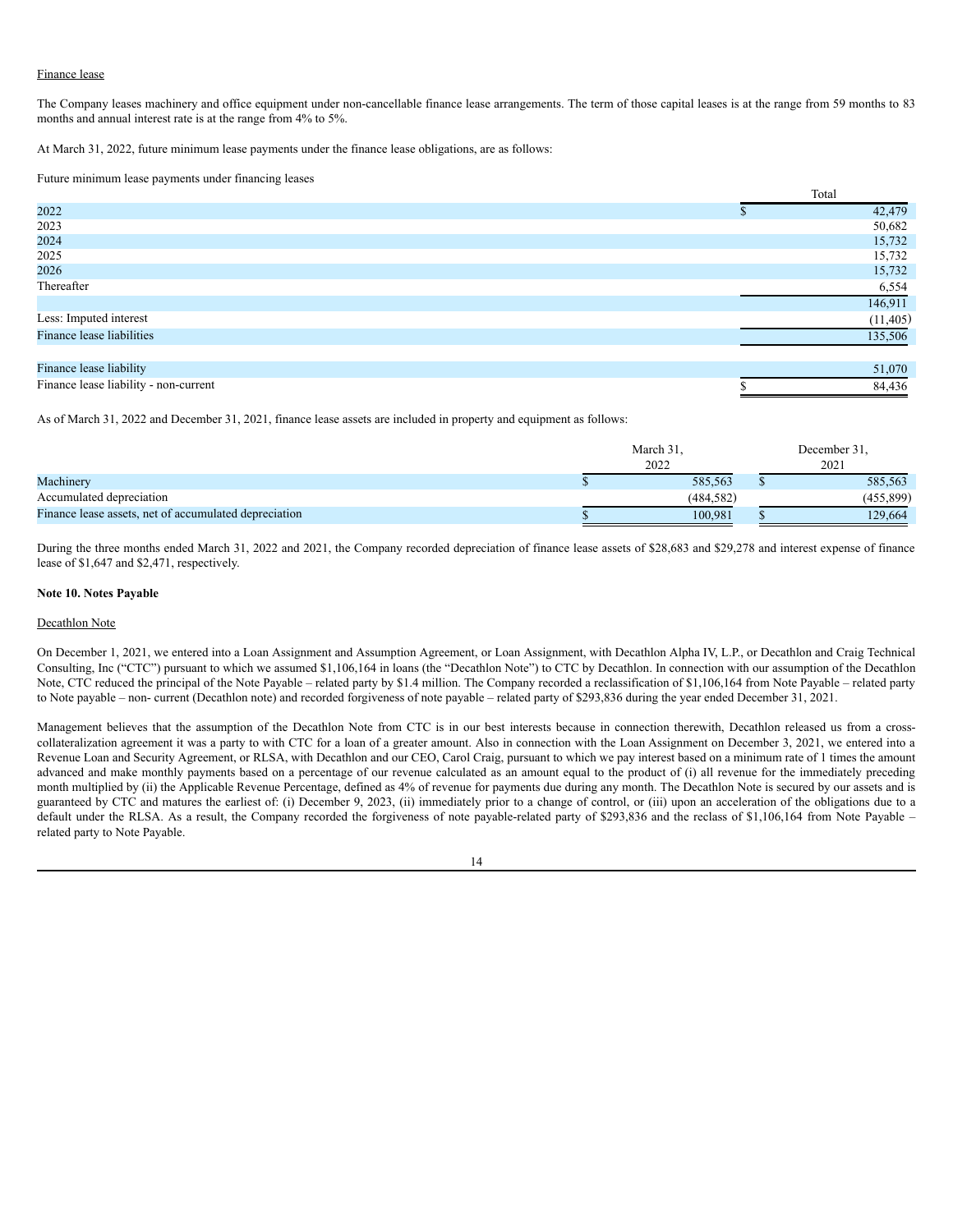During the three months ended March 31, 2022, the Company recorded interest expense of \$46,796 and repaid principal of \$34,627 and as of March 31, 2022 and December 31, 2021, the Company recorded principal and accrued interest of \$1,132,220 and \$1,120,051 on the balance sheet, respectively.

# **Note 11. Related Party Transactions**

## Revenue and Accounts receivable – Related Party

The Company recognized revenue of \$438,947 and \$41,289 for the three months ended March 31, 2022 and 2021, respectively, accounts receivable of \$808,294 and \$443,282, respectively, and contract liabilities of \$0 and \$63,411 as of March 31, 2022 and December 31, 2021, respectively, from contracts entered into by Craig Technical Consulting, Inc, its majority shareholder, and subcontracted to the Company for four customers.

# Accounts payable and accrued interest – related party

At March 31, 2022 and December 31, 2021, Accounts payable and accrued interest, consisted of the following:

|                   | March 31<br>2022 | December 31,<br>2021 |         |  |
|-------------------|------------------|----------------------|---------|--|
| Accounts payable  | 538,726          |                      | 534,652 |  |
| Insurance payable | 65,433           |                      | 54,145  |  |
|                   | 604,159          |                      | 588,797 |  |

### Note payable – related party

On May 1, 2021, the Company converted \$4 million advanced to the Company by Craig Technical Consulting, Inc., our principal shareholder, into a related party Note Payable. The remaining \$ 3,473,693, that was advanced to the Company was forgiven and recorded as contributed capital. The principal balance of this Note outstanding (together with any accrued, but unpaid interest thereon) shall bear interest at a per annum interest rate equal to the long term Applicable Federal Rate (as such term is defined in Section 1274(d) of the Internal Revenue Code of 1986, as amended), and matures on September 30, 2025, and shall be repaid in the amount of \$250,000 every quarter for four (4) years beginning on Oct 1, 2021.

On December 1, 2021, in connection with the assumption of the Decathlon Note, the Company reduced the principal of the Note Payable – related party by recording a reclassification of \$1,106,164 from Note Payable – related party to Note payable – non- current (Decathlon note) and recorded forgiveness of note payable of \$293,836. As of March 31, 2022 and December 31, 2021, the Company had note payable – related party current of \$1,000,000 and non-current of \$1,100,000 and \$1,350,000, respectively. During the three months ended March 31, 2022, the Company recorded interest expense of \$11,288. As of March 31, 2022, the Company recorded accrued interest of \$65,433 which is included in accounts payable and accrued interest - related party.

#### Sublease

On August 1, 2021, the Company entered into a Sublease Agreement with its related party Majority Shareholder ("Sublandlord"), whereby the Company shall sublease certain offices, rooms and shared use of common spaces located at 150 Sykes Creek Parkway, Merritt Island, FL. The Lease is a month-to-month lease and may be terminated with 30 days' notice to the Sublandlord. The monthly rent shall be \$4,570 from inception through January 31, 2022, \$4,707 from February 1, 2022 to January 31, 2023 and \$4,847 from February 1, 2023 to January 31, 2024. During the three months ended March 31, 2022, the Company recorded \$13,984 to lease expense.

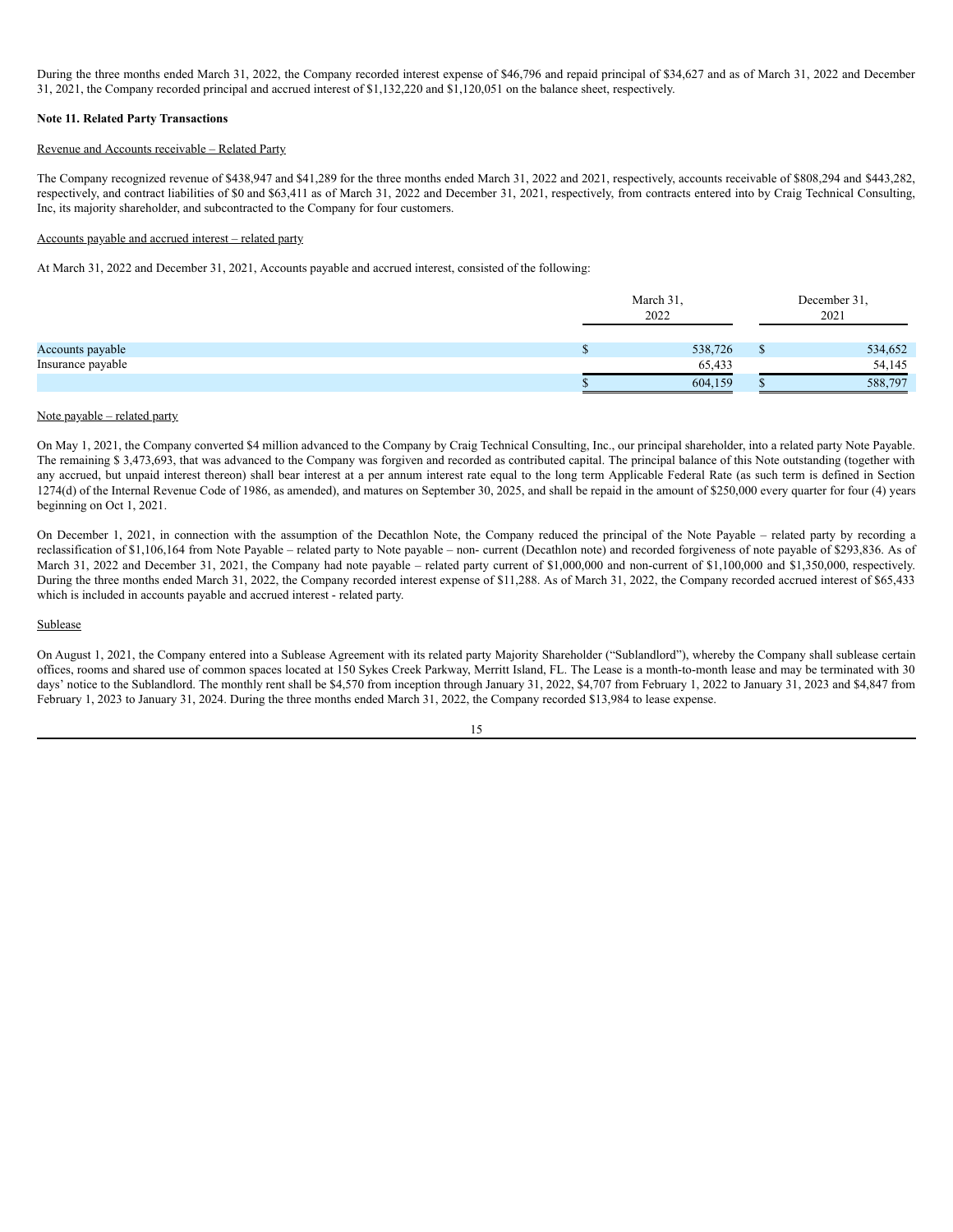### **Note 12. Commitments and Contingencies**

#### *License Agreement*

The consolidated financial statements include Aurea Alas Limited, which is a variable interest entity of which we are the primary beneficiary (see Note 4). On August 18, 2020, Aurea entered into a license agreement with a third-party vendor (the "Vendor"), whereby they licensed the rights to use certain available radio frequency spectrum for satellite communications. The Company shall pay an annual Reservation Fee of \$120,000 while the Company pursues up to four (4) NGSO satellite filing(s) via the Vendor. The Reservation Fee is levied on the date the filing(s) is received at the International Telecommunication Union (ITU). The Reservation Fee is payable annually at the anniversary of the date of receipt, as long as the customer retains the NGSO filing(s). The Reservation Fee payment continues to be payable until any of the frequency assignments of the NGSO filing(s) are brought into use. Upon the submission to the ITU to bring into use any of the frequency assignments of a given constellation, an annual License Fee of \$120,000 shall be paid in lieu of the Reservation Fee. On February 1, 2021, the Vendor submitted the license filing to the ITU and on April 6, 2021, the ITU published the license filing for LIZZIE IOMSAT. Payments began in February 2021.

# **Note 13. Stockholders' Equity**

## *Authorized Capital Stock*

On August 31, 2021, the Company filed an amendment to its Amended and Restated Certificate of Incorporation with the State of Delaware to authorize the Company to issue 36,000,000 shares, consisting of 25,000,000 shares of Class A Common Stock, 10,000,000 shares of Class B Common Stock and 1,000,000 shares of Preferred Stock. The Class B Common Stock is entitled to 10 votes for every 1 vote of the Class A Common Stock.

#### *Class A Common Stock*

The Company had 6,874,040 and 6,574,040 shares of Class A common stock issued and outstanding as of March 31, 2022 and December 31, 2021, respectively.

During the three months ended March 31, 2022, the Company issued 300,000 restricted shares for consulting services valued at \$1,209,000, pursuant to the Sidus Space, Inc. 2021 Omnibus Equity Incentive Plan.

#### *Class B Common Stock*

The Company had 10,000,000 shares of Class B common stock issued and outstanding as of March 31, 2022 and December 31, 2021.

#### **Note 14. Subsequent Events**

Management evaluated all events subsequent to the balance sheet date and through the date the financial statements were available to be issued, and determined there have been no events that have occurred that would require adjustment to our disclosures in the consolidated financial statements.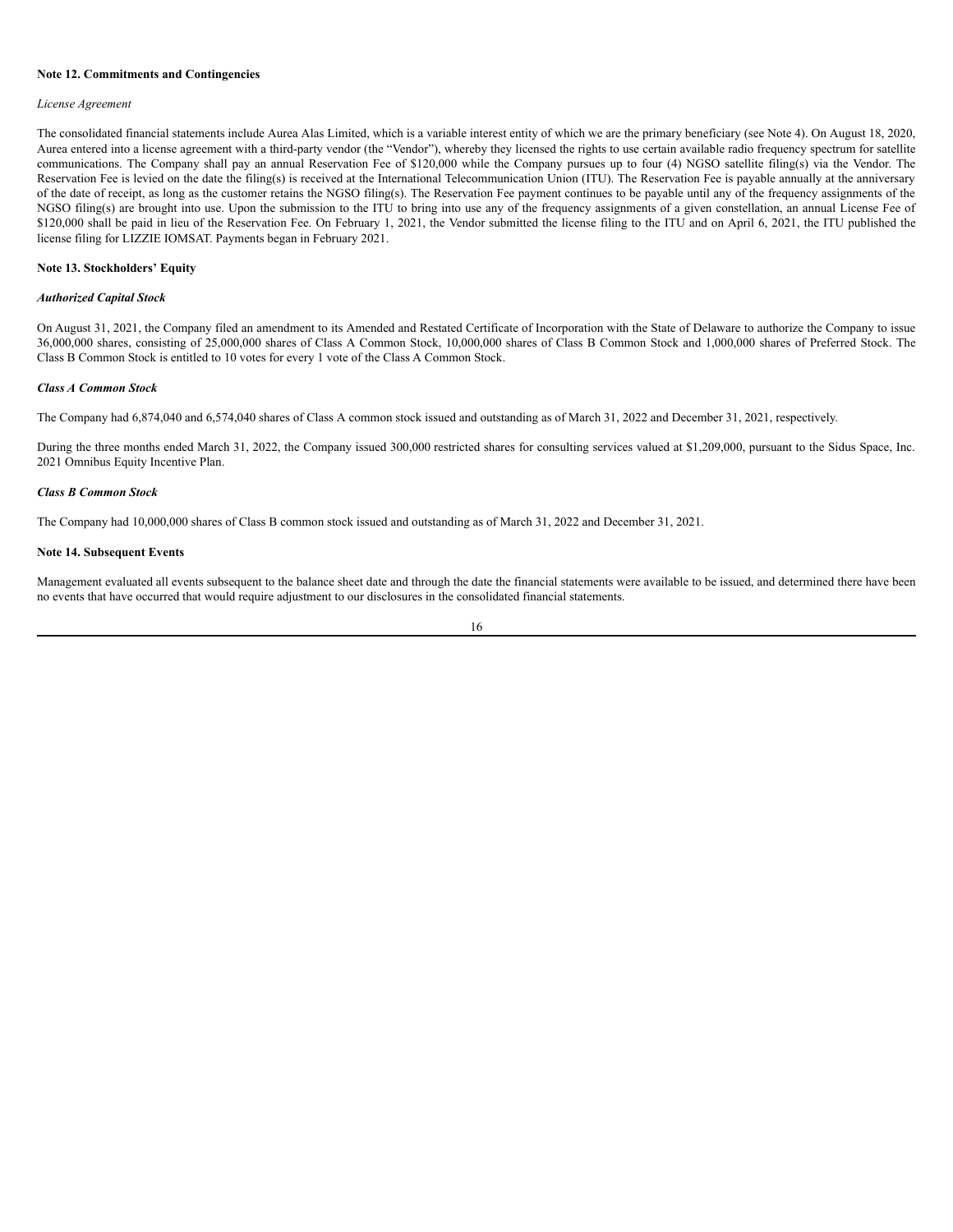### <span id="page-16-0"></span>**ITEM 2. MANAGEMENT'S DISCUSSION AND ANALYSIS OF FINANCIAL CONDITION AND RESULTS OF OPERATIONS.**

#### **Forward-Looking Statements And Industry Data**

This Quarterly Report on Form 10-Q contains forward-looking statements which are made pursuant to the safe harbor provisions of Section 27A of the Securities Act of 1933, as amended (the "Securities Act"), and Section 21E of the Securities Exchange Act of 1934, as amended (the "Exchange Act"). These statements may be identified by such forward-looking terminology as "may," "should," "expects," "intends," "plans," "anticipates," "believes," "estimates," "predicts," "potential," "continue" or the negative of these terms or other comparable terminology. Our forward-looking statements are based on a series of expectations, assumptions, estimates and projections about our company, are not guarantees of future results or performance and involve substantial risks and uncertainty. We may not actually achieve the plans, intentions or expectations disclosed in these forward-looking statements. Actual results or events could differ materially from the plans, intentions and expectations disclosed in these forward-looking statements. Our business and our forward-looking statements involve substantial known and unknown risks and uncertainties, including the risks and uncertainties inherent in our statements regarding:

- our projected financial position and estimated cash burn rate;
- our estimates regarding expenses, future revenues and capital requirements;
- our ability to continue as a going concern;
- our need to raise substantial additional capital to fund our operations;
- our ability to compete in the global space industry;
- our ability to obtain and maintain intellectual property protection for our current products and services;
- our ability to protect our intellectual property rights and the potential for us to incur substantial costs from lawsuits to enforce or protect our intellectual property rights;
- the possibility that a third party may claim we have infringed, misappropriated or otherwise violated their intellectual property rights and that we may incur substantial costs and be required to devote substantial time defending against these claims;
- our reliance on third-party suppliers and manufacturers;
- the success of competing products or services that are or become available;
- our ability to expand our organization to accommodate potential growth and our ability to retain and attract key personnel;
- the potential for us to incur substantial costs resulting from lawsuits against us and the potential for these lawsuits to cause us to limit our commercialization of our products and services;

All of our forward-looking statements are as of the date of this Quarterly Report on Form 10-Q only. In each case, actual results may differ materially from such forwardlooking information. We can give no assurance that such expectations or forward-looking statements will prove to be correct. An occurrence of, or any material adverse change in, one or more of the risk factors or risks and uncertainties referred to in this Quarterly Report on Form 10-Q or included in our other public disclosures or our other periodic reports or other documents or filings filed with or furnished to the U.S. Securities and Exchange Commission (the "SEC") could materially and adversely affect our business, prospects, financial condition and results of operations. Except as required by law, we do not undertake or plan to update or revise any such forward-looking statements to reflect actual results, changes in plans, assumptions, estimates or projections or other circumstances affecting such forward-looking statements occurring after the date of this Quarterly Report on Form 10-Q, even if such results, changes or circumstances make it clear that any forward-looking information will not be realized. Any public statements or disclosures by us following this Quarterly Report on Form 10-Q that modify or impact any of the forward-looking statements contained in this Quarterly Report on Form 10- Q will be deemed to modify or supersede such statements in this Quarterly Report on Form 10-Q.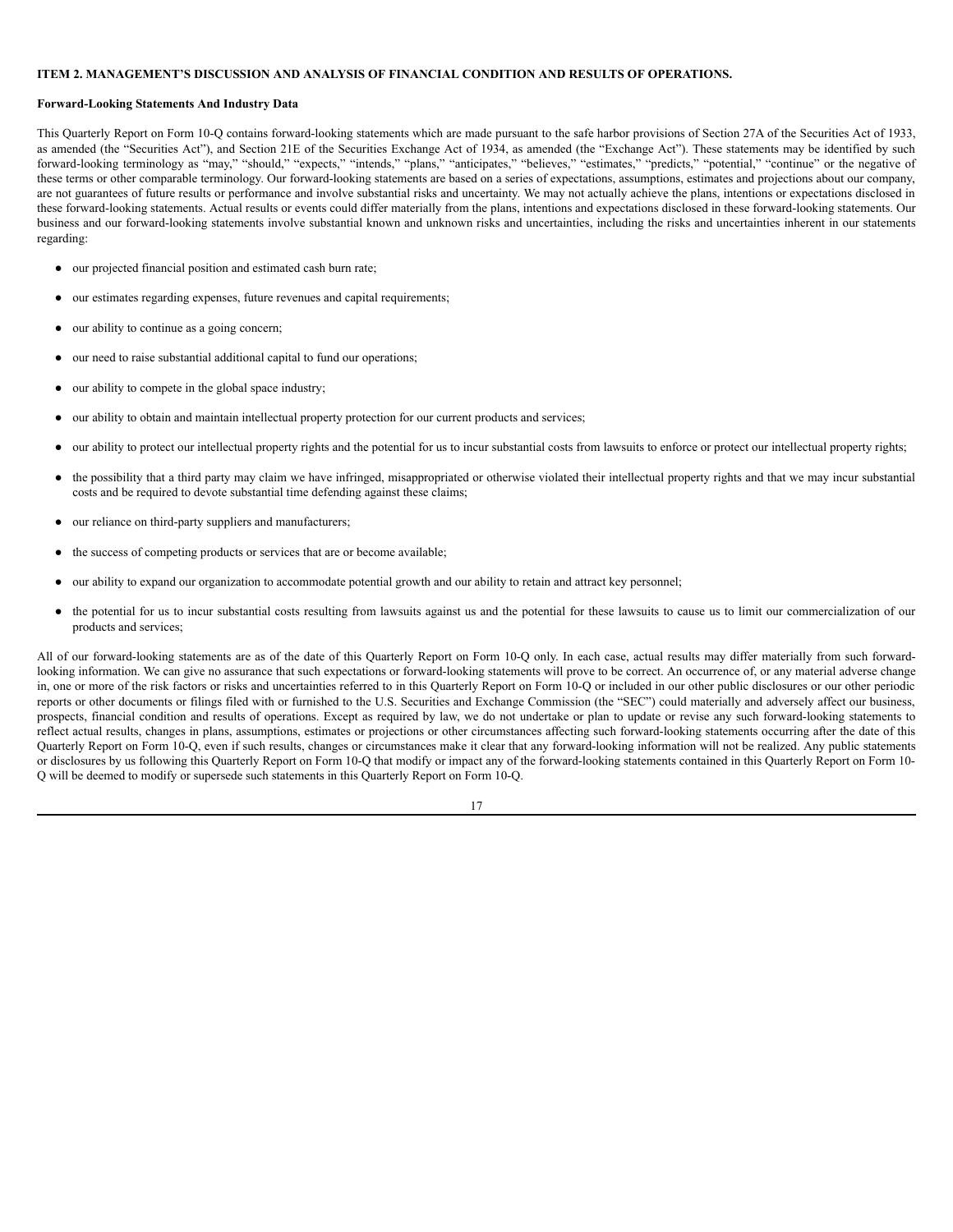This Quarterly Report on Form 10-Q may contain estimates and other statistical data made by independent parties and by us relating to market size and growth and other data about our industry. We obtained the industry and market data in this annual report on Form 10-Q from our own research as well as from industry and general publications, surveys and studies conducted by third parties. This data involves a number of assumptions and limitations and contains projections and estimates of the future performance of the industries in which we operate that are subject to a high degree of uncertainty, including those discussed in "Risk Factors." We caution you not to give undue weight to such projections, assumptions, and estimates. Further, industry and general publications, studies and surveys generally state that they have been obtained from sources believed to be reliable, although they do not guarantee the accuracy or completeness of such information. While we believe that these publications, studies, and surveys are reliable, we have not independently verified the data contained in them. In addition, while we believe that the results and estimates from our internal research are reliable, such results and estimates have not been verified by any independent source.

You should read the following discussion and analysis of our financial condition and results of operations together with our unaudited interim consolidated financial statements and the related notes appearing elsewhere in this Quarterly Report on Form 10-Q. In addition to historical information, this discussion and analysis contains forward-looking statements that involve risks, uncertainties and assumptions. Our actual results may differ materially from those discussed below. Factors that could cause or contribute to such differences include, but are not limited to, those identified below, and those discussed in the section titled "Risk Factors" included in our Annual Report on Form 10-K for the fiscal year ended December 31, 2021, as may be amended, supplemented or superseded from time to time by other reports we file with the SEC. All amounts in this report are in *U.S. dollars, unless otherwise noted.*

Throughout this Quarterly Report on Form 10-Q, references to "we," "our," "us," the "Company," "Sidus," or "Sidus Space" refer to Sidus Space, Inc., individually, or as *the context requires, collectively with its subsidiary.*

## **Overview**

Founded in 2012, we are a leading provider of custom space-qualified hardware, engineering support and commercial space services. We are a space-as-a-service company focused on commercial satellite design, manufacture, launch, and data collection with a vision to enable space flight heritage status for new technologies and deliver data and predictive analytics to both domestic and global customers. We are building an all-inclusive space-as-a-service platform for the global space economy. We are developing and plan to launch 100 kg (220-pound) satellites with available space to rapidly integrate customer sensors and technologies. By developing a partially 3D printed multi-mission satellite for a multi-mission constellation, we believe we can deliver customer sensors to orbit in months, rather than years. In addition, we intend on delivering high-impact data for insights on aviation, maritime, weather, space services, earth intelligence and observation, financial technology (Fintech) and the Internet of Things. The majority of our revenues to date have been from our space related hardware manufacturing, however, Q1 2022 revenue includes revenue related to our multi-mission constellation and our partially 3D printed LizzieSat satellite.

We support a broad range of international and domestic government and commercial companies with its hardware manufacturing including the Department of State, the Department of Defense, NASA, Collins Aerospace, Lockheed Martin, Teledyne Marine, Bechtel, and L3Harris in areas that include launch vehicles, satellite hardware, and autonomous underwater vehicles. Planned services that benefit not only current customers but additional such as Mission Helios include proving out space technologies and delivering space-based data that can provide critical insight for agriculture, commodities tracking, disaster assessment, illegal trafficking monitoring, energy, mining, oil and gas, fire monitoring, classification of vegetation, soil moisture, carbon mass, Maritime AIS, Aviation ADS, weather monitoring, and space services. We plan to own and operate one of the industry's leading U.S. based low earth orbit ("LEO") small satellite ("smallsat" or "smallsats") constellations. Our operating strategy is to continue to enhance the capabilities of our satellite constellation, to increase our international and domestic partnerships and to expand our analytics offerings in order to increase the value we deliver to our customers. Our two operating assets—our satellite constellation and hardware manufacturing capability—are mutually reinforcing and are a result of years of heritage and innovation.

We plan to capitalize on a secular market shift away from static/low frequency satellite imaging and geospatial solutions toward on-demand access of real-time geospatial intelligence. Our strategy is to capitalize on the rapid growth and deployment of millions of low-cost GPS enabled terrestrial, IoT, and space based sensors to provide data to global customers in near real-time. As we are now entering a new commercial space age, the number of commercial sensors on orbit has expanded from a handful of large expensive commercial satellites just a few years ago to now hundreds and in the near future thousands of sensors that will ultimately change the way we see and understand our world. Our mission is to enable our existing and future customers to prove out new technologies for the space ecosystem rapidly and at low cost and also have access to spacebased data on-demand for any problem set or business need. We believe we can deliver this at a lower cost than legacy providers due to our vertically integrated costefficiencies, capital efficient constellation design, and improved pricing models with improved data accessibility. We believe the combination of the proven flight heritage and years of industry experience of a traditional space company with the disruptive innovation of a new space startup such as our 3D printing of spacecraft and focus on intellectual property makes us very well positioned in the global space economy.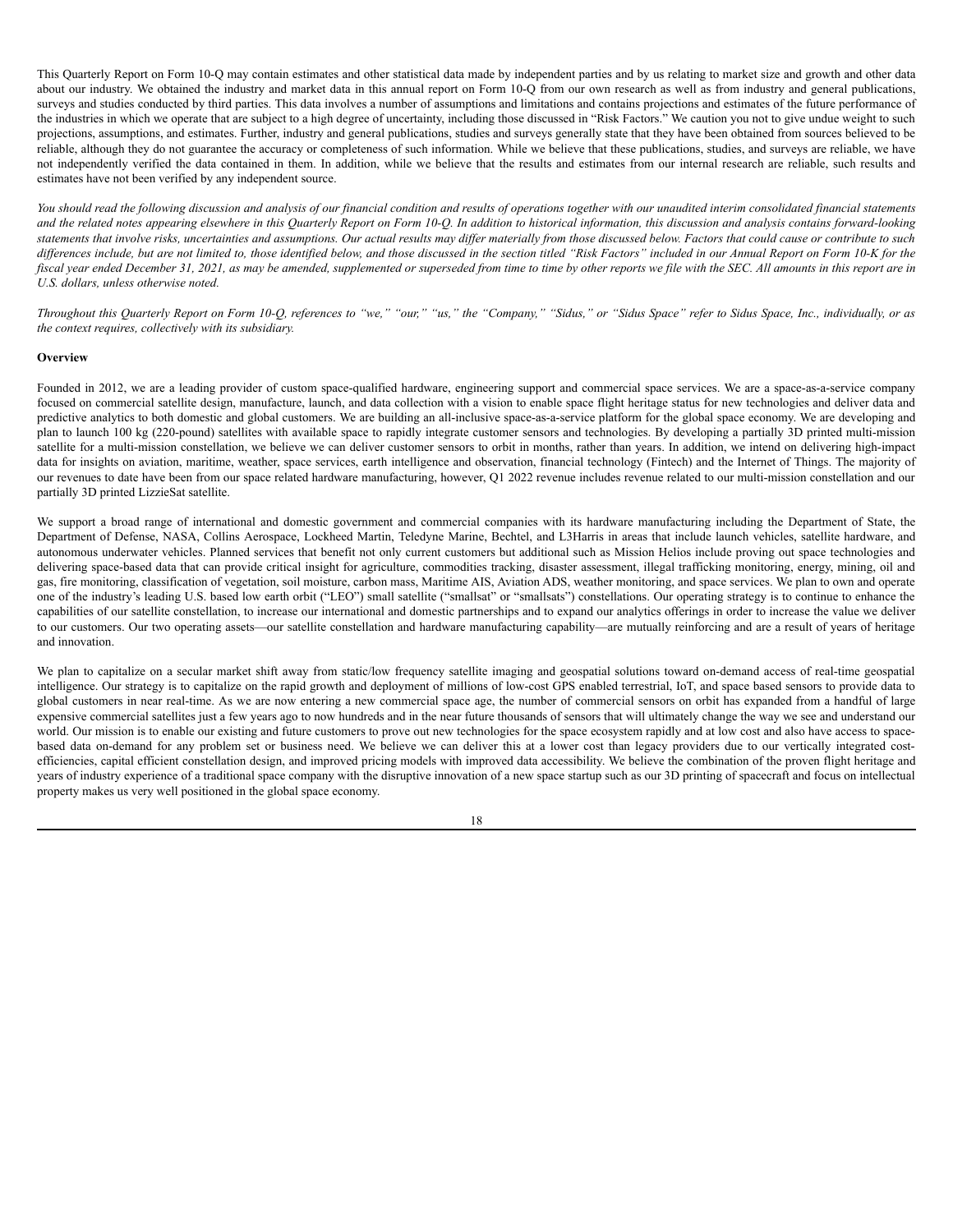#### **Recent Developments**

On April 11, 2022, Teresa Burchfield was appointed Chief Financial Officer. Ms. Burchfield brings over 30 years of finance and accounting experience to her new role as Chief Financial Officer at Sidus Space. Prior to her appointment with Sidus Space, Ms. Burchfield had a 19-year tenure with Tupperware, a \$1.8 billion publicly traded company, where she served in several key financial and management roles. While with Tupperware, she was the Vice President and Chief Financial Officer for the US & Canada business unit, Vice President and Group Chief Financial Officer for Europe, Middle East and Africa and the Vice President of Investor Relations. In addition, during her time at Tupperware Ms. Burchfield was also Vice President and Chief Financial Officer at BeautiControl, a wholly owned subsidiary of Tupperware. Ms. Burchfield will succeed Scott Silverman, who will be stepping down from the CFO role as of April 11, 2022. Mr. Silverman's role as CFO in a consulting capacity was instrumental in the IPO process and initial quarter of 2022, however, a full-time dedicated CFO with the experience and credentials of Ms. Burchfield will truly allow Sidus to expand and maximize shareholder value. Mr. Silverman will continue with Sidus Space in a consulting role until June 30, 2022 to assist with the transition.

# **Key Factors Affecting Our Results and Prospects**

We believe that our performance and future success depend on several factors that present significant opportunities but also pose risks and challenges, including competition from better known and well-capitalized companies, the risk of actual or perceived safety issues and their consequences for our reputation and the other factors discussed under "Risk Factors." We believe the factors discussed below are key to our success.

#### *Growing our experienced space hardware operations*

We are on track to grow our space and defense hardware operations, with a goal of expanding to two and a half shifts with an increased customer base in the future. With current customers in space, marine, and defense industries, our contract revenue is growing, and we are in active discussions with numerous potential customers, including government agencies, large defense contractors and private companies, to add to our contracted revenue. In the past decade, we have fabricated Ground and Flight products for the NASA SLS Rocket and Mobile Launcher as well as other Commercial Space and Satellite companies. Customers supported include Boeing, Lockheed Martin, Northrop Grumman, Dynetics/Leidos, Blue Origin, United Launch Alliance, Collins Aerospace, L3Harris, OneWeb and Space Systems Loral/Maxar. Various products have been manufactured including fluid, hydraulic and pneumatic systems, electrical control systems, cable harnesses, hardware lifting frames, umbilical plates, purge and hazardous gas disconnects, frangible bolts, reef cutters, wave guides, customized platforms, and other precision machined and electrical component parts for all types of Rocket, Ground, Flight and Satellite systems.

## *Commencing and Expanding Commercial Satellite Operations*

Our goal is to help customers understand how space-based data can be impactful to day-to-day business. Our strategy includes increasing the demand downstream by starting out as end user focused. While others are focused on data verticalization strategy specializing on a key sectors or problem set, we believe that flexibility in production, low-cost bespoke design and 'Bringing Space Down to Earth' for consumers will provide a scalable model for growth. We are on track to launch our initial LizzieSat partially 3D manufactured satellite at the end of 2022, however, timeline is dependent on the small satellite launch vehicle industry, weather and unforeseen launch conditions. Preliminary Design Review (PDR) was successfully completed in Q1 2022. Initial contracts for the Q4 2022 launch were signed in December of 2021 with NASA and Mission Helios, a blockchain company. We are in active discussions with numerous potential customers, including domestic and international government agencies, for payload hosting and data related to our planned satellite launches over the next 24 months.

We filed for X-band and S-band radio frequencies licensing in February 2021 and were granted approval through a published filing by the ITU on April 4, 2021. Such licenses are held through Aurea Alas, Ltd., an Isle of Man company, which is a related party to us. Our filing contains approved spectrum use for multiple X-Band and S-Band frequencies and five different orbital planes. Additionally, we have filed for a NOAA license related to our Q4 launch. Any delays in commencing our commercial launch operations, including due to delays or cost overruns in obtaining NOAA licenses or other regulatory approvals for future operations or frequency requirements, could adversely impact our results and growth plans.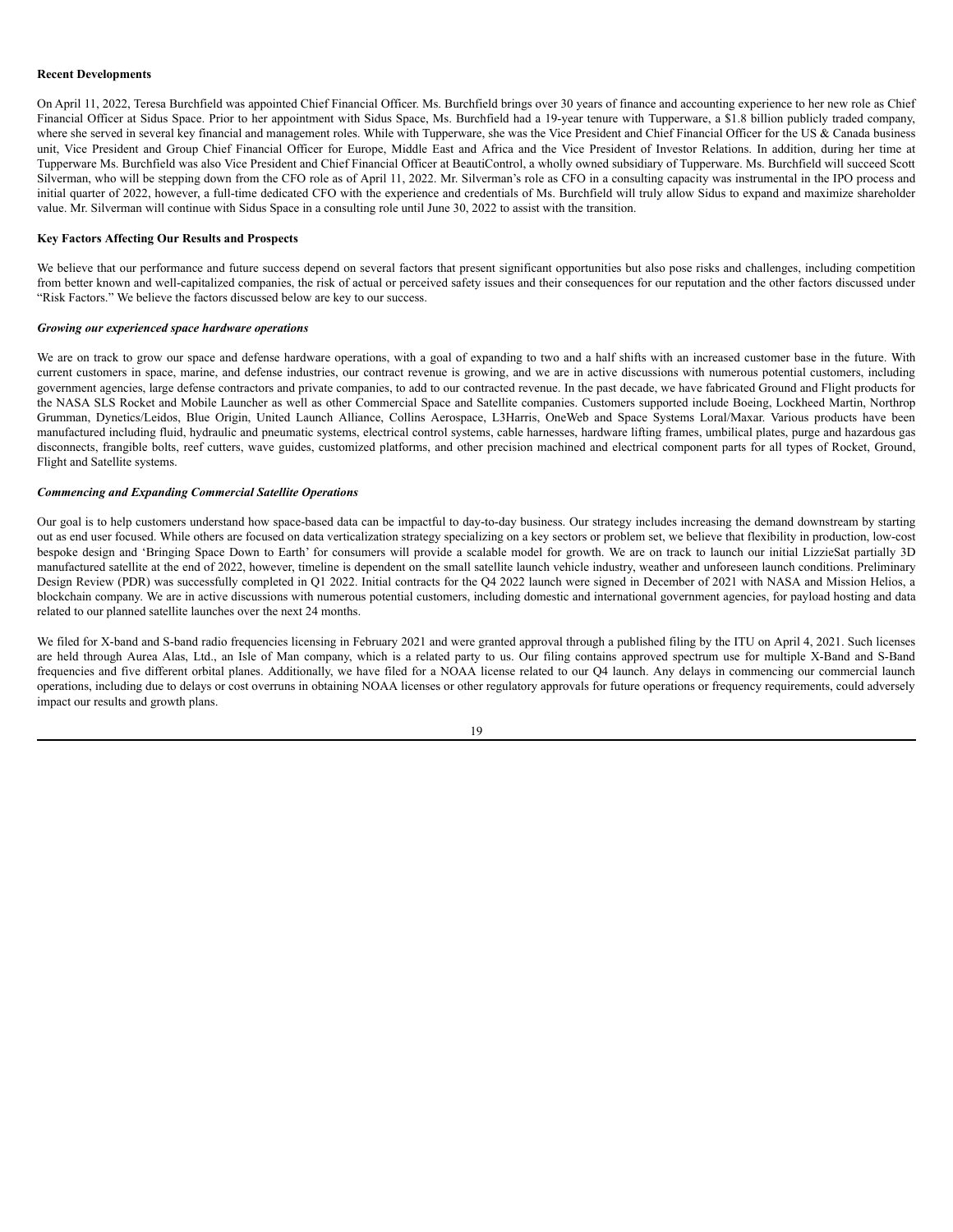## *Our Vertically Integrated Space Platform*

We are designing, developing, manufacturing, and plan to operate a constellation of proprietary smallsats. These satellites are designed to for multiple missions and customers and form the foundation of our satellite platform. Weighing approximately 100 kilograms each, these partially 3D printed, modular satellites are more functional than cubesats and nanosatellites and less expensive to manufacture than the larger satellites in the 200-600kg range. Launched into a LEO approximately 450 kilometers above the surface of the Earth, our constellation will be optimally distributed to provide maximum coverage for our customers in the government and commercial sectors. With six initial globally distributed ground stations, our constellation is designed for rapid tasking, collection, and delivery of high-revisit, high-resolution imagery and data analytics. Our planned average daily revisit rate, from dawn to dusk, is 10 times a day or approximately 90 minutes. As our satellite constellation grows, the amount of data we collect will scale, and we expect our revisit rate will improve.

Our cost efficient smallsats are designed from the ground-up to optimize performance per unit cost. We can integrate technologies and deliver data on demand at lower costs than legacy providers due to our vertical integration, use of COTS proven systems, cost-efficiencies, capital efficient constellation design, and adaptable pricing models.

We are manufacturing our satellites at our Cape Canaveral facility. Our current configuration and facility is designed to manufacture 5-10 satellites a month. Our vertical integration enables us to control our satellites through the entire design, manufacturing, and operation process. Our years of experience manufacturing space hardware means that we are able to leverage our manufacturing expertise and commercial best practices for satellite production. Additionally, leveraging both in-house and partner-provided subsystem components and in-house design and integration services, as well as operational support of satellites on orbit, to turn-key provision of entire constellations, offering "concept to constellation" in months instead of years. Specifically, our Space Services encompass all aspects of hosted satellite and constellation services, including hosting customer payloads onto our satellites, and delivering services to customers from our space platform. These services are expected to allow customers to focus on developing innovative payloads rather than having to design or develop complete satellite buses or satellites or constellations, which we will provide, along with ancillary services that are likely to include telemetry, tracking and control ("TT&C"), communications, processing, as well as software development and maintenance. Our patented technologies include a print head for regolith-polymer mixture and associated feedstock; a heat transfer system for regolith; a method for establishing a wastewater bioreactor environment; vertical takeoff and landing pad and interlocking pavers to construct same; and high-load vacuum chamber motion feedthrough systems and methods. Regolith is a blanket of unconsolidated, loose, heterogeneous superficial deposits covering solid rock. It includes dust, broken rocks, and other related materials and is present on Earth, the Moon, Mars, some asteroids, and other terrestrial planets and moons.

#### *Revenue Generation*

We generate revenue by selling payload space on our satellite platform, providing engineering and systems integration services to strategic customers on project-by-project basis, and manufacturing space hardware. Additionally, we intend to add to our revenue by selling geospatial data captured through our constellation. This support is typically contracted to both commercial and government customers under fixed price contracts and often includes other services.

### *Lowering Manufacturing Cost and Schedule*

We are developing a manufacturing model that provides for rapid response to customer requirements including integration of customers technologies and space-based data delivery. Our planned satellites are being designed to integrate Customer Off the Shelf (COTS) subsystems that are space-proven, can be rapidly integrated into the satellite and replaced rapidly when customer needs changed or evolve. Our vertically integrated manufacturing processes give us the flexibility to make changes during the production cycle without impacting launch or costs.

Our satellite production process is based around normally readily available materials and COTS systems and is highly scalable. We believe that our ongoing innovations in design and manufacturing will further reduce our per satellite costs. We have invested approximately \$16 million in our business and manufacturing facility through September 30, 2021 and we expect the facility will be at full capacity by the end of 2024. We anticipate that this will enable us to increase the pace of satellite manufacturing and launch cadence. While we believe that our estimate is reliable, the development of our manufacturing facility may take longer than planned, including due to delays in obtaining federal and state regulatory approvals of our final construction plans or any changes that are required to be made to those plans. Any delays in our achieving full manufacturing capacity could adversely impact our results and growth plans.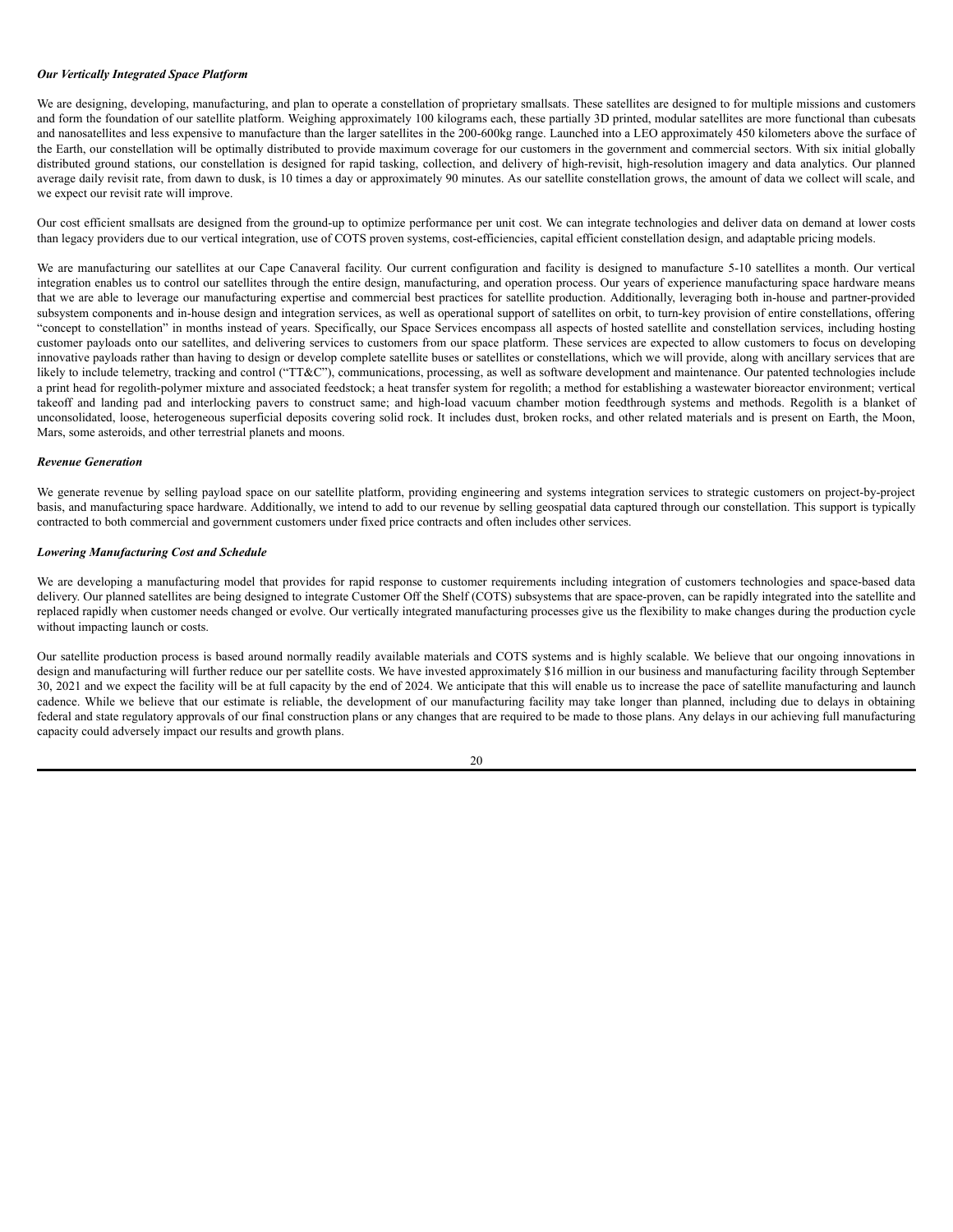#### **Our Customers**

To compete effectively in today's data-driven market environment, organizations of all sizes and industries face a growing need for timely and affordable geospatial intelligence and analytics. To meet these customer demands, next generation geospatial intelligence platforms must have the ability to deliver situational awareness, location intelligence, and insights into events and activities as they are happening. Geospatial intelligence plays an increasingly critical role in decision making for government and commercial organizations. Our current customer base and end market mix are weighted towards U.S. and international defense and intelligence customers and markets. We believe there are significant opportunities to expand our imagery and software analytical services, as well as our engineering and systems integration offerings, to customers both domestically and internationally. In addition, our products and services can benefit customers in a variety of commercial markets including, but not limited to, energy and utilities, insurance, commodities, mining, manufacturing, logistics, agriculture, environmental monitoring, disaster and risk management, engineering and construction, and consumer behavior. Management classifies our customer base predominantly into two categories:

*Government*: We sell to multiple U.S. and foreign government agencies that span defense, intelligence, and federal and civilian agencies.

*Commercial*: Commercial customers represent a small but important portion of our business to date. We intend to expand and scale our sales to commercial customers by targeting a wide range of end markets in which we anticipate rapidly growing demand for geospatial intelligence, including energy and utilities, insurance, mining, manufacturing, agriculture, environmental, engineering and construction, commodities, and supply chain management. Other areas such as Crop moisture, commodities tracking, disaster assessment, illegal trafficking monitoring, Energy, mining, oil and gas, fire monitoring, classification of vegetation, soil moisture, carbon mass Maritime AIS, Aviation ADS, weather monitoring, and space services.

## **Our Competitive Differentiation**

We believe that we are well-positioned to compete with legacy space-based data providers and other emergent providers due to our vertical integration strategy that combines rapid production with flexible technology insertion points. This approach enables us to address three primary barriers that have limited the legacy industry in achieving a broader market adoption and penetration including: easy access to data and information, access to low-cost data, and customized, bespoke response to customer needs. Key elements of our competitive differentiation include the following:

*Low-cost sensor data capture*. Our smallsat constellation is leveraging the disruptive economics of small satellites to enable us to capture data in a more cost-effective manner than legacy satellite providers. We can deliver our proprietary geospatial imagery on demand at a lower cost than legacy providers due to our cost-efficiencies, capital efficient constellation design, and adaptable, disruptive pricing models, among other things, which enables us to expand our customer base to commercial organizations that have previously been priced out of the geospatial intelligence market.

On-demand delivery of low-cost geospatial analytics through subscription contracts to commercial customers. Geospatial intelligence and analytics have generally been prohibitively expensive for many commercial customers, with price points geared towards government end users. Our constellation is designed to provide our services to commercial customers at a low cost, which we expect will expand our base of potential customers.

*Proprietary, low-cost smallsat assembly*. We design satellites and manufacture our satellites in-house. Controlling the satellite production process from design through manufacturing enables us to upgrade our satellites during production, integrate customer technologies and data needs at various points during the entire production cycle and continuously improve our satellites' capabilities, as well as build out and maintain our optimal constellation size at a relatively low cost.

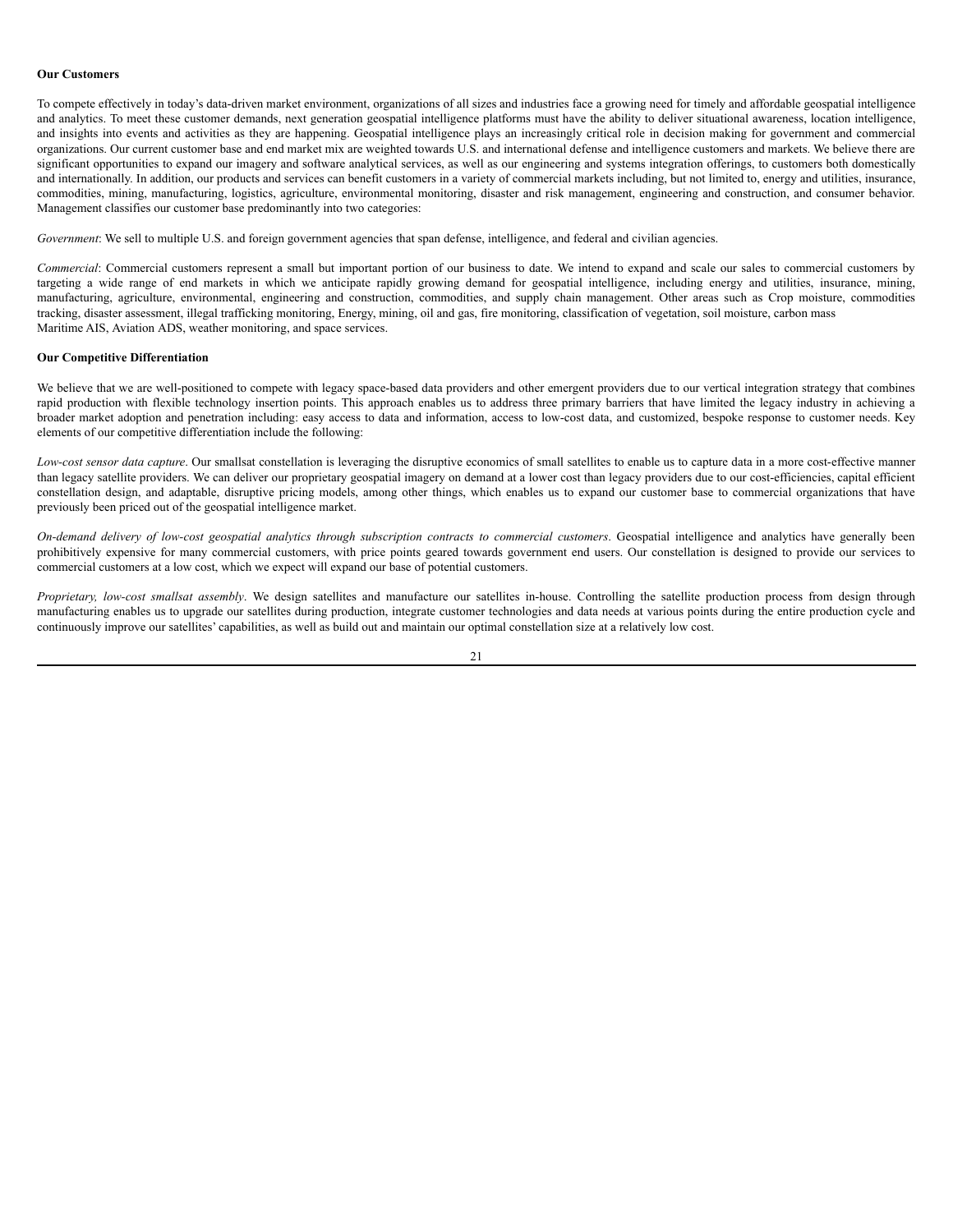## **Our Growth Strategies**

We are focused on empowering end users, developers, channel partners and the organizations they serve to quickly and easily access and integrate real-time geospatial intelligence into their daily operations and also prove out technologies to further grow the space ecosystem. Our growth strategy is driven by the following objectives:

*Increase our overall customer base.* We are an established heritage aerospace firm that is a part of the political and secular shift towards space-based data coming from commercial satellite and intelligence providers. We have the opportunity to expand our current customer base through a combination of direct and indirect sales strategies. We also plan to grow our direct sales teams and indirect sales channels.

*Expand within our current customer base*. As our space-as-as-service offerings grows and delivers results, we expect that our current customers will increase their spending on our services.

*Continue to penetrate international markets*. We have increased our focus on international markets. We have a current pipeline of prospective small underrepresented international governments and firms that can benefit from our support and services.

*Grow distribution channels and channel partner ecosystem*. We plan to invest in distribution channels and in our relationships with technology partners, solution providers, strategic global system integrators, solution partners, and value-added-resellers to help us enter into and expand in new markets while complementing our direct sales efforts. We have also established a Joint Cooperation and Marketing Agreement with Dhruva, India's first private space company, to co-market, and sell our services in other countries.

### **Environmental, social, and corporate governance**

While Environmental, Social and Governance (ESG) reporting is not mandatory, we are developing an ESG policy that will implement the tracking of several indicators we believe are critical to ensure we are doing our part to continue sustainable growth and maximize shareholder value. We have been in business for ten years manufacturing space hardware and components, and in that time, implementation of policies and processes to mitigate environmental impact have been of upmost importance. Furthermore, since our inception, we have recognized the value of our employees and have always prioritized employee well-being through facets such as excellent benefits, programs, educational assistance, and insurance of a safe and healthy work environment. We also understand that our efforts to promote value and well -being are not limited to our employees. We are committed to the communities we belong to both locally and professionally. We recently started to formalize this commitment, providing tangible benefits back to the community that supports us.

#### *Environmental*

As the global awareness and importance of environmental sustainability increases, we recognize our duty to implement developments that not only facilitate the evolution of aerospace solutions, but also promote environmentally conscious protocols yielding measurable results toward the conservation of our planet. A key component of our focus on sustainability is found in our utilization of in-house 3D printing technology as a primary manufacturing asset. The development of 3D printing is host to a variety of manufacturing improvements but perhaps the chief benefits are seen in its reduction of environmental strain. Our LizzieSat constellation will contribute to this reduced impact as a portion of the satellite bus is 3D printed.

Manufacturing parts with a 3D printer reduces overall energy consumption and waste, reducing our carbon footprint compared to its predecessor of conventional machining. Additional benefits include the removal of waste and unnecessary energy associated with conventional machining, often resulting in the production of more scrapped material per part than the material that part is composed of. While these are the biggest impacts, the effects to can be seen in smaller scales. Due to the massive reduction in weight 3D printing provides, energy spent using cargo ships and commercial vehicles for transportation sees a significant decrease. This reduction in weight is accompanied by a reduction in space requirements for housing the material, cutting out the need for large storage spaces and the energy needed to maintain those facilities.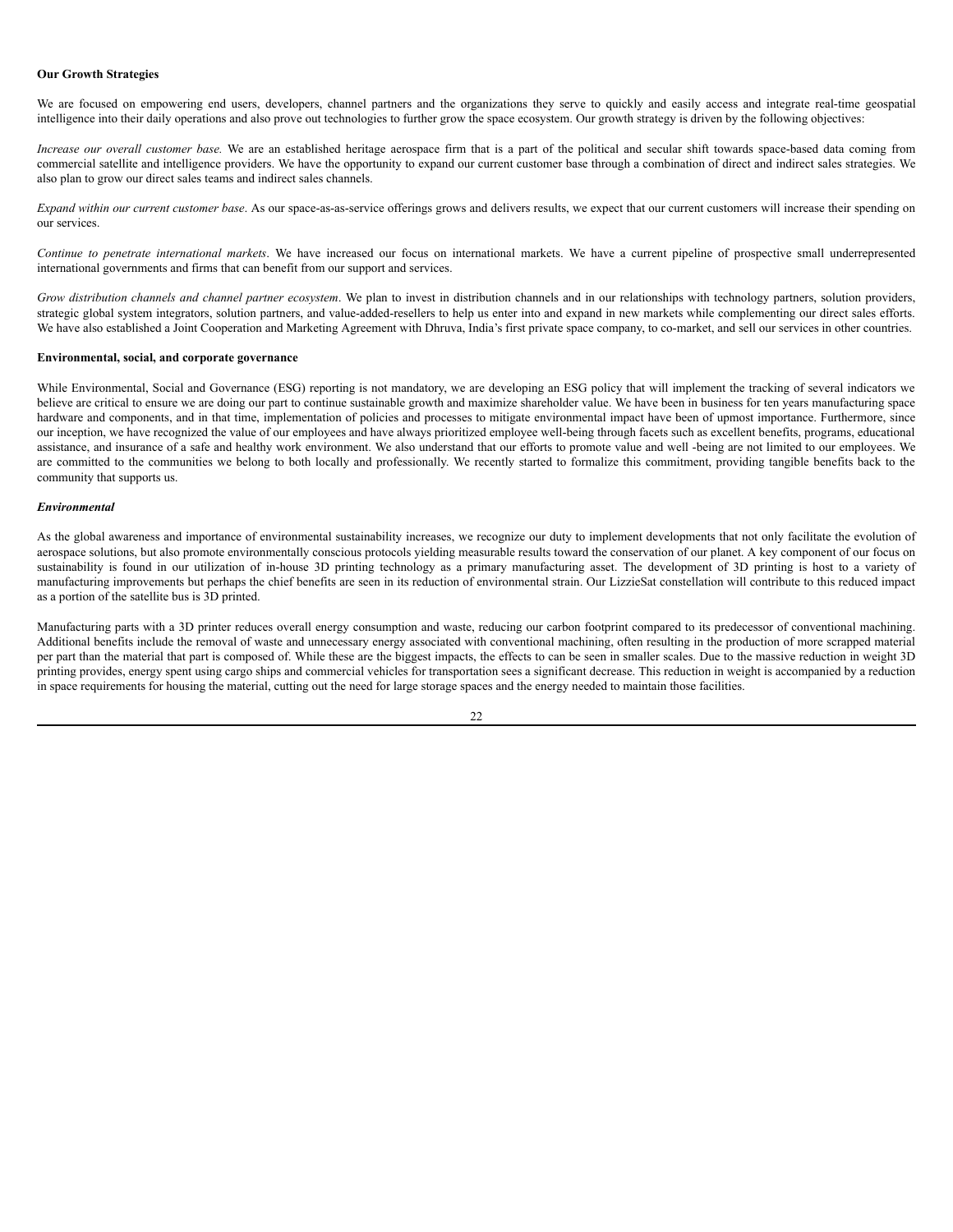Looking toward the future, the potential for exciting developments in the field of sustainability are of upmost importance. These developments include the use of more biodegradable and/or recycled materials that can be used to manufacture parts and further benefit the environment. Until these developments occur, we are doing our part through the practice of recycling roughly 5,000 lbs. of metal a year coupled with the recycling of any used oil and coolant. As technologies continue to advance, we remain dedicated to preserving the Earth and continuing to evolve with newer technologies as they develop.

#### *Social*

We recognize the importance of our employees, the community with which we are situated as well as the global community. This recognition has led us to implement a variety of actions that support society from the individual to global scale.

Employee well-being is at the heart of our commitment to provide a positive impact on all. With our core values being rooted in a familial and communal structure, we uphold these values by offering our employees excellent benefits, programs, educational assistance, and insurance of a safe and healthy work environment for all employees. We understands the importance of diversity in the workplace, because it was built by diversity. Being a service-disabled, veteran-owned, woman-owned, and Hispanic minorityowned business reflects the open and diverse environment we provide to all who are a part of it.

Community on all scales is fundamental to our success, and because of that, we are committed to leaving a lasting impact on the community that supports us. This commitment brought forth Sidus Serves, our way of actively improving life on earth. Community involvement is key to our culture, and we believe in the power of volunteerism. We actively invest in the communities of our employees' by supporting K-12 education, providing military and veteran assistance, environmental stewardship, and volunteering at local non-profit organizations. We, and our employees are passionate about the improvement of their communities through individual efforts and partnership with local, regional, and national organizations. We are proud to support local STEM programs and schools in local communities. We are focused on bridging the gap in the aerospace field by supporting young professional through establishing partnerships with several organizations dedicated to providing STEM learning opportunities to a diverse array of students.

#### *Governance*

Our governance structure is designed to promote transparency, efficiency, and ethics. Through a qualified and diverse chain of command, we are confident that our decision making will carry out performance at the highest degree. Our Board of Directors consists of professionals with strong executive experience, business strategy and leadership skills. Our board consists of 3 independent directors alongside our CEO and CTO including 2 women

#### **Results of Operations**

The following table provides certain selected financial information for the periods presented:

## *Three Months Ended March 31, 2022 compared to the Three Months Ended March 31, 2021*

|                         | Three Months Ended<br>March 31. |   |            |             |           |
|-------------------------|---------------------------------|---|------------|-------------|-----------|
|                         | 2022                            |   | 2021       | Change      |           |
| Revenue                 | 1,799,335                       | D | 153,136    | 1,646,199   | 1,075%    |
| Cost of revenue         | 820,998                         |   | 287,676    | 533,322     | 185%      |
| Gross Profit (Loss)     | 978,337                         |   | (134, 540) | 1,112,877   | 827%      |
| Gross Profit Percentage | 54%                             |   | (88)%      | 142%        |           |
| Operating expense       | 3,242,783                       |   | 385,174    | 2,857,609   | 742%      |
| Other expense           | (65,908)                        |   | 320,385    | (386,293)   | (121%)    |
| Net loss                | (2,330,354)                     |   | (199,329)  | (2,131,025) | $1,069\%$ |
|                         | 23                              |   |            |             |           |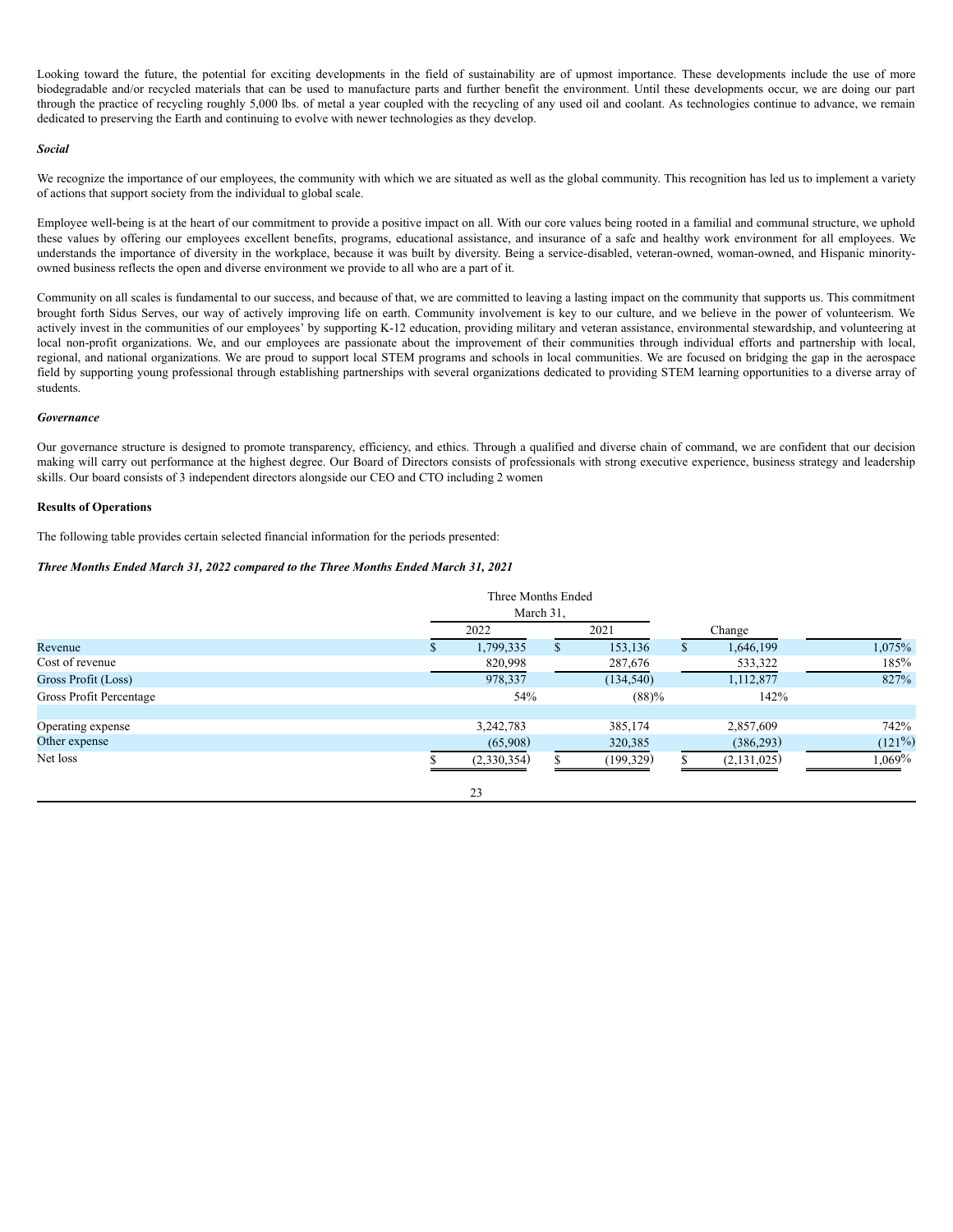## **Revenue**

The increase in non-related party revenue of 1116% for the three months ended March 31, 2022 to approximately \$1.36 million as compared to approximately \$111,000 for the three months ended March 31, 2021 was driven by growth in the number of customers we serviced and the significant growth in the size of the sales contracts we entered into. The increase in revenue from related parties of 971% to approximately \$439,000 for the three months ended March 31, 2022 from approximately \$41,000 for the three months ended March 31, 2021 was driven by larger contracts our related party entered into with its customers, resulting in it outsourcing more of its work to us.

#### **Cost of Revenue**

The increase in cost of revenue of 185% for the three months ended March 31, 2022 to \$821,000 as compared to approximately \$288,000 for the three months ended March 31, 2021 was driven by increased materials purchases and other direct costs related to our increased revenue. As a manufacturing entity, materials and other direct costs are a percentage of revenue. The percent change in the cost of revenue was smaller than the percent increase in revenue due to a decrease in labor intensive contracts and an increase in our higher margin Satellite-as-a-Service business line.

#### **Gross Profit (Loss)**

The increase in our gross profit of approximately \$1.11 million or 827% to a gross profit of approximately \$978,000 for the three months ended March 31, 2022 as compared to a gross loss of approximately \$135,000 for the three months ended March 31, 2021 is primarily attributable to an increase in revenue and a decrease in labor intensive contracts and an increase in our higher margin Satellite-as-a-Service business line.

#### **Operating Expenses**

|                                    | Three Months Ended |           |  |         |        |           |         |  |  |
|------------------------------------|--------------------|-----------|--|---------|--------|-----------|---------|--|--|
|                                    |                    | March 31. |  |         |        |           |         |  |  |
|                                    |                    | 2022      |  | 2021    | Change |           |         |  |  |
| <b>Operating expenses</b>          |                    |           |  |         |        |           |         |  |  |
| Payroll expenses                   |                    | 751,198   |  | 220,372 | S      | 530,826   | 241%    |  |  |
| Sales and marketing expenses       |                    | 90,461    |  | 47,729  |        | 42,732    | 90%     |  |  |
| Lease expense                      |                    | 84,999    |  | 37,655  |        | 47,344    | 126%    |  |  |
| Depreciation expense               |                    | 21,091    |  | 7,584   |        | 13,507    | 178%    |  |  |
| Professional fees                  |                    | 1,322,292 |  | 10,591  |        | 1,311,701 | 12,385% |  |  |
| General and administrative expense |                    | 972,742   |  | 61,243  |        | 911,499   | 1,488%  |  |  |
| Total                              |                    | 3,242,783 |  | 385,174 |        | 2,857,609 | 742%    |  |  |

Overall operating expenses increased by \$2.86 million to approximately \$3.24 million for the three months ended March 31, 2022 as compared to approximately \$385,000 for the three months ended March 31, 2021. The increase is primarily attributed to an increase in our payroll expenses to \$751,000 from \$220,000 for the three months ended March 31, 2021, as a result of an expansion of our staff, an increase in our lease expenses to \$85,000 from \$38,000 as a result of our leasing more space for our expansion, an increase in our professional fees from approximately \$10,600 to approximately \$1.3 million, which includes a one-time charge of \$1.2 million in stock-based consulting fees for investor relations, as well as increased legal and accounting fees as a result of being a public company, and an increase in our other general and administrative costs to \$973,000 from \$61,000 for the prior period, which is related to an increase in the size of our Company.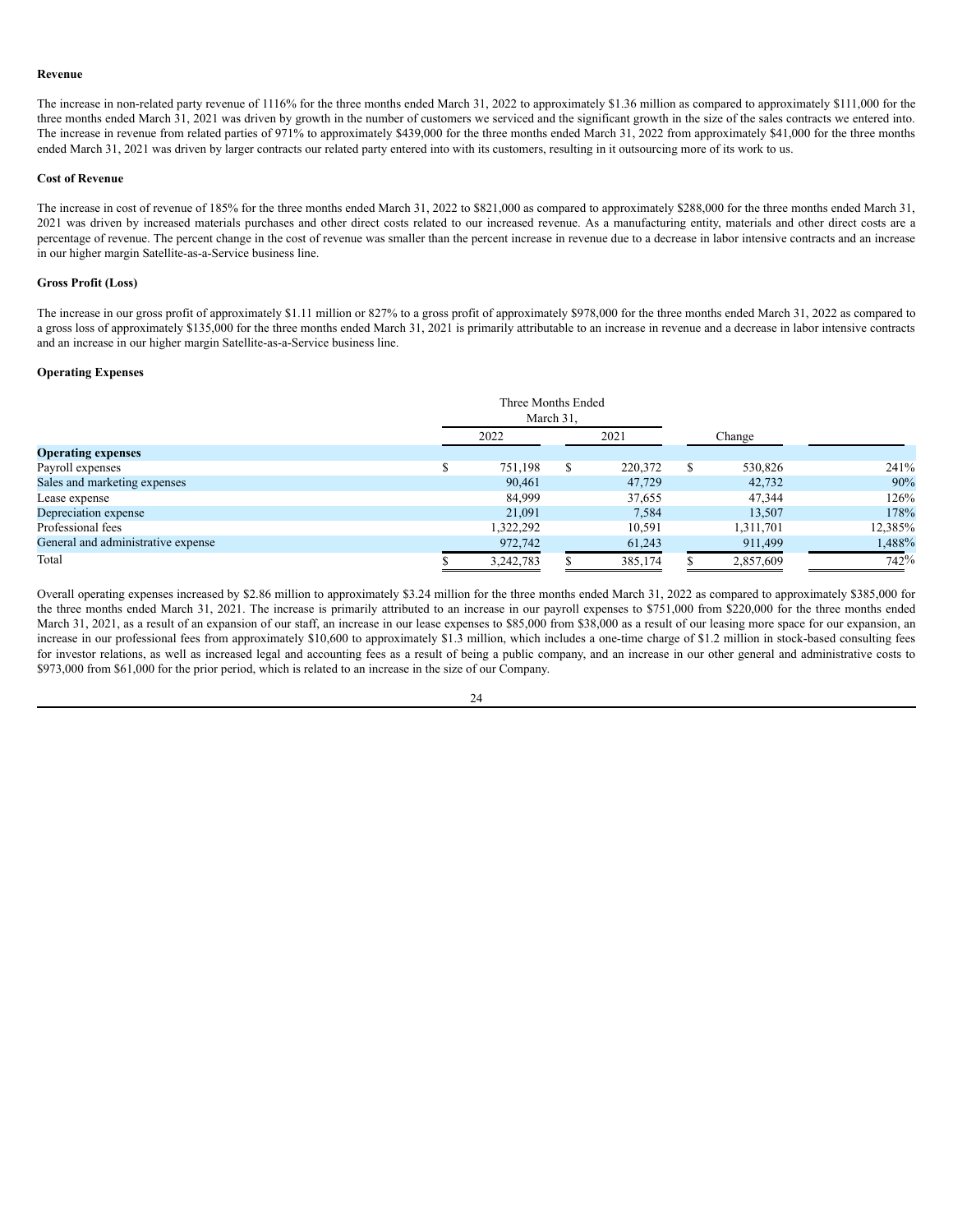## **Total other income (expense)**

During the three months ended March 31, 2022, we had interest expense of \$65,908, consisting of \$58,084 related to interest on notes payable and notes payable – related party, \$5,875 related to the financing of our insurance policies, \$1,647 related to financing of our equipment leases and \$302 for interest related to credit cards.

During the three months ended March 31, 2021, we had gain on forgiveness of PPP loan of \$324,460, other miscellaneous expenses of \$430 and interest expense of \$3,645.

### **Liquidity and Capital Resources**

The following table provides selected financial data about us as of March 31, 2022, and March 31, 2021.

|                              | March 31   | December 31. |              |             |          |
|------------------------------|------------|--------------|--------------|-------------|----------|
|                              | 2022       | 2021         |              | Change      |          |
| Current assets               | 14.288.275 |              | 16,007,584   | (1,719,309) | $(11\%)$ |
| Current liabilities          | 3.904.924  |              | 3.810.269    | 94.655      | $2\%$    |
| Working capital (deficiency) | 10,383,351 |              | 12, 197, 315 | (1,813,964) | $(15\%)$ |

We had an accumulated deficit of \$17.7 million and working capital of \$10.4 million as of March 31, 2022. As of March 31, 2022, we had \$10.4 million of cash.

As of March 31, 2022 and December 31, 2021, the working capital surplus is due to funds raised through equity sales in relation to our initial public offering in December, 2021.

Current assets decreased by \$1.7 million to \$14.3 million as of March 31, 2022 from \$16.0 million as of December 31, 2021. The decrease is primarily attributable to incurring a net loss during the quarter as a result of our Company's expansion in operations.

Current liabilities increased by approximately \$95,000 to approximately \$3.9 million as of March 31, 2022 from \$3.81 million as of December 31, 2021. The increase was incremental and a result in ordinary fluctuations in our business.

#### Cash Flow

|                                       | Three Months Ended |                          |             |        |
|---------------------------------------|--------------------|--------------------------|-------------|--------|
|                                       | March 31.          |                          |             |        |
|                                       | 2022               | 2021                     | Change      | $\%$   |
| Cash used in operating activities     | (2,452,793)        | (248, 776)               | (2,204,017) | 886%   |
| Cash used in investing activities     | (541.264)          | $\overline{\phantom{0}}$ | (541, 264)  |        |
| Cash provided by financing activities | (297, 140)         | 261,653                  | (558, 793)  | (214%) |
| Cash on hand                          | 10.419.648         | 33.039                   | 10,386,609  | 31437% |

#### *Cash Flow from Operating Activities*

*Three Months ended March 31, 2022 and 2021*

For the three months ended March 31, 2022 and 2021, we did not generate positive cash flows from operating activities. For the three months ended March 31, 2022, net cash flows used in operating activities was approximately \$2.45 million compared to approximately \$249,000 during the three months ended March 31, 2021.

Cash flows used in operating activities for the three months ended March 31, 2022 is comprised of a net loss of \$2.3 million, which was reduced by non-cash expenses of \$1.2 million for one-time stock-based consulting fees and \$105,000 for depreciation and amortization, and an increase in net change in working capital of approximately \$1.44 million.

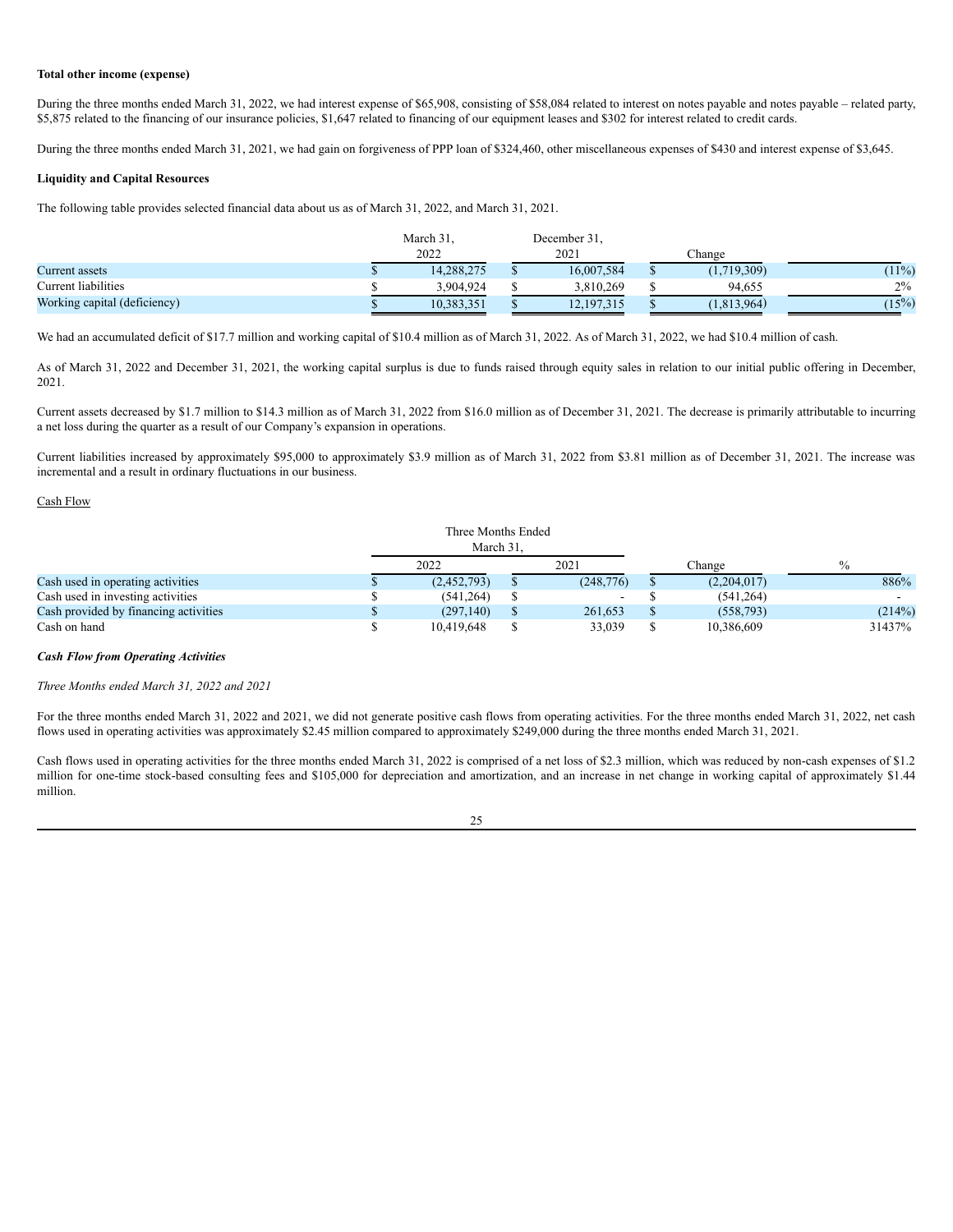For the three months ended March 31, 2021, net cash flows used in operating activities comprised of a net loss of approximately \$199,000, which was reduced by non-cash expenses of approximately \$98,000 for depreciation and amortization and an increase in net change in working capital of approximately \$178,000, and a gain on forgiveness of a PPP note of \$324,000.

#### *Cash Flows from Investing Activities*

During the three months ended March 31, 2022 and 2021, we purchased property and equipment in the amount of approximately \$541,000 and \$0 respectively.

#### *Cash Flows from Financing Activities*

During the three months ended March 31, 2022, net cash used in financing activities of approximately \$297,000 included payments of our finance leases of \$12,500, repayments of notes payable of approximately \$35,000 and repayments of notes payable to CTC, our principal stockholder, of \$250,000. During the three months ended March 31, 2021, net cash provided by financing activities of \$262,000 included proceeds from our majority shareholder of \$308,000 and was offset by the repayment of notes payable of approximately \$16,000 and payments on our finance leases of approximately \$30,000.

#### **Off-Balance Sheet Arrangements**

We do not have any off-balance sheet arrangements or relationships with unconsolidated entities or financial partnerships, such as entities often referred to as structured finance or special purpose entities.

#### **Critical Accounting Policies and Significant Judgments and Estimates**

This discussion and analysis of our financial condition and results of operations is based on our financial statements, which have been prepared in accordance with generally accepted accounting principles in the United States ("GAAP"). The preparation of these financial statements requires us to make estimates and assumptions that affect the reported amounts of assets and liabilities and the disclosure of contingent assets and liabilities at the date of the financial statements, as well as the reported expenses incurred during the reporting periods. Our estimates are based on our historical experience and on various other factors that we believe are reasonable under the circumstances, the results of which form the basis for making judgments about the carrying value of assets and liabilities that are not readily apparent from other sources. Actual results may differ from these estimates under different assumptions or conditions. While our significant accounting policies are described in more detail in the notes to our financial statements included elsewhere in this annual report on Form 10-K, we believe that the following accounting policies are critical to understanding our historical and future performance, as these policies relate to the more significant areas involving management's judgments and estimates.

We believe our most critical accounting policies and estimates relate to the following:

- **Revenue Recognition**
- Inventory
- Lease Accounting

#### *Revenue Recognition*

We adopted ASC 606 – Revenue from Contracts with Customers using the modified retrospective transition approach. The core principle of ASC 606 is that revenue should be recognized in a manner that depicts the transfer of promised goods or services to customers in an amount that reflects the consideration to which the entity expects to be entitled for exchange of those goods or services. Our updated accounting policies and related disclosures are set forth below, including the disclosure for disaggregated revenue. The impact of adopting ASC 606 was not material to the Consolidated Financial Statements.

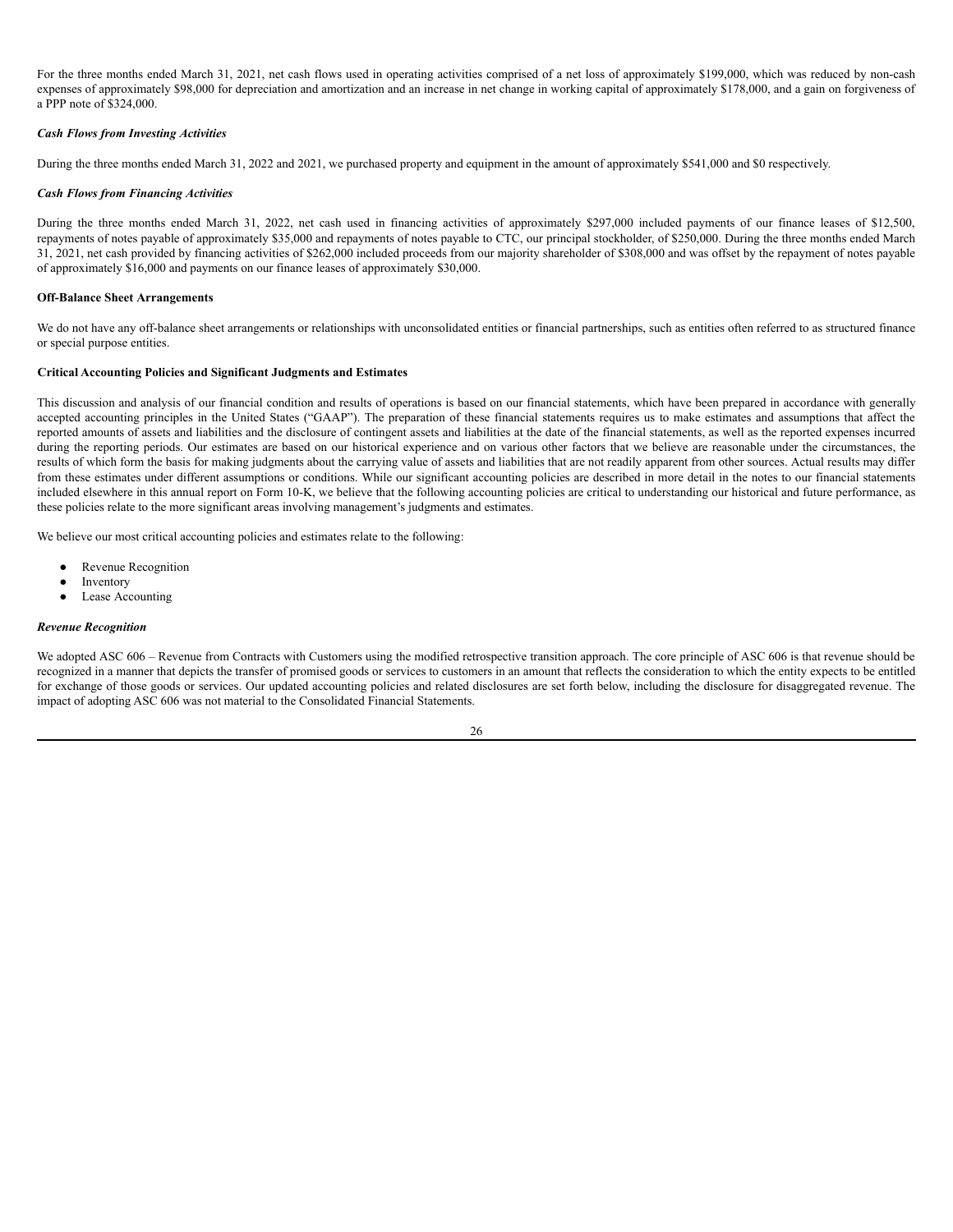Our revenue is recognized under Topic 606 in a manner that reasonably reflects the delivery of our services and products to customers in return for expected consideration and includes the following elements:

- executed contracts with our customers that we believe are legally enforceable;
- identification of performance obligations in the respective contract;
- determination of the transaction price for each performance obligation in the respective contract;
- Allocation of the transaction price to each performance obligation; and
- recognition of revenue only when we satisfy each performance obligation.

These five elements, as applied to each our revenue category, is summarized below:

Revenues from fixed price contracts that are still in progress at month end are recognized on the percentage-of-completion method, measured by the percentage of total costs incurred to date to the estimated total costs for each contract. This method is used because management considers total costs to be the best available measure of progress on these contracts. Revenue from fixed price contracts and time-and-materials contracts that are completed in the month the work was started are recognized when the work is shipped. To achieve this core principle, we apply the following five steps: identify the contract with the client, identify the performance obligations in the contract, determine the transaction price, allocate the transaction price to performance obligations in the contract and recognize revenues when or as we satisfy a performance obligation.

Revenues from fixed price service contracts that contain provisions for milestone payments are recognized at the time of the milestone being met and payment received. This method is used because management considers that the payments are non-refundable unless the entity fails to perform as promised. If the customer terminates the contract we are entitled only to retain any progress payments received from the customer and we have no further rights to compensation from the customer. Even though the payments made by the customer are non-refundable, the cumulative amount of those payments is not expected, at all times throughout the contract, to at least correspond to the amount that would be necessary to compensate us for performance completed to date. Accordingly, we account for the progress under the contract as a performance obligation satisfied at a point in time. To achieve this core principle, we apply the following five steps: identify the contract with the client, identify the performance obligations in the contract, determine the transaction price, allocate the transaction price to performance obligations in the contract and recognize revenues when or as we satisfy a performance obligation.

#### *Inventory*

Inventory consists of component inventory, work in progress and finished goods and consists of estimated revenue calculated on a percentage of completion based on direct labor and materials in relation to the total contract value.

#### *Leases*

In February 2016, the FASB issued ASU 2016-02, Leases (Topic 842). The standard requires lessees to recognize the assets and liabilities that arise from leases in the balance sheet. Additionally, in July 2018, the FASB issued ASU 2018-11, Leases (Topic 842) – Targeted Improvements, which, among other things, provides an additional transition method that would allow entities to not apply the guidance in ASU 2016-02 in the comparative periods presented in the financial statements and instead recognize a cumulative-effect adjustment to the opening balance of retained earnings in the period of adoption. We determine if an arrangement is a lease at inception. Operating leases are included in operating lease right-of-use ("ROU") assets, operating lease liabilities - current, and operating lease liabilities - noncurrent on the balance sheets. Finance leases are included in property and equipment, other current liabilities, and other long-term liabilities in our balance sheets.

ROU assets represent our right to use an underlying asset for the lease term and lease liabilities represent our obligation to make lease payments arising from the lease. Operating lease ROU assets and liabilities are recognized at commencement date based on the present value of lease payments over the lease term. As most of our leases do not provide an implicit rate, we generally use our incremental borrowing rate based on the estimated rate of interest for collateralized borrowing over a similar term of the lease payments at commencement date. The operating lease ROU asset also includes any lease payments made and excludes lease incentives. Our lease terms may include options to extend or terminate the lease when it is reasonably certain that we will exercise that option. Lease expense for lease payments is recognized on a straight-line basis over the lease term.

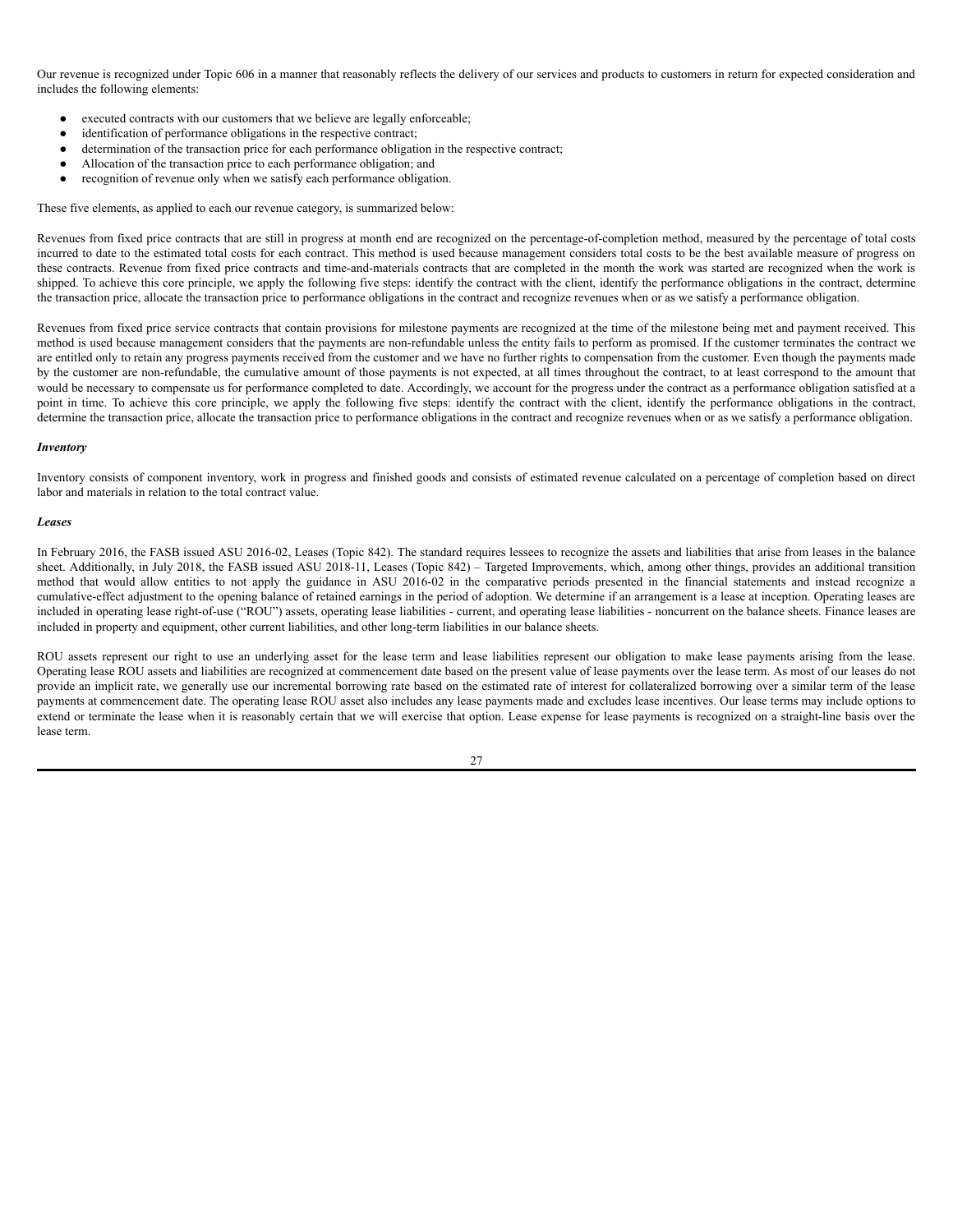Leases with a lease term of 12 months or less at inception are not recorded on our balance sheet and are expensed on a straight-line basis over the lease term in our statement of operations.

## **JOBS Act**

On April 5, 2012, the Jumpstart Our Business Startups Act (the "JOBS Act") was enacted. Section 107 of the JOBS Act provides that an "emerging growth company" can take advantage of the extended transition period provided in Section 7(a)(2)(B) of the Securities Act for complying with new or revised accounting standards. In other words, an "emerging growth company" can delay the adoption of certain accounting standards until those standards would otherwise apply to private companies.

We have chosen to take advantage of the extended transition periods available to emerging growth companies under the JOBS Act for complying with new or revised accounting standards until those standards would otherwise apply to private companies provided under the JOBS Act. As a result, our financial statements may not be comparable to those of companies that comply with public company effective dates for complying with new or revised accounting standards.

We are in the process of evaluating the benefits of relying on other exemptions and reduced reporting requirements provided by the JOBS Act. Subject to certain conditions set forth in the JOBS Act, as an "emerging growth company," we intend to rely on certain of these exemptions, including without limitation, (i) providing an auditor's attestation report on our system of internal controls over financial reporting pursuant to Section 404(b) of the Sarbanes-Oxley Act and (ii) complying with any requirement that may be adopted by the Public Company Accounting Oversight Board ("PCAOB") regarding mandatory audit firm rotation or a supplement to the auditor's report providing additional information about the audit and the financial statements, known as the auditor discussion and analysis. We will remain an "emerging growth company" until the earliest of (i) the last day of the fiscal year in which we have total annual gross revenues of \$1.07 billion or more; (ii) the last day of our fiscal year following the fifth anniversary of the date of the completion of this offering; (iii) the date on which we have issued more than \$1 billion in nonconvertible debt during the previous three years; or (iv) the date on which we are deemed to be a large accelerated filer under the rules of the SEC.

# <span id="page-27-0"></span>**ITEM 3. QUANTITATIVE AND QUALITATIVE DISCLOSURES ABOUT MARKET RISK.**

The Company is not required to provide the information required by this Item as it is a "smaller reporting company," as defined in Rule 12b-2 of the Exchange Act.

# <span id="page-27-1"></span>**ITEM 4. CONTROLS AND PROCEDURES.**

#### **Evaluation of Disclosure Controls and Procedures**

Our management, with the participation of our principal executive officer and principal financial officer, evaluated the effectiveness of our "disclosure controls and procedures" (as defined in Exchange Act Rules 13a-15(e) and 15d-15(e)) as of March 31, 2022, the end of the period covered by this Quarterly Report on Form 10-Q. The term "disclosure controls and procedures" as defined in Rules 13a-15(e) and 15d-15(e) under the Exchange Act, means controls and other procedures of a company that are designed to ensure that information required to be disclosed by a company in the reports that it files under the Exchange Act is recorded, processed, summarized and reported, within the time periods specified in the SEC's rules and forms. Disclosure controls and procedures include, without limitation, controls and procedures designed to ensure that information required to be disclosed by a company in the reports that it files under the Exchange Act is accumulated and communicated to a company's management, including its principal executive officer and principal financial officer, as appropriate to allow timely decisions regarding required disclosure. In designing and evaluating the disclosure controls and procedures, management recognizes that any controls and procedures, no matter how well designed and operated, cannot provide absolute assurance that the objectives of the controls system are met, and no evaluation of controls can provide absolute assurance that all control issues and instances of fraud, if any, within a company have been detected. Based on the evaluation of our disclosure controls and procedures as of March 31, 2022, our management, with the participation of our principal executive officer and principal financial officer has concluded that, based on such evaluation, as of the end of the period covered by this Quarterly Report on Form 10-Q, our disclosure controls and procedures were not effective due to the material weakness described below.

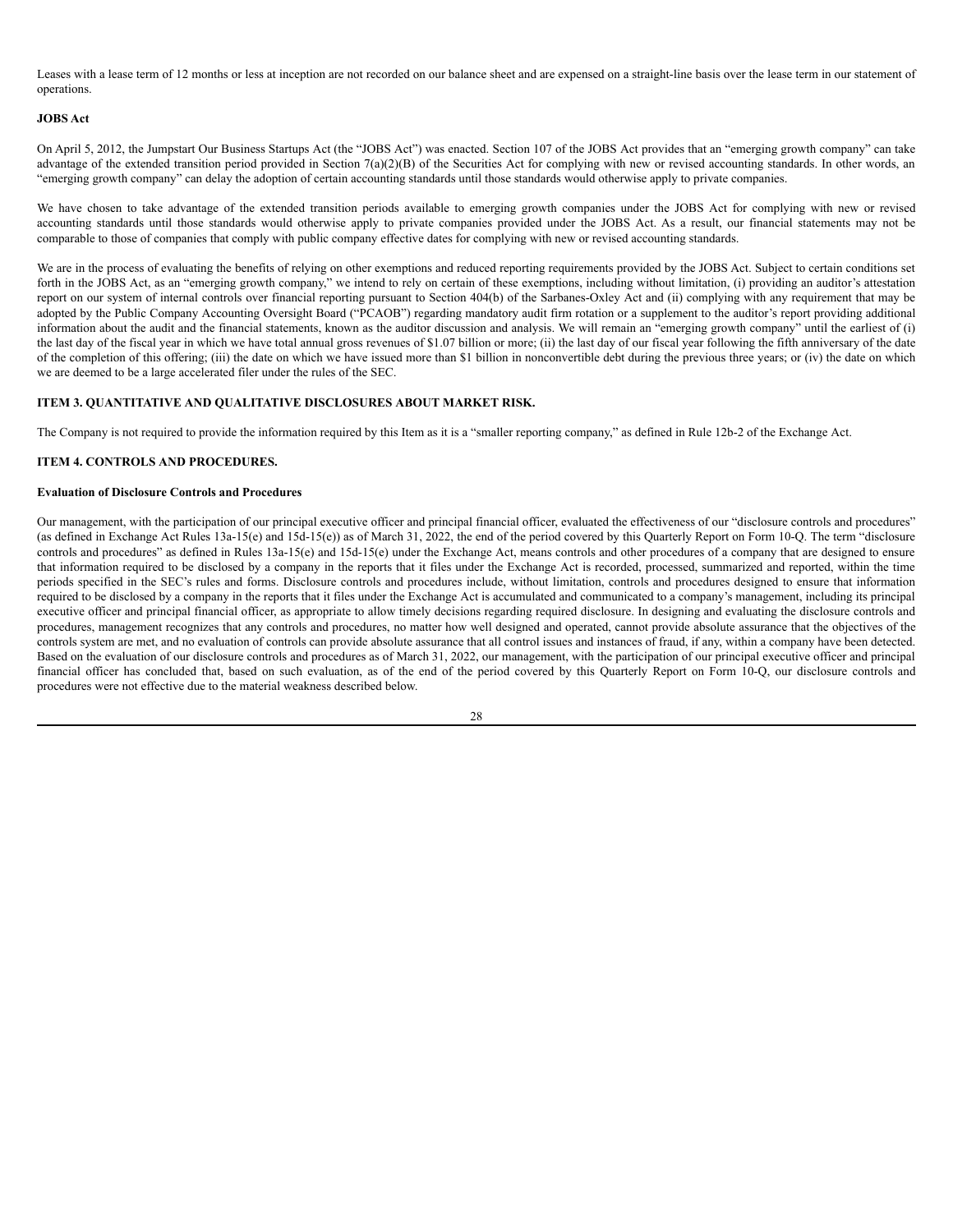## **Material Weakness in Internal Controls Over Financial Reporting**

We identified a material weakness in our internal control over financial reporting that exists as of March 31, 2022. A material weakness is a deficiency, or a combination of deficiencies, in internal control over financial reporting, such that there is a reasonable possibility that a material misstatement of our annual or interim financial statements will not be prevented or detected on a timely basis. The material weaknesses, which relate to internal controls over financial reporting, that were identified is:

a) We did not have enough personnel in our accounting and financial reporting functions. As a result, we were not able to achieve adequate segregation of duties and were not able to provide for adequate reviewing of the financial statements. This control deficiency, which is pervasive in nature, results in a reasonable possibility that material misstatements of the financial statements will not be prevented or detected on a timely basis.

Notwithstanding the material weaknesses in our internal control over financial reporting, we have concluded that the condensed consolidated financial statements included in this Quarterly Report on Form 10-Q fairly present, in all material respects, our financial position, results of operations and cash flows for the periods presented in conformity with GAAP.

#### **Management's Plan to Remediate the Material Weakness**

Management believes that the hiring of additional personnel who have the technical expertise and knowledge with the non-routine or technical issues we have encountered in the past will result in both proper recording of these transactions and a much more knowledgeable finance department as a whole. Due to the fact that our accounting staff consists of a newly appointed full-time Principal Financial Officer, 2 bookkeepers and external accounting consultants, additional personnel will also ensure the proper segregation of duties and provide more checks and balances within the department. Additional personnel will also provide the cross training needed to support us if personnel turnover issues within the department occur. We believe this will eliminate or greatly decrease any control and procedure issues we may encounter in the future.

We will continue to monitor and evaluate the effectiveness of our disclosure controls and procedures and our internal controls over financial reporting on an ongoing basis and are committed to taking further action and implementing additional enhancements or improvements, as necessary and as funds allow.

#### **Changes in Internal Control**

There have been no changes in our internal control over financial reporting that occurred during the three months ended March 31, 2022 that have materially affected, or are reasonably likely to materially affect, our internal control over financial reporting.

# **PART II — OTHER INFORMATION**

# <span id="page-28-1"></span><span id="page-28-0"></span>**ITEM 1. LEGAL PROCEEDINGS.**

From time to time, we may become involved in various lawsuits and legal proceedings, which arise in the ordinary course of business. Litigation is subject to inherent uncertainties and an adverse result in these or other matters may arise from time to time that may harm our business. We are currently not aware of any such legal proceedings or claims that will have, individually or in the aggregate, a material adverse effect on our business, financial condition or operating results.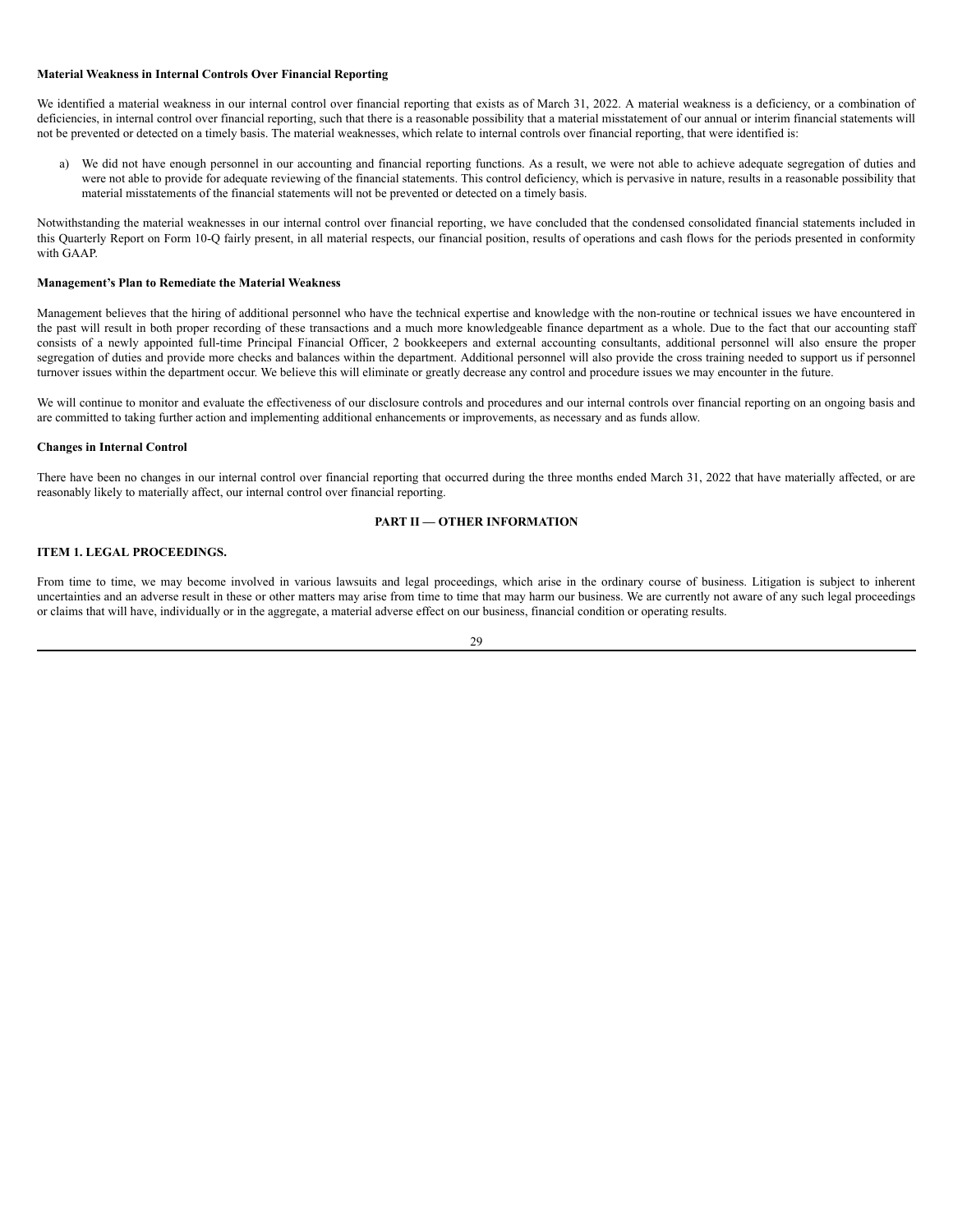## <span id="page-29-0"></span>**ITEM 1A. RISK FACTORS.**

Risk factors that affect our business and financial results are discussed in Part I, Item 1A "Risk Factors," in our Annual Report on Form 10-K for the year ended December 31, 2021 ("Annual Report"). There have been no material changes in our risk factors from those previously disclosed in our Annual Report. You should carefully consider the risks described in our Annual Report, which could materially affect our business, financial condition or future results. The risks described in our Annual Report are not the only risks we face. Additional risks and uncertainties not currently known to us or that we currently deem to be immaterial also may materially adversely affect our business, financial condition, and/or operating results. If any of the risks actually occur, our business, financial condition, and/or results of operations could be negatively affected.

# <span id="page-29-1"></span>**ITEM 2. UNREGISTERED SALES OF EQUITY SECURITIES AND USE OF PROCEEDS.**

None.

# <span id="page-29-2"></span>**ITEM 3. DEFAULTS UPON SENIOR SECURITIES.**

None.

<span id="page-29-3"></span>**ITEM 4. MINE SAFETY DISCLOSURES.**

Not applicable.

# <span id="page-29-4"></span>**ITEM 5. OTHER INFORMATION.**

None.

# <span id="page-29-5"></span>**ITEM 6. EXHIBITS.**

| Exhibit<br>No.            | <b>Description</b>                                                                                                                                                                                        |
|---------------------------|-----------------------------------------------------------------------------------------------------------------------------------------------------------------------------------------------------------|
| $31.1*$                   | Certification of Principal Executive Officer Pursuant to Rules 13a-14(a) and 15d-14(a) under the Securities Exchange Act of 1934, as Adopted Pursuant to<br>Section 302 of the Sarbanes-Oxley Act of 2002 |
| $31.2*$                   | Certification of Principal Financial Officer Pursuant to Rules 13a-14(a) and 15d-14(a) under the Securities Exchange Act of 1934, as Adopted Pursuant to<br>Section 302 of the Sarbanes-Oxley Act of 2002 |
| $32.1*$                   | Certification of Principal Executive Officer Pursuant to 18 U.S.C. Section 1350, as Adopted Pursuant to Section 906 of the Sarbanes-Oxley Act of 2002                                                     |
| $32.2*$                   | Certification of Principal Financial Officer Pursuant to 18 U.S.C. Section 1350, as Adopted Pursuant to Section 906 of the Sarbanes- Oxley Act of 2002                                                    |
| $101$ . INS*              | Inline XBRL Instance Document                                                                                                                                                                             |
| $101.SCH*$                | Inline XBRL Taxonomy Extension Schema Document                                                                                                                                                            |
| $101.CAL*$                | Inline XBRL Taxonomy Extension Calculation Linkbase Document                                                                                                                                              |
| 101.DEF*                  | Inline XBRL Taxonomy Extension Definition Linkbase Document                                                                                                                                               |
| $101.LAB*$                | Inline XBRL Taxonomy Extension Label Linkbase Document                                                                                                                                                    |
| 101.PRE*                  | Inline XBRL Taxonomy Extension Presentation Linkbase Document                                                                                                                                             |
| $104*$                    | Cover Page Interactive Data File - the cover page from the Registrant's Quarterly Report on Form<br>10-Q for the quarter ended March 31, 2022 is formatted in Inline XBRL                                 |
| $\ast$<br>Filed herewith. |                                                                                                                                                                                                           |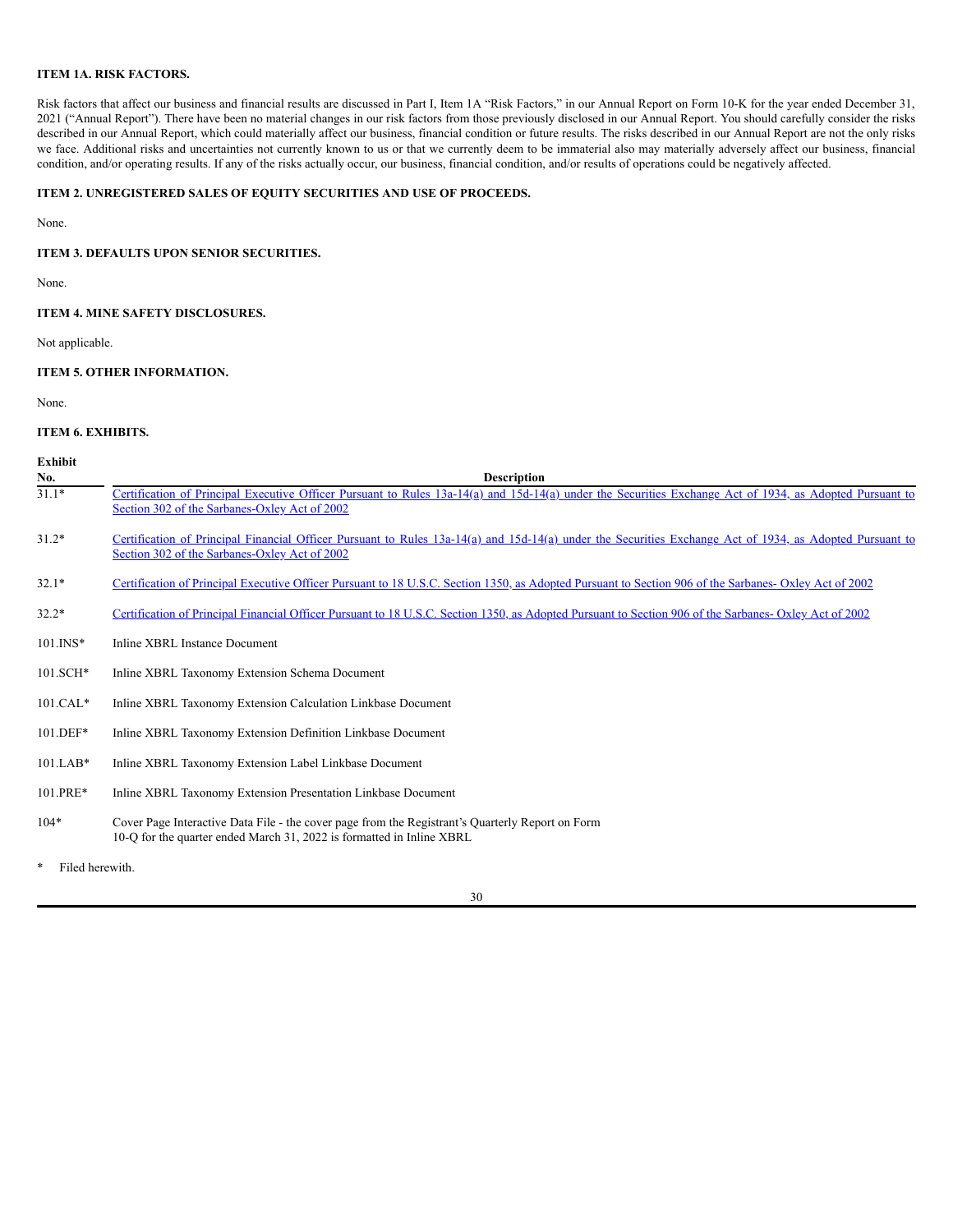# **SIGNATURES**

<span id="page-30-0"></span>Pursuant to the requirements of the Securities Exchange Act of 1934, the Registrant has duly caused this report to be signed on its behalf by the undersigned thereunto duly authorized.

|                    | SIDUS SPACE, INC.                                                                                                         |
|--------------------|---------------------------------------------------------------------------------------------------------------------------|
| Date: May 13, 2022 | By: /s/ Carol Craig<br>Carol Craig<br>Chief Executive Officer<br>(Principal Executive Officer)                            |
| Date: May 13, 2022 | By: /s/ Teresa Burchfield<br>Teresa Burchfield<br>Chief Financial Officer<br>(Principal Financial and Accounting Officer) |
|                    | 31                                                                                                                        |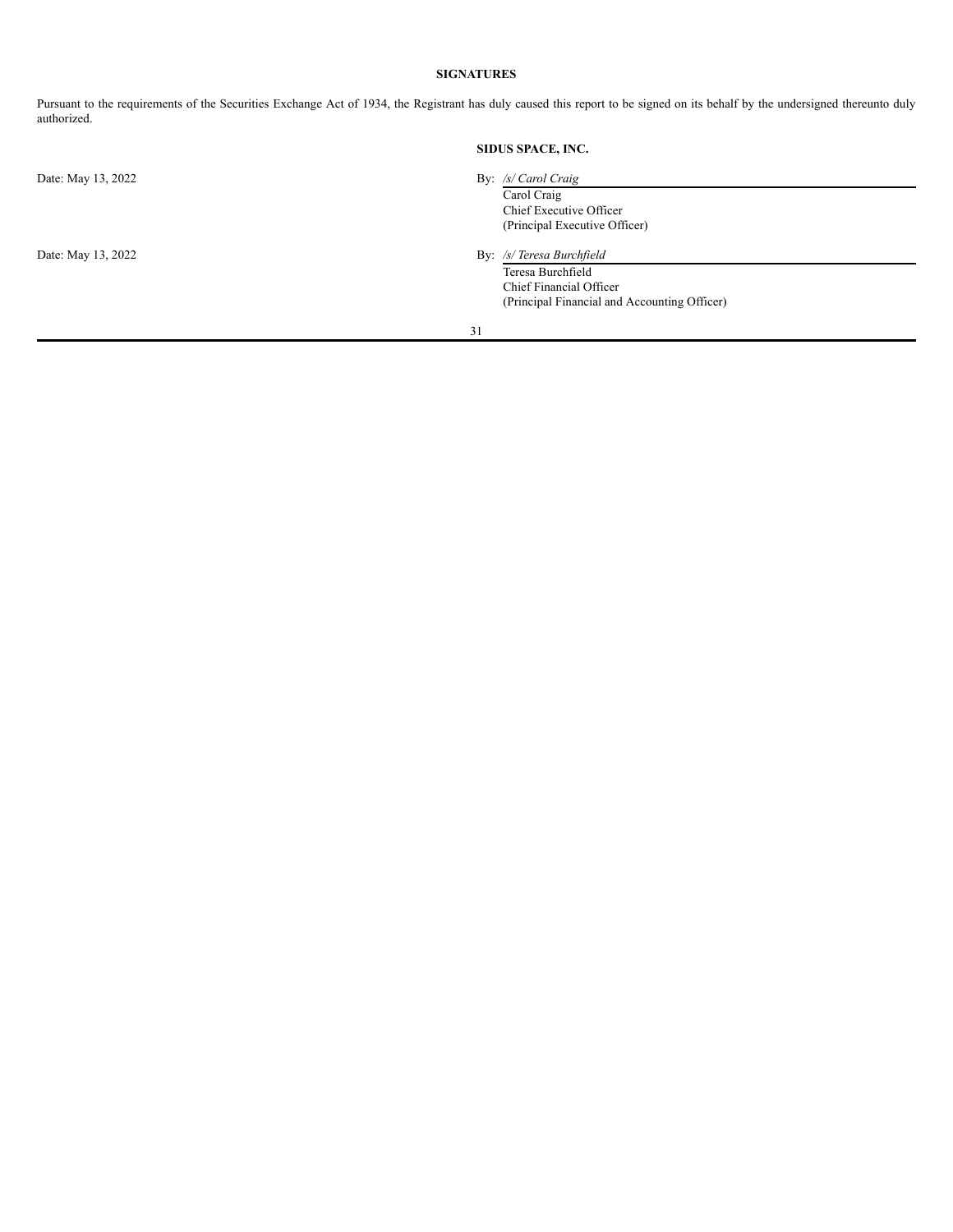# **Certification of Chief Executive Officer of Sidus Space, Inc. Pursuant to Section 302 of the Sarbanes-Oxley Act of 2002**

I, Carol Craig, certify that:

- 1. I have reviewed this quarterly report on Form 10-Q of Sidus Space, Inc.;
- 2. Based on my knowledge, this report does not contain any untrue statement of a material fact or omit to state a material fact necessary to make the statements made, in light of the circumstances under which such statements were made, not misleading with respect to the period covered by this report;
- 3. Based on my knowledge, the financial statements, and other financial information included in this report, fairly present in all material respects the financial condition, results of operations and cash flows of the registrant as of, and for, the periods presented in this report;
- 4. The registrant's other certifying officer and I are responsible for establishing and maintaining disclosure controls and procedures (as defined in Exchange Act Rules 13a-15(e) and 15d-15(e)) and internal control over financial reporting (as defined in Exchange Act Rules 13a-15(f) and 15(d)-15(f)) for the registrant and have:
	- a. Designed such disclosure controls and procedures, or caused such disclosure controls and procedures to be designed under our supervision, to ensure that material information relating to the registrant, including its consolidated subsidiaries, is made known to us by others within those entities, particularly during the period in which this report is being prepared;
	- b. Designed such internal control over financial reporting, or caused such internal control over financial reporting to be designed under our supervision, to provide reasonable assurance regarding the reliability of financial reporting and the preparation of financial statements for external purposes in accordance with generally accepted accounting principles;
	- c. Evaluated the effectiveness of the registrant's disclosure controls and procedures, and presented in this report our conclusions about the effectiveness of the disclosure controls and procedures, as of the end of the period covered by this report based on such evaluation; and
	- d. Disclosed in this report any change in the registrant's internal control over financial reporting that occurred during the registrant's most recent fiscal quarter (the registrant's fourth fiscal quarter in the case of an annual report) that has materially affected, or is reasonably likely to materially affect, the registrant's internal control over financial reporting; and
- The registrant's other certifying officer and I have disclosed, based on our most recent evaluation of internal control over financial reporting, to the registrant's auditors and the audit committee of the registrant's board of directors (or persons performing the equivalent functions):
	- All significant deficiencies and material weaknesses in the design or operation of internal control over financial reporting which are reasonably likely to adversely affect the registrant's ability to record, process, summarize and report financial information; and
	- b. Any fraud, whether or not material, that involves management or other employees who have a significant role in the registrant's internal control over financial reporting.

Date: May 13, 2022 */s/ Carol Craig*

Carol Craig Chief Executive Officer (Principal Executive Officer)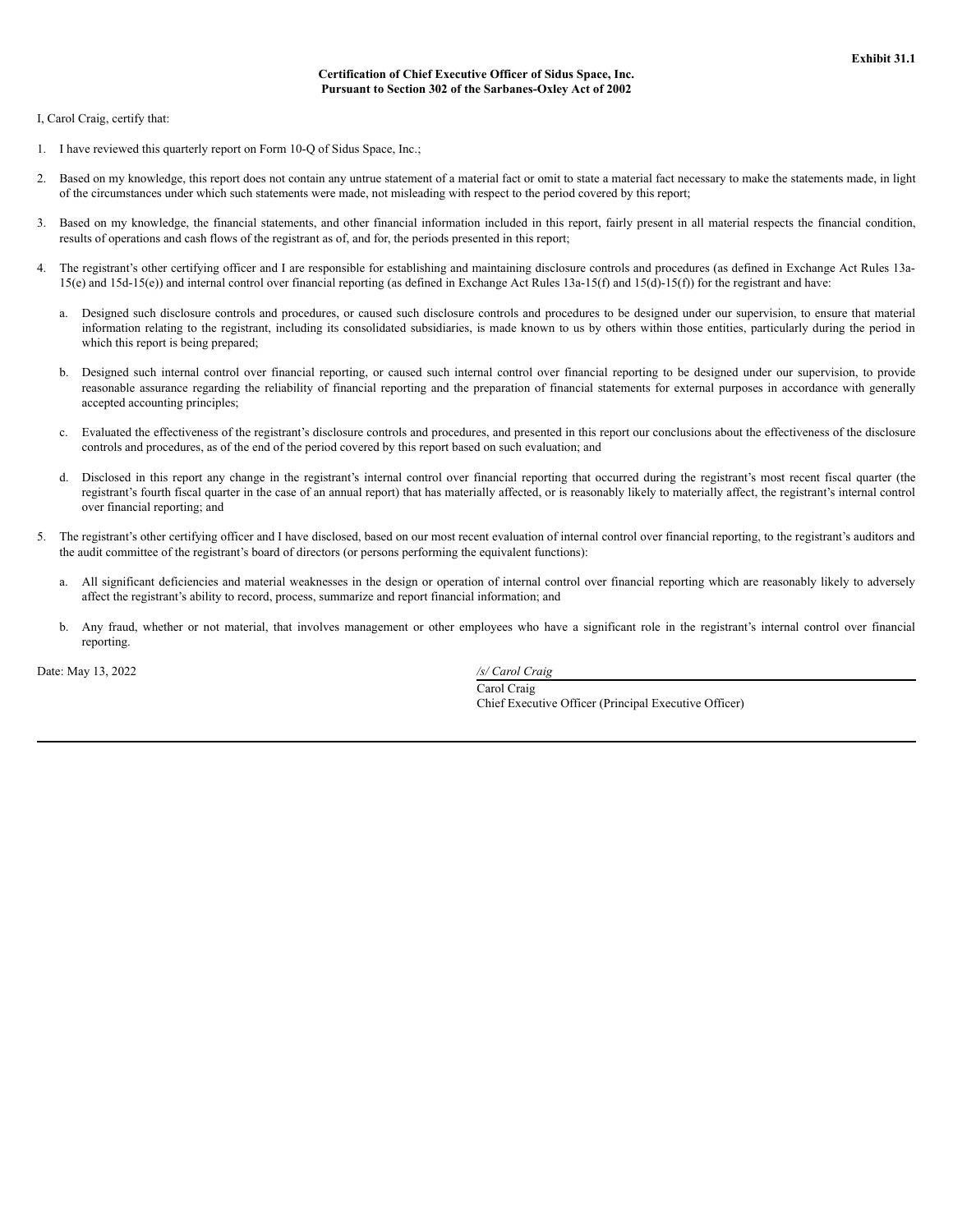# **Certification of Chief Financial Officer of Sidus Space, Inc. Pursuant to Section 302 of the Sarbanes-Oxley Act of 2002**

I, Teresa Burchfield, certify that:

- 1. I have reviewed this quarterly report on Form 10-Q of Sidus Space, Inc.;
- 2. Based on my knowledge, this report does not contain any untrue statement of a material fact or omit to state a material fact necessary to make the statements made, in light of the circumstances under which such statements were made, not misleading with respect to the period covered by this report;
- 3. Based on my knowledge, the financial statements, and other financial information included in this report, fairly present in all material respects the financial condition, results of operations and cash flows of the registrant as of, and for, the periods presented in this report;
- 4. The registrant's other certifying officer and I are responsible for establishing and maintaining disclosure controls and procedures (as defined in Exchange Act Rules 13a-15(e) and 15d-15(e)) and internal control over financial reporting (as defined in Exchange Act Rules 13a-15(f) and 15(d)-15(f)) for the registrant and have:
	- a. Designed such disclosure controls and procedures, or caused such disclosure controls and procedures to be designed under our supervision, to ensure that material information relating to the registrant, including its consolidated subsidiaries, is made known to us by others within those entities, particularly during the period in which this report is being prepared;
	- b. Designed such internal control over financial reporting, or caused such internal control over financial reporting to be designed under our supervision, to provide reasonable assurance regarding the reliability of financial reporting and the preparation of financial statements for external purposes in accordance with generally accepted accounting principles;
	- c. Evaluated the effectiveness of the registrant's disclosure controls and procedures, and presented in this report our conclusions about the effectiveness of the disclosure controls and procedures, as of the end of the period covered by this report based on such evaluation; and
	- d. Disclosed in this report any change in the registrant's internal control over financial reporting that occurred during the registrant's most recent fiscal quarter (the registrant's fourth fiscal quarter in the case of an annual report) that has materially affected, or is reasonably likely to materially affect, the registrant's internal control over financial reporting; and
- The registrant's other certifying officer and I have disclosed, based on our most recent evaluation of internal control over financial reporting, to the registrant's auditors and the audit committee of the registrant's board of directors (or persons performing the equivalent functions):
	- All significant deficiencies and material weaknesses in the design or operation of internal control over financial reporting which are reasonably likely to adversely affect the registrant's ability to record, process, summarize and report financial information; and
	- b. Any fraud, whether or not material, that involves management or other employees who have a significant role in the registrant's internal control over financial reporting.

Date: May 13, 2022 */s/ Teresa Burchfield*

Teresa Burchfield Chief Financial Officer (Principal Financial and Accounting Officer)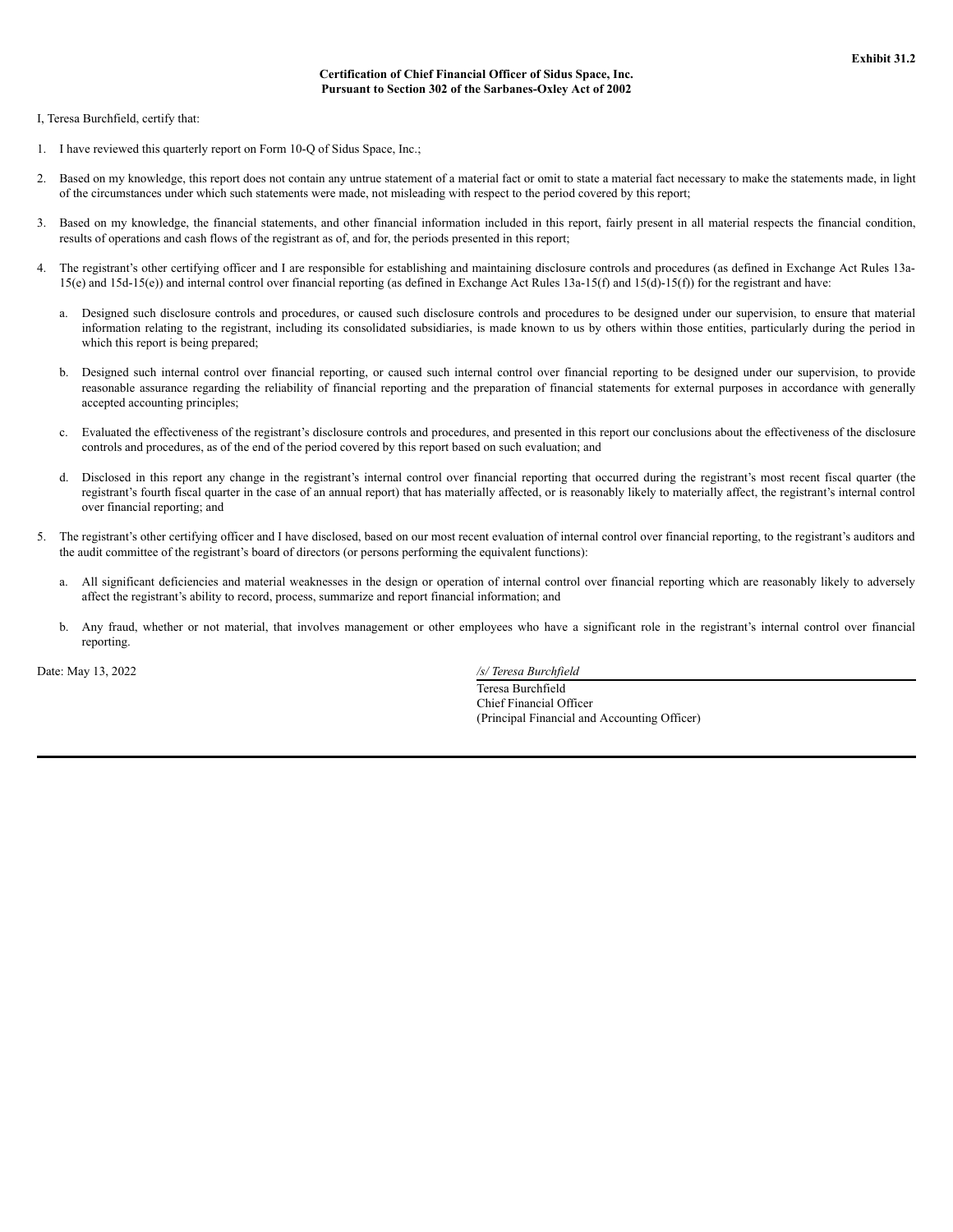# **Certification of Chief Executive Officer** Pursuant to 18 U.S.C. Section 1350 as Adopted Pursuant to Section 906 of the Sarbanes-Oxley Act of 2002

Pursuant to 18 U.S.C. Section 1350, as adopted pursuant to Section 906 of the Sarbanes-Oxley Act of 2002, the undersigned, Carol Craig, Chief Executive Officer of Sidus Space, Inc. (the "Company"), hereby certifies that based on the undersigned's knowledge:

- 1. The Company's quarterly report on Form 10-Q for the period ended March 31, 2022 (the "Report") fully complies with the requirements of Section 13(a) or 15(d) of the Securities Exchange Act of 1934; and
- 2. The information contained in the Report fairly presents, in all material respects, the financial condition and results of operations of the Company.

Date: May 13, 2022

/s/ Carol Craig<br>Carol Craig Chief Executive Officer (Principal Executive Officer)